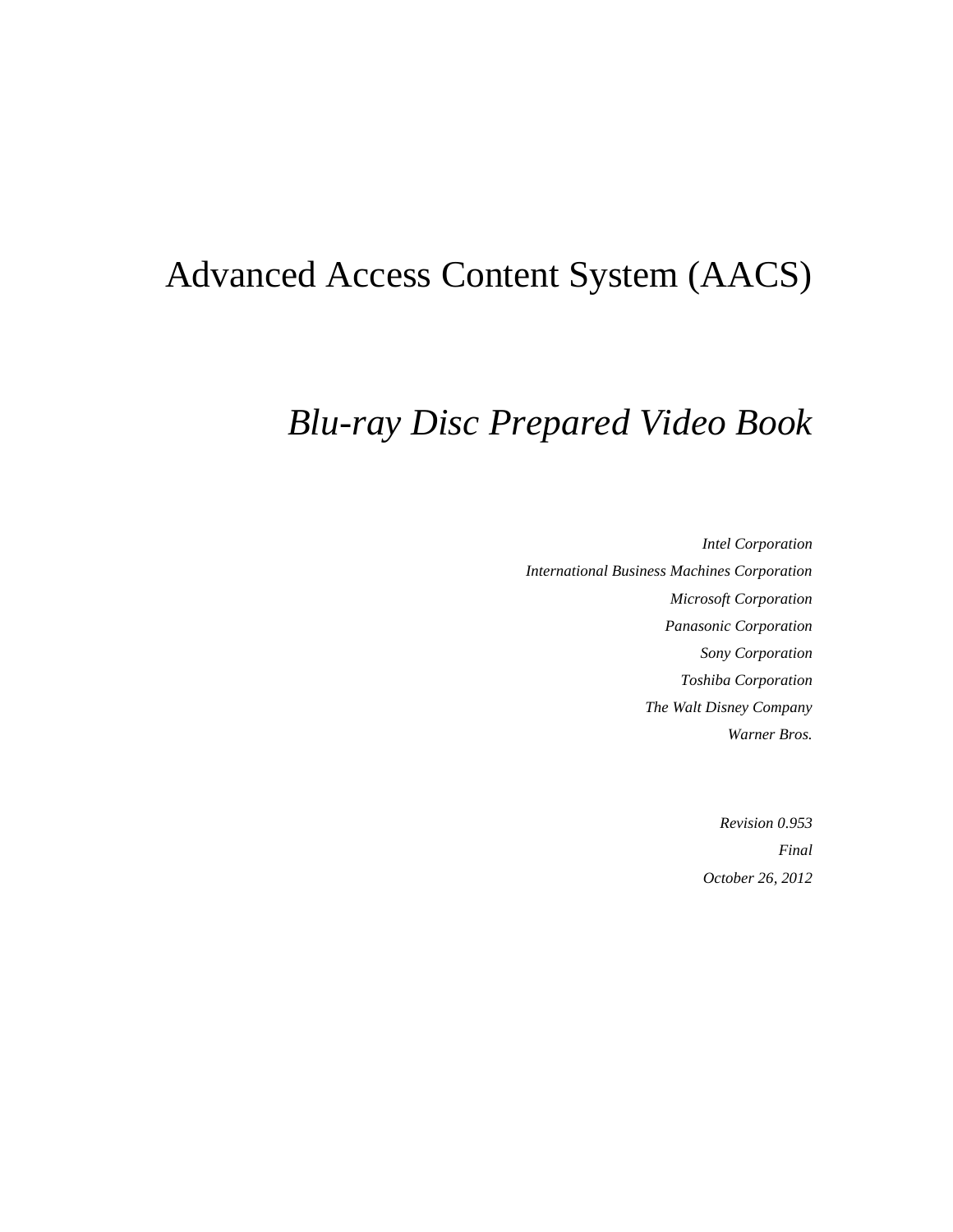This page is intentionally left blank.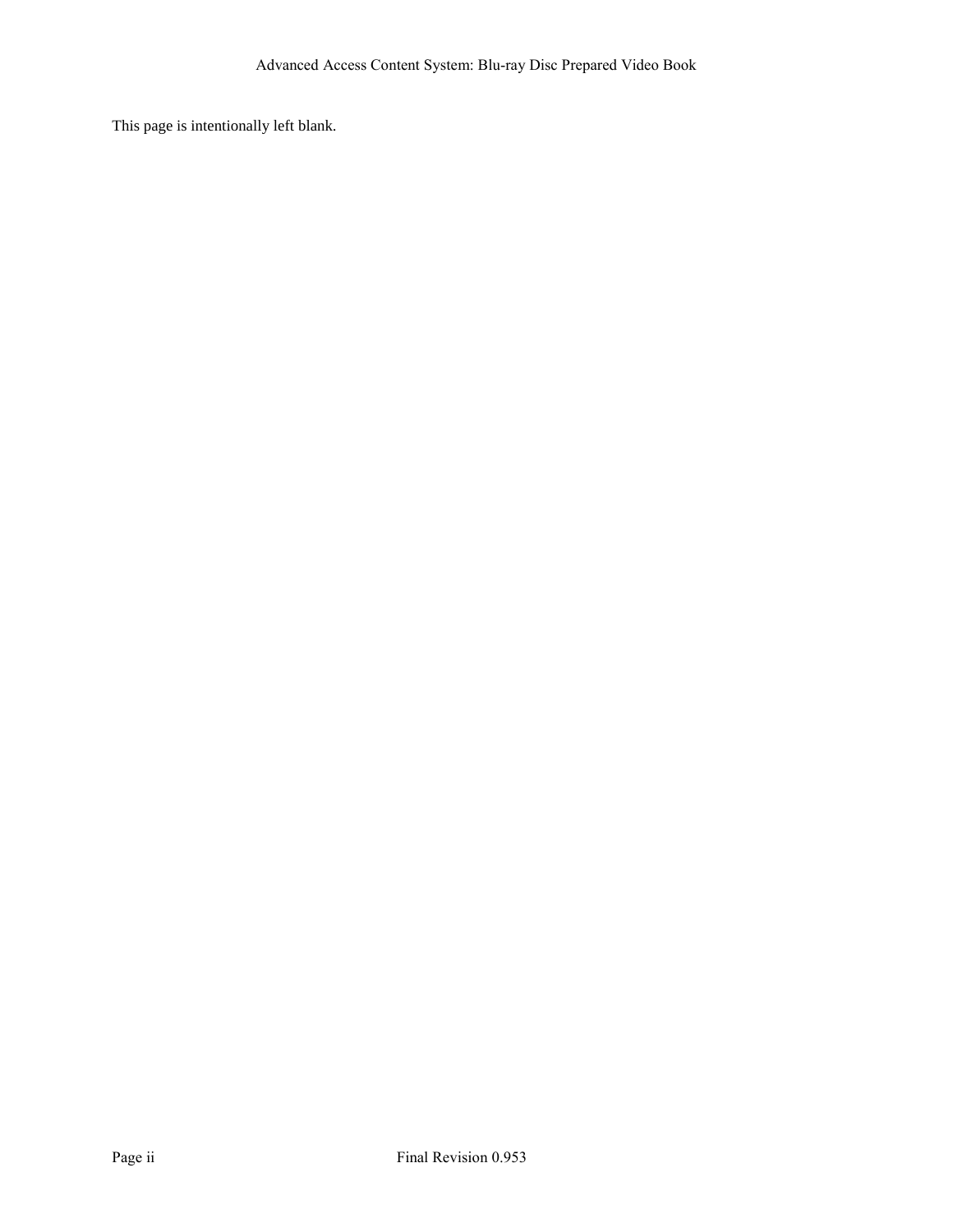## **Preface**

### **Notice**

THIS DOCUMENT IS PROVIDED "AS IS" WITH NO WARRANTIES WHATSOEVER, INCLUDING ANY WARRANTY OF MERCHANTABILITY, NONINFRINGEMENT, FITNESS FOR ANY PARTICULAR PURPOSE, OR ANY WARRANTY OTHERWISE ARISING OUT OF ANY PROPOSAL, SPECIFICATION OR SAMPLE. Intel Corporation, International Business Machines Corporation, Microsoft Corporation, Panasonic Corporation, Sony Corporation, Toshiba Corporation, The Walt Disney Company and Warner Bros. disclaim all liability, including liability for infringement of any proprietary rights, relating to use of information in this specification. No license, express or implied, by estoppel or otherwise, to any intellectual property rights are granted herein.

This document is subject to change under applicable license provisions.

Copyright © 2006-2012 by Intel Corporation, International Business Machines Corporation, Microsoft Corporation, Panasonic Corporation, Sony Corporation, Toshiba Corporation, The Walt Disney Company and Warner Bros. Third-party brands and names are the property of their respective owners.

## **Intellectual Property**

Implementation of this specification requires a license from AACS LA LLC.

## **Contact Information**

Please address inquiries, feedback, and licensing requests to AACS LA LLC:

- Licensing inquiries and requests should be addressed to  $\frac{ \text{licensing}(a) \cdot \text{aacsla.com}}{ \text{icensing}(a) \cdot \text{aca}}$ .
- Feedback on this specification should be addressed to [comment@aacsla.com.](mailto:comment@aacsla.com)

The URL for the AACS LA LLC web site is [http://www.aacsla.com.](http://www.aacsla.com/)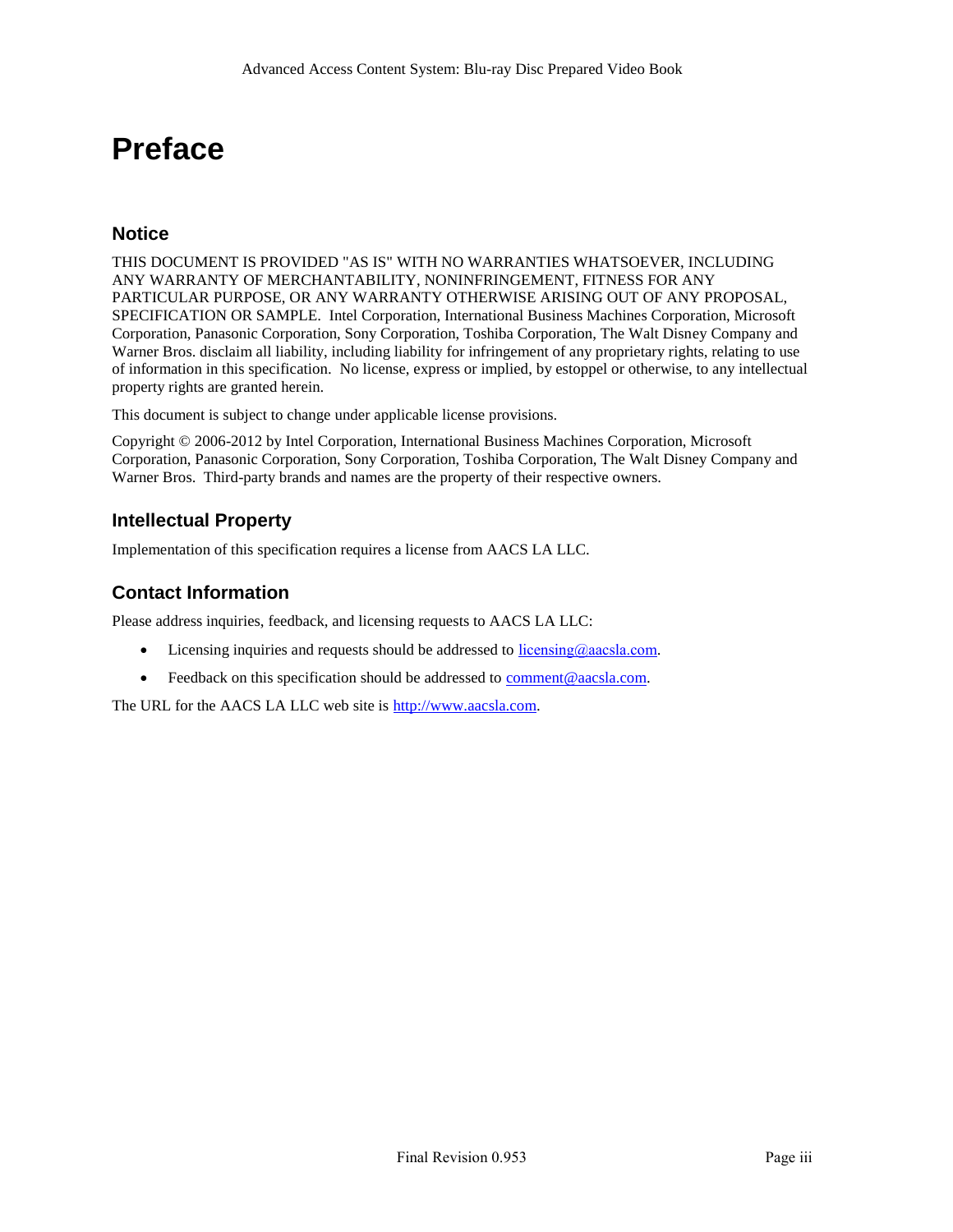This page is intentionally left blank.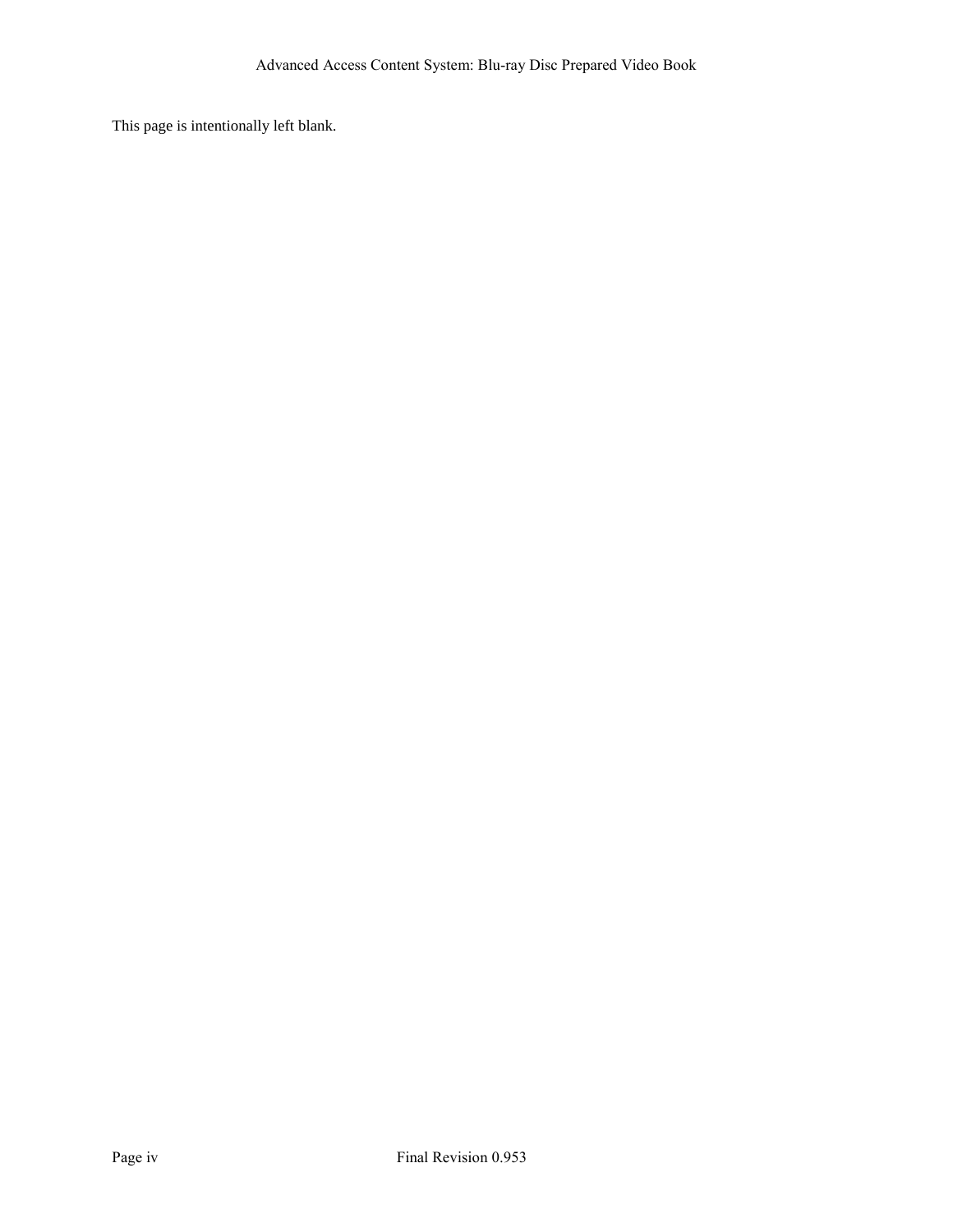# **Table of Contents**

| 1.1              |                    |  |
|------------------|--------------------|--|
| 1.2              |                    |  |
| 1.3              |                    |  |
| 1.4              |                    |  |
| 1.5              |                    |  |
| 1.6              |                    |  |
| 1.7              |                    |  |
| 1.8              |                    |  |
|                  |                    |  |
|                  |                    |  |
|                  |                    |  |
| 2.               |                    |  |
| 2.1              |                    |  |
|                  |                    |  |
| $2.2\phantom{0}$ |                    |  |
|                  | 2.2.1              |  |
|                  | 2.2.2              |  |
| 2.3              |                    |  |
|                  |                    |  |
| 2.4              |                    |  |
|                  | 2.4.1              |  |
|                  | 2.42               |  |
|                  | 2.4.2.1            |  |
|                  | 2.4.2.2            |  |
|                  | 2.4.2.3            |  |
|                  | 2.4.2.4            |  |
|                  |                    |  |
|                  | 2.4.3.1<br>2.4.3.2 |  |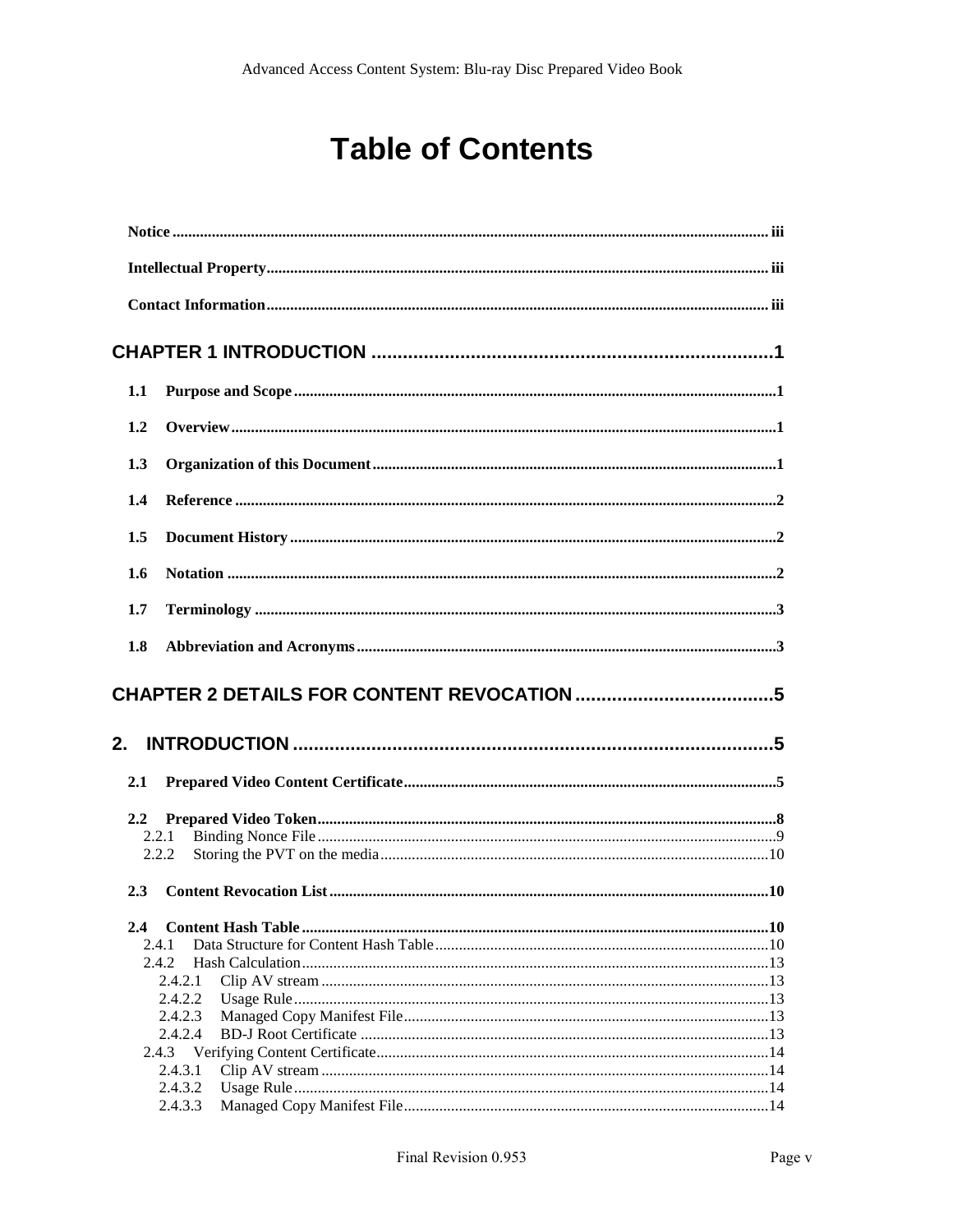|               |                    | <b>CHAPTER 3 DETAILS FOR CONTENT ENCRYPTION AND DECRYPTION  15</b> |  |
|---------------|--------------------|--------------------------------------------------------------------|--|
| 3.            |                    |                                                                    |  |
| 3.1           |                    |                                                                    |  |
| 3.2           |                    |                                                                    |  |
| 3.3           |                    |                                                                    |  |
| 3.4           |                    |                                                                    |  |
| $3.5^{\circ}$ | 3.5.1              |                                                                    |  |
|               |                    |                                                                    |  |
|               | 3.6.1              |                                                                    |  |
|               | 3.6.1.1            |                                                                    |  |
|               | 3.6.1.2            |                                                                    |  |
|               | 3.6.1.3<br>3.6.1.4 |                                                                    |  |
|               | 3.6.1.5            |                                                                    |  |
|               | 3.6.1.6            |                                                                    |  |
|               | 3.6.1.7            |                                                                    |  |
|               | 3.6.1.8            |                                                                    |  |
|               | 3.6.2              |                                                                    |  |
|               | 3.6.3              |                                                                    |  |
|               | 3.6.4              |                                                                    |  |
|               | 3.6.4.1            |                                                                    |  |
|               | 3.6.4.2            |                                                                    |  |
|               | 3.6.4.3            |                                                                    |  |
|               | 3.6.4.4            |                                                                    |  |
|               | 3.6.4.5            |                                                                    |  |
|               |                    |                                                                    |  |
|               | 3.7.1              |                                                                    |  |
|               | 3.7.2              |                                                                    |  |
| <b>3.8</b>    | 3.8.1              |                                                                    |  |
|               |                    |                                                                    |  |
|               |                    | <b>CHAPTER 4 DETAILS FOR USES OF ON-LINE CONNECTIONS 23</b>        |  |
| 4.            |                    |                                                                    |  |
| 4.1           |                    |                                                                    |  |
|               | 4.1.1              |                                                                    |  |
| 4.2           |                    |                                                                    |  |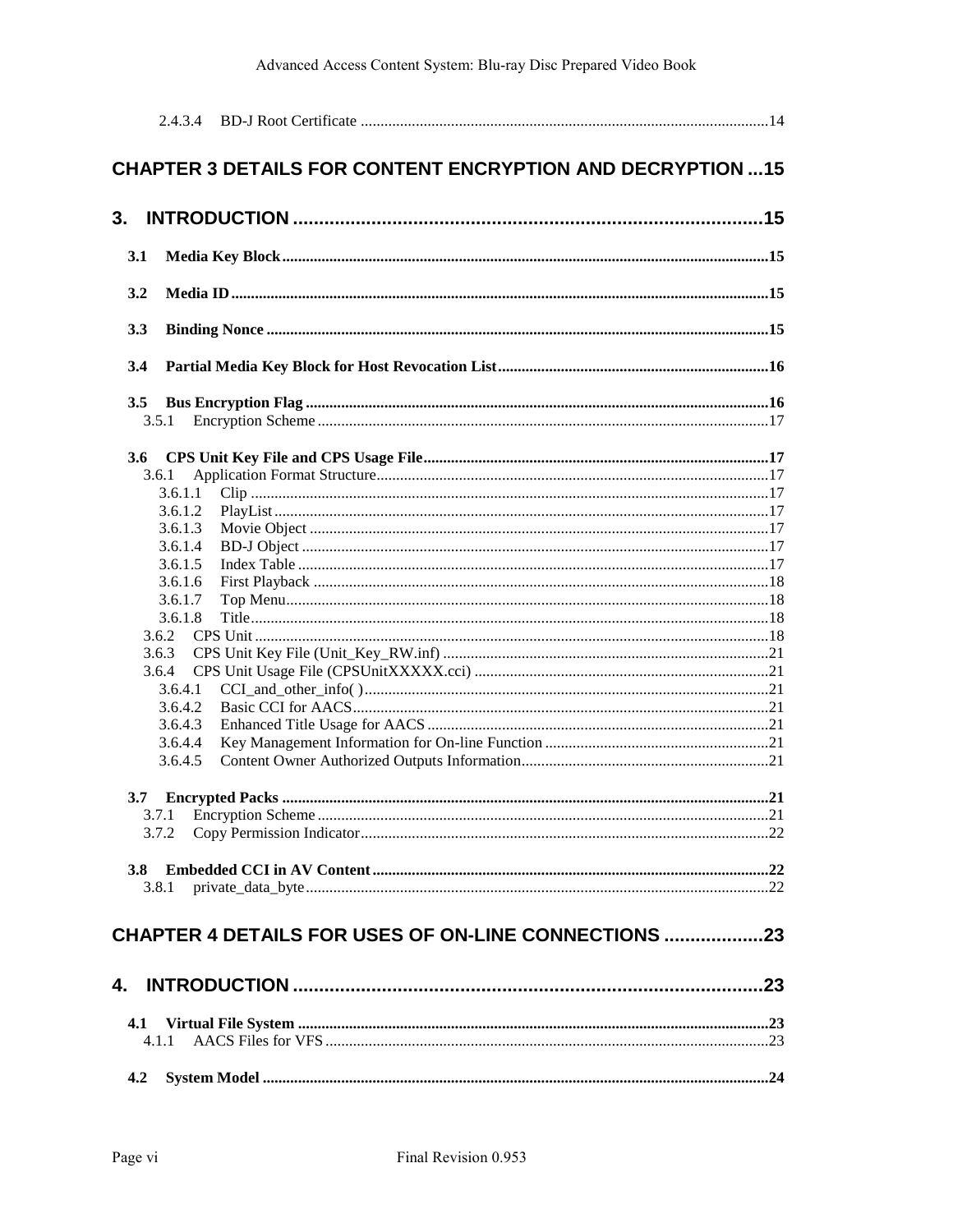| 4.3                                                         |  |
|-------------------------------------------------------------|--|
| 4.4                                                         |  |
| 4.4.1                                                       |  |
| 4.4.1.1                                                     |  |
| 4.4.1.2                                                     |  |
| 4.4.1.2.1                                                   |  |
| 4.4.1.2.2                                                   |  |
| 4.4.1.3                                                     |  |
| 4.4.1.3.1                                                   |  |
| 4.4.1.3.2                                                   |  |
|                                                             |  |
| 4.4.1.4.1                                                   |  |
| 4.4.1.4.2                                                   |  |
|                                                             |  |
| 4.4.1.5.1                                                   |  |
| 4.4.1.5.2                                                   |  |
| 4.5                                                         |  |
| 4.6                                                         |  |
| 4.6.1                                                       |  |
| 4.6.2                                                       |  |
| 4.6.3                                                       |  |
| 4.6.4                                                       |  |
| <b>CHAPTER 5 MANAGED COPY AND PREPARED VIDEO CONTENT 29</b> |  |
|                                                             |  |
|                                                             |  |
| 5.1<br>5.2                                                  |  |
| 5.2.1                                                       |  |
| 5.2.1.1                                                     |  |
| 5.2.1.2                                                     |  |
|                                                             |  |
|                                                             |  |
| 5.2.1.3.1                                                   |  |
|                                                             |  |
| 5.2.1.4                                                     |  |
| 5.2.1.4.1<br>5.2.1.4.2                                      |  |
| 5.2.1.5                                                     |  |
|                                                             |  |
| 5.2.1.6                                                     |  |
| 5.2.1.6.1                                                   |  |
| 5.2.1.6.2                                                   |  |
| 5.2.1.6.3                                                   |  |
| 5.2.1.7                                                     |  |
| 5.2.1.7.1                                                   |  |
| 5.2.1.8                                                     |  |
| 5.2.1.8.1                                                   |  |
| 5.2.1.9                                                     |  |
| 5.2.1.9.1                                                   |  |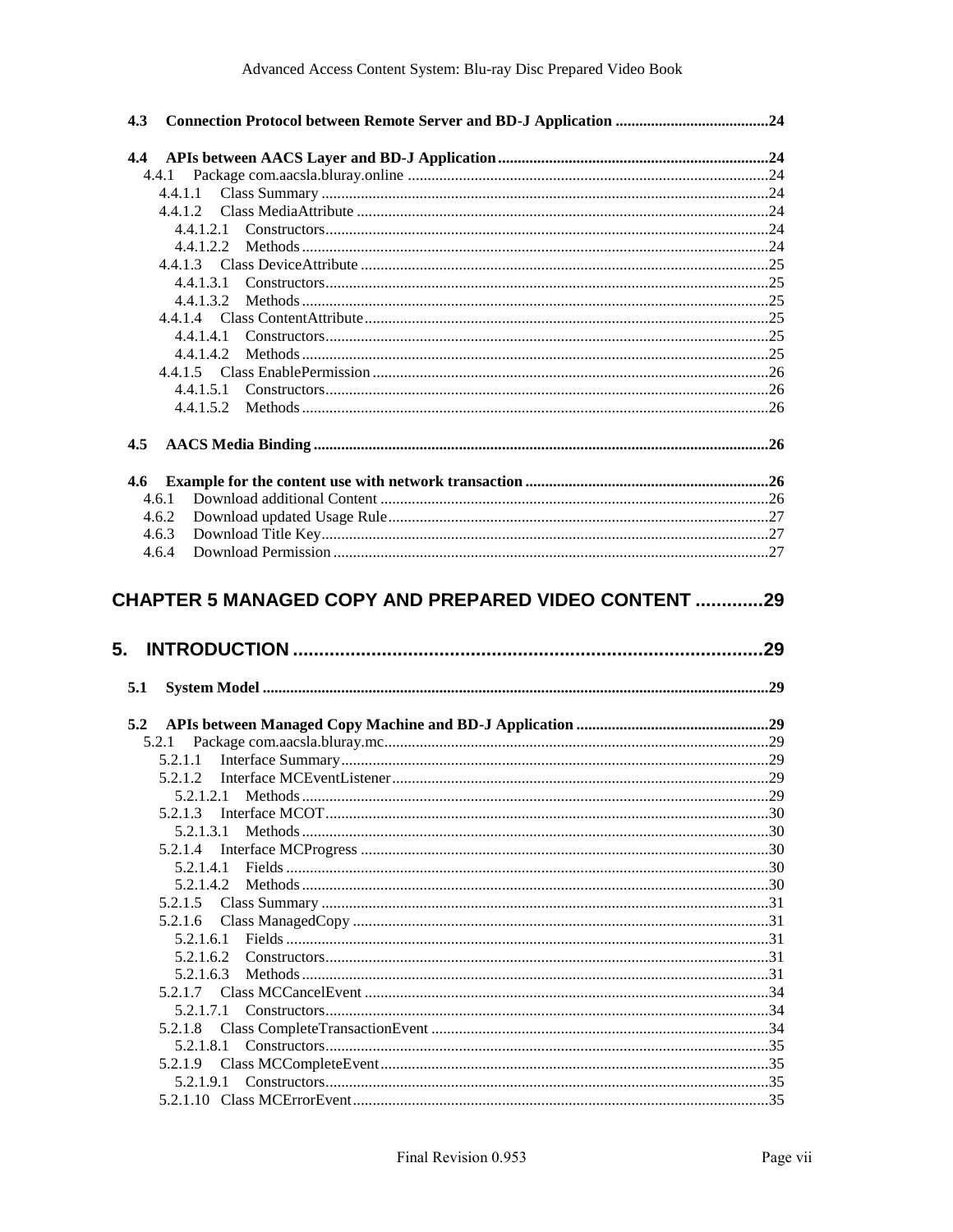| 5.3                                                           |     |
|---------------------------------------------------------------|-----|
| 5.3.1                                                         |     |
| 5.3.2                                                         |     |
|                                                               |     |
| 5.4                                                           |     |
| 5.4.1                                                         |     |
| 5.4.2<br>5.4.3                                                |     |
|                                                               |     |
| 5.5                                                           |     |
| 5.5.1                                                         |     |
| 5.5.2                                                         |     |
|                                                               |     |
| 5.6                                                           |     |
| 5.7                                                           |     |
| 5.7.1                                                         |     |
|                                                               |     |
| <b>CHAPTER 6 DETAILS FOR SEQUENCE KEYS AND UNIFIED MKB 39</b> |     |
|                                                               |     |
|                                                               |     |
| 6.                                                            | .39 |
|                                                               |     |
| <b>CHAPTER 7 CLARIFICATIONS FOR UNENCRYPTED CONTENT41</b>     |     |
|                                                               |     |
|                                                               |     |
|                                                               |     |
| <b>CHAPTER 8 ADDITIONAL REQUIRMENTS FOR THE 3D FREATURE43</b> |     |
|                                                               |     |
|                                                               |     |
|                                                               |     |
|                                                               |     |
| ANNEX A. CARRIAGE OF SYSTEM RENEWABILITY MESSAGE45            |     |
|                                                               |     |
| ANNEX B. REQUIREMENTS FOR ON-LINE AND MANAGED COPY API 47     |     |
|                                                               |     |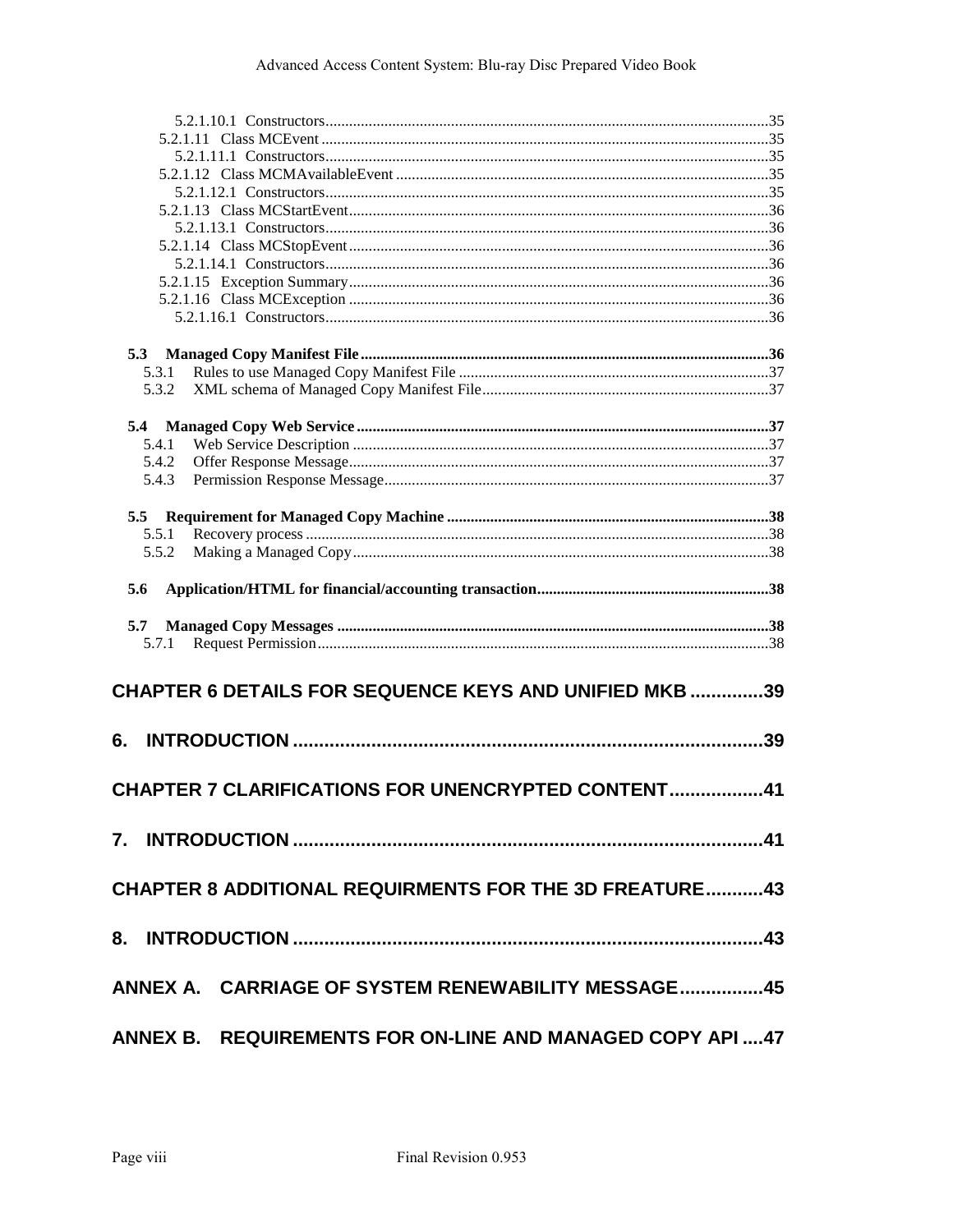# **List of Figures**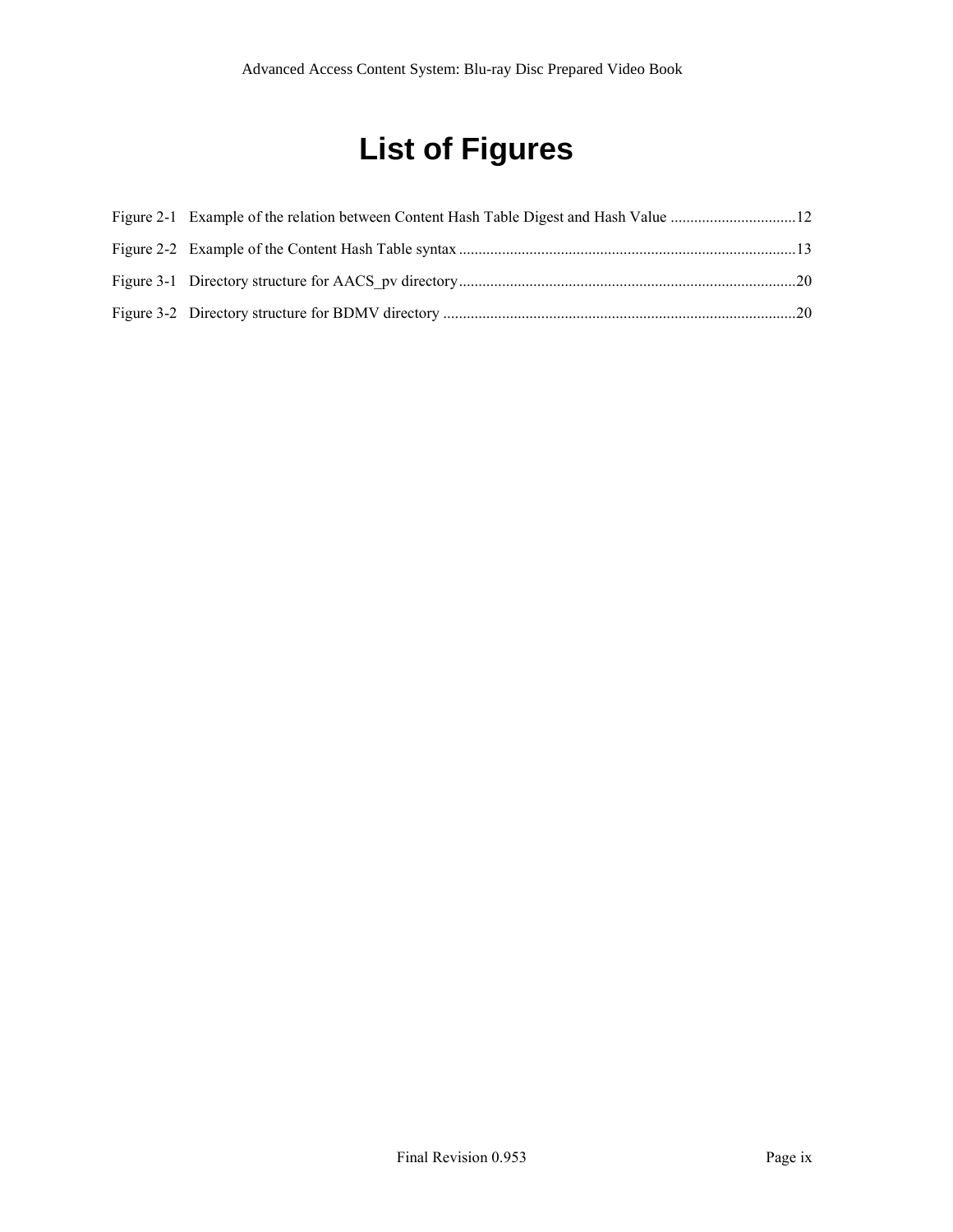This page is intentionally left blank.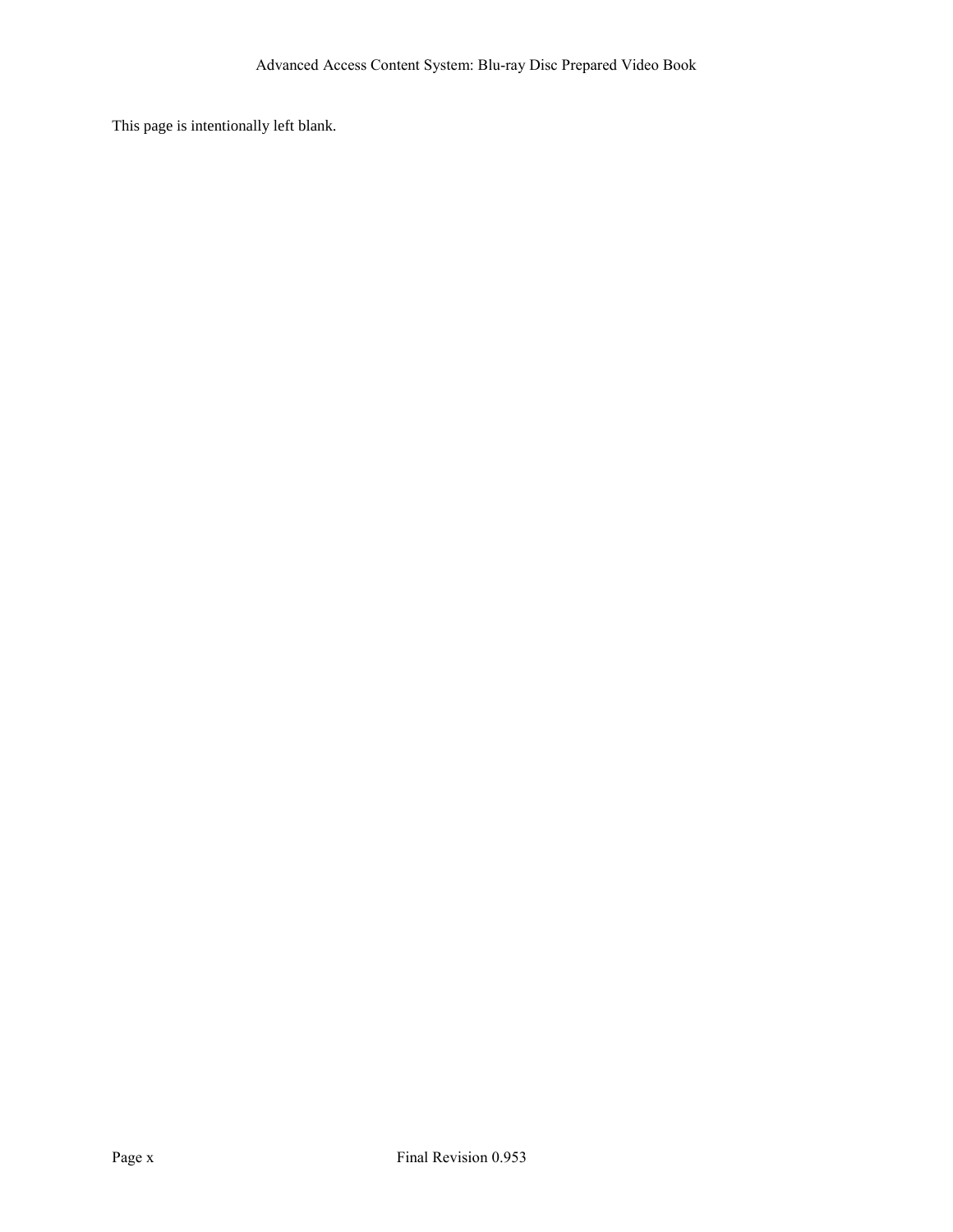## **List of Tables**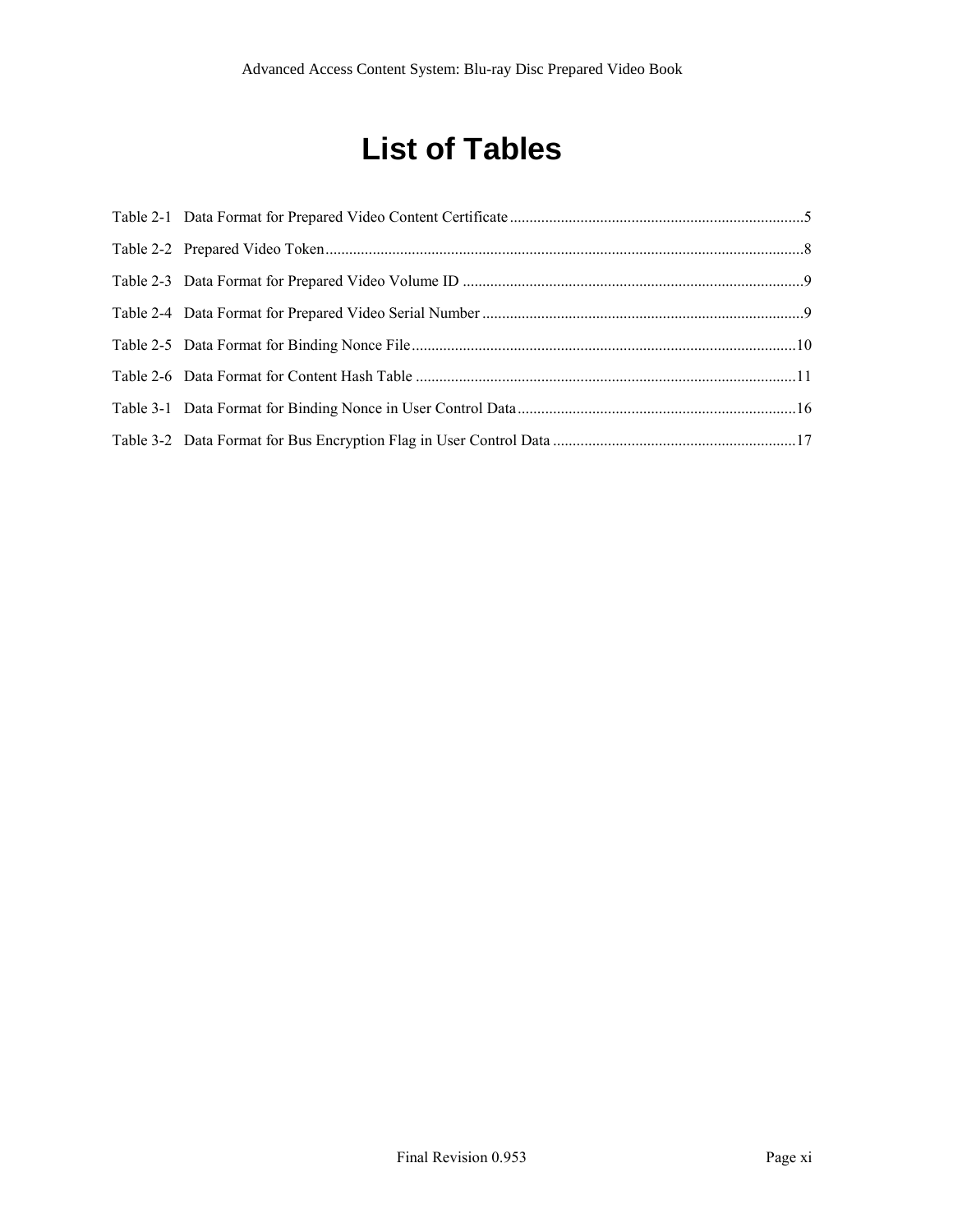This page is intentionally left blank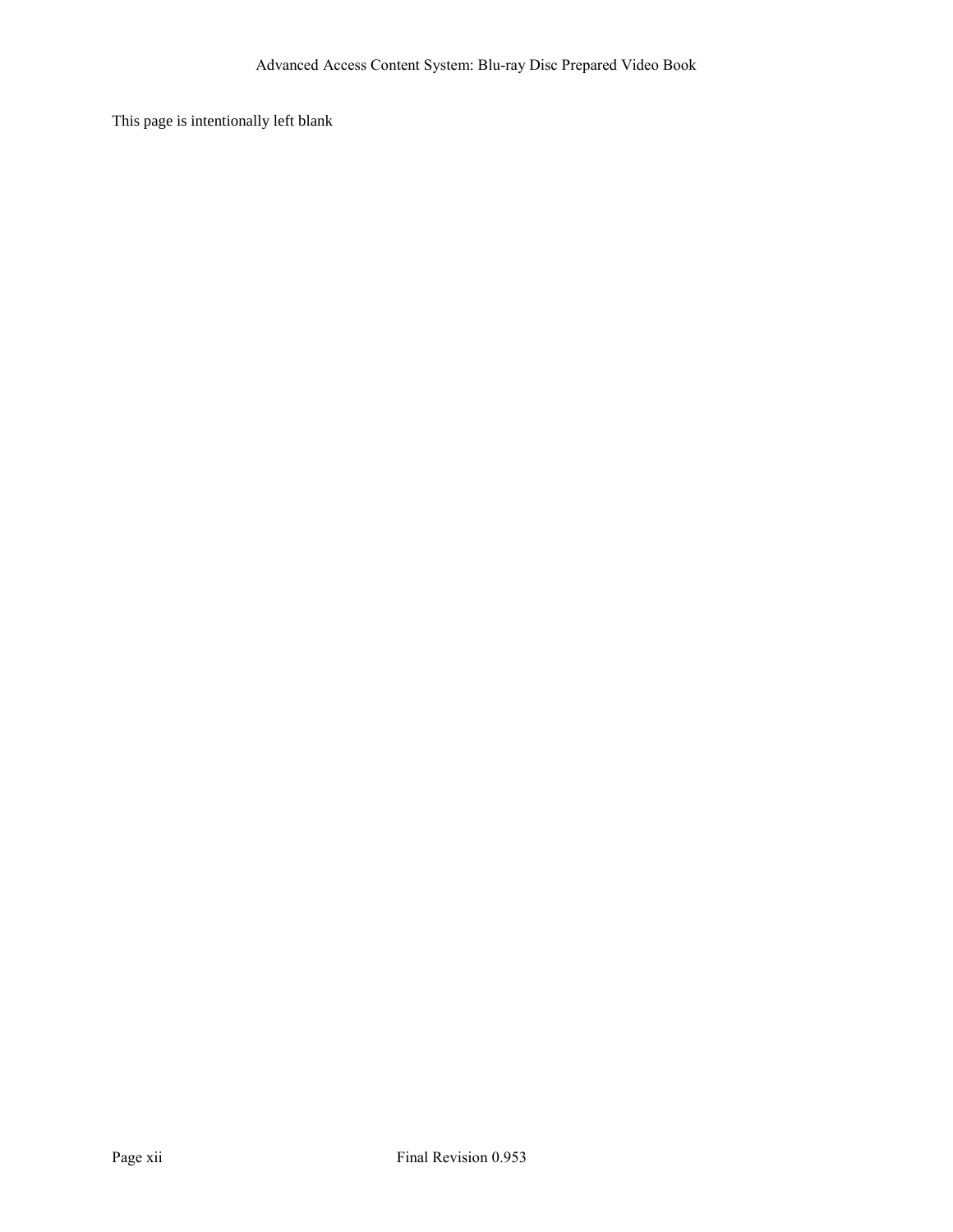# **Chapter 1 Introduction**

### **1.1 Purpose and Scope**

The Advanced Access Content System (AACS) specification defines an advanced, robust and renewable method for protecting audiovisual entertainment content, including high-definition content. The specification is organized into several "books". The AACS *Introduction and Common Cryptographic Elements* book of this specification defines cryptographic procedures that are common among the various defined uses of the protection system. The AACS *Pre-recorded Video Book* defines common details for using the system to protect audiovisual content distributed on any kind of pre-recorded (read-only) storage media. This AACS *Prepared Video Book* specifies additional details for using the system to protect audiovisual content on recordable storage media in a manner functionally equivalent to the AACS pre-recorded (read-only) format. This document (the AACS *Blu-ray Disc Prepared Video Book*) specifies additional details for using the system to protect audiovisual content distributed as Prepared Video Content for Blu-ray Disc Rewritable Media (BD-RE) and Blu-ray Disc Recordable Media (BD-R). Specifications covering other storage types, transmission media and formats are expected to be available in the future (see Section 1.7 of AACS *Prepared Video Book* of this specification).

When there is a discrepancy between a format-independent book and this book, then this book takes precedence.

The use of this specification and access to the intellectual property and cryptographic materials required to implement it will be the subject of a license. A license authority referred to as AACS LA is responsible for establishing and administering the content protection system based in part on this specification.

(Note) In this specification the words "BD Recordable Disc" includes both Blu-ray Disc Rewritable Media (BD-RE) and Blu-ray Disc Recordable Media (BD-R).

## **1.2 Overview**

In the Blu-ray Disc Prepared Video Book, the following described procedures are required to protect AACS Prepared Video Content.

- Content Revocation
- Content Encryption and Decryption
- Uses of On-line Connections
- Managed Copy
- Sequence Keys
- Unencrypted content

This document is provided as a detailed description of procedures and data structures that are specific for the use of the AACS technology on BD Recordable Disc.

#### **1.3 Organization of this Document**

This document is organized as follows:

Chapter 1 provides an introduction and overview.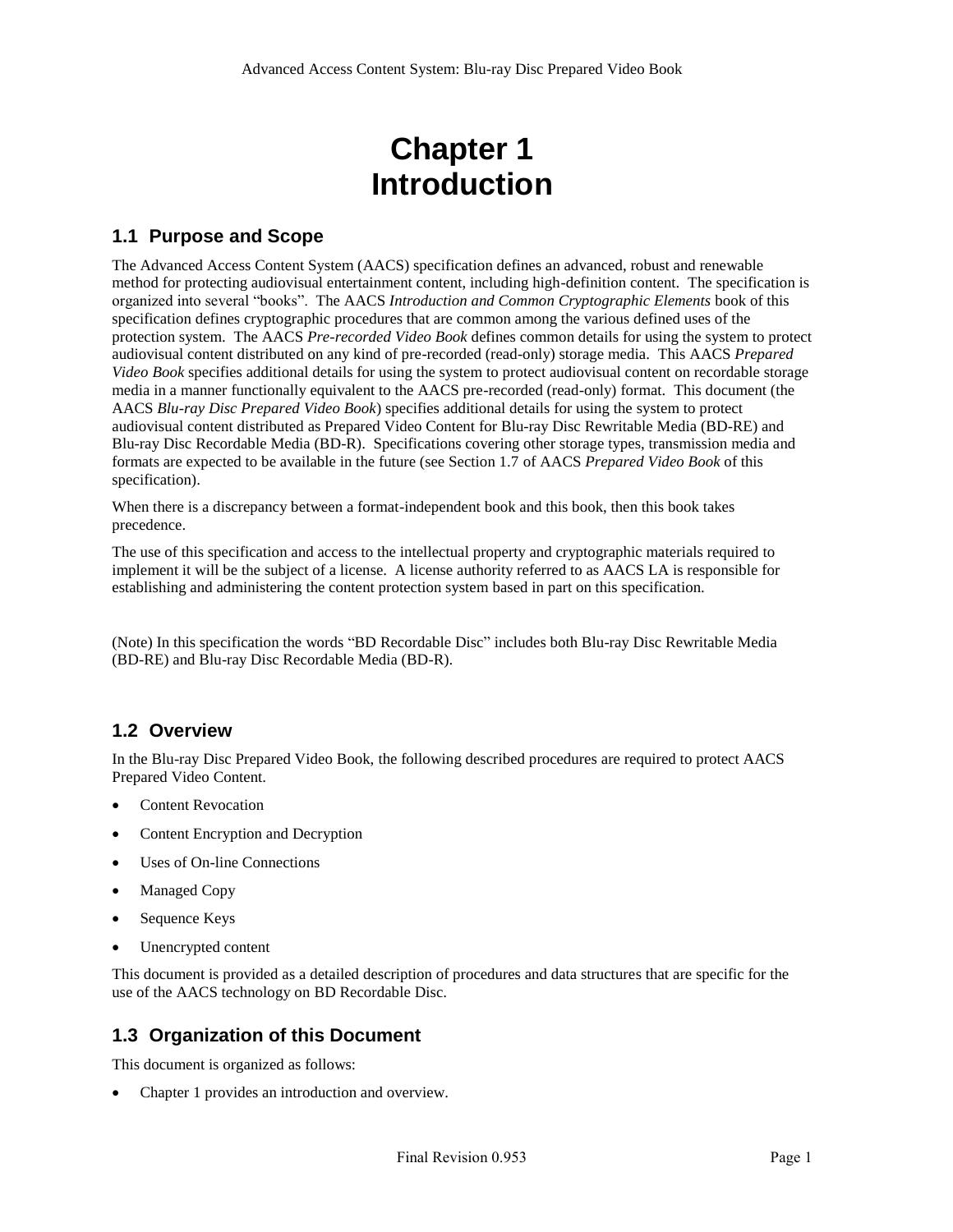- Chapter 2 describes Blu-ray Disc specific procedures related to the revocation of Prepared Video Content.
- Chapter 3 describes Blu-ray Disc specific procedures for the production (encryption) and off-line playback (decryption) of AACS Content on Blu-ray Disc Recordable Disc.
- Chapter 4 describes Blu-ray Disc specific procedures for the use of AACS Content with network transactions.
- Chapter 5 describes Blu-ray Disc specific procedure for the Managed Copy of Prepared Video Content.
- Chapter 6 describes Blu-ray Disc specific procedure for Sequence Keys.
- Chapter 7 describes clarifications for unencrypted content.
- Chapter 8 describes Blu-ray Disc specific 3D feature.

### **1.4 Reference**

This specification shall be used in conjunction with the following publications. When the publications are superseded by an approved revision, the revision shall apply.

AACS LA, Introduction and Common Cryptographic Elements

AACS LA, Pre-recorded Video Book

AACS LA, Prepared Video Book

Blu-ray Disc Association, System Description Blu-ray Disc Recordable Format, part 1: Basic Format Specifications, version 1.3

Blu-ray Disc Association, System Description Blu-ray Disc Recordable Format, part 2: File System Specifications, version 1.1

Blu-ray Disc Association, System Description Blu-ray Disc Rewritable Format, part 1: Basic Format Specifications, version 2.1

Blu-ray Disc Association, System Description Blu-ray Disc Rewritable Format, part 2: File System Specifications, version 2.1

Blu-ray Disc Association, System Description Blu-ray Disc Rewritable Format, part 3: Audio Visual Basic Specifications, version 3.0

Digital Transmission Licensing Administrator, Digital Transmission Content Protection Specification Volume 1 Revision 1.4

## **1.5 Document History**

This document version 0.953 supersedes version 0.952 dated July 14, 2011 and contains NO SPECIFICATION CHANGES. Version 0.952 superseded version 0.951 dated September 28, 2009 and contained NO SPECIFICATION CHANGES. Version 0.951 superseded version 0.95 dated May 21, 2009 and contained the following change.

Blu-ray 3D is defined.

#### **1.6 Notation**

Except where specifically noted otherwise, this document uses the same notations and conventions for numerical values, operations, and bit/byte ordering as described in the AACS *Introduction and Common Cryptographic Elements* book of this specification.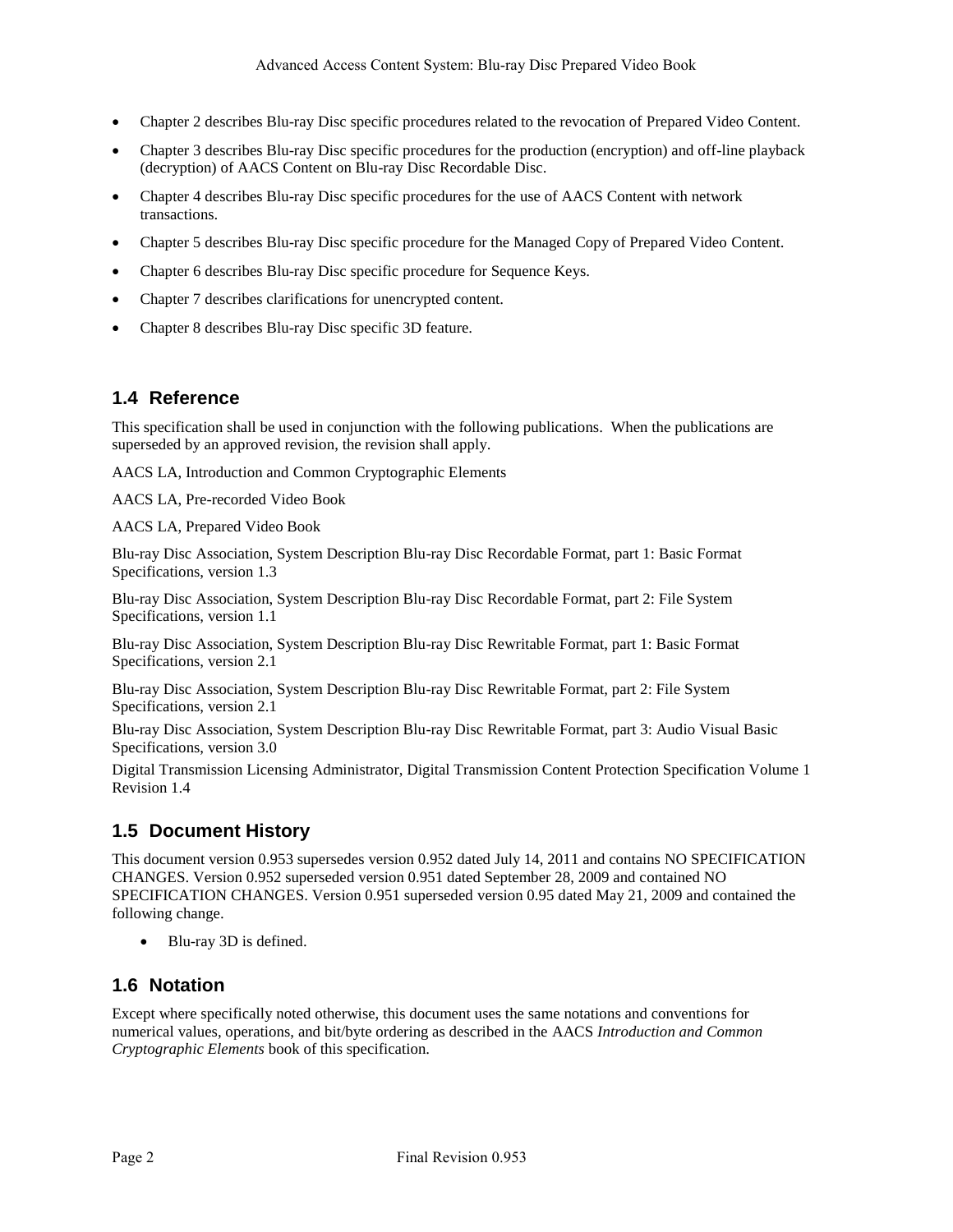### **1.7 Terminology**

**Aligned Unit**: An Aligned unit consists of a series of 32 Source Packets.

**Block Key**: A Block Key is a key to encrypt and decrypt each Aligned unit.

**CPS Unit**: A CPS Unit is a group of titles, to which the same title key has been assigned.

**CPS Unit Key**: A CPS Unit Key is a Blu-ray Disc synonym for the Title Key.

**CPS Unit Usage file**: A CPS Unit Usage file is a Blu-ray Disc synonym for the Title Usage file.

**ECC Cluster**: An ECC Cluster consists of a series of 32 Physical Sectors.

**Hash Unit**: A Hash Unit consists of a series of 96 Logical Sectors.

**Hash Value**: A Hash Value is data, which has been calculated from a byte sequence in a Hash Unit.

**Logical Sector**: A Logical Sector is a data field in a logical volume. All Logical Sectors in a logical volume shall have the same size.

**Reserved**: The term "Reserved", when used to define the syntax of the data structure, indicates that the field may be used for future extensions. Unless otherwise specified, all the bits of reserved field in the syntax of data structure shall be set to  $0<sub>2</sub>$ . The term "Reserved", when used to define the meaning of values, indicates that the reserved values may be used for future extensions. The reserved values shall never be used in this version.

**Segment Key**: A Segment Key is a Blu-ray Disc synonym for the Title Key for Sequence Key (SK) segment portion.

**Source Packet**: A Source Packet consists of a Source Packet header and a subsequent MPEG-2 transport packet.

#### **1.8 Abbreviation and Acronyms**

| <b>BD</b>    | <b>Blu-ray Disc</b>              |
|--------------|----------------------------------|
| <b>BDMV</b>  | <b>Blu-ray Disc Movie</b>        |
| BD-R         | Blu-ray Disc Recordable Media    |
| <b>BD-RE</b> | Blu-ray Disc Rewritable Media    |
| CCI.         | Copy Control Information         |
| <b>CHT</b>   | Content Hash Table               |
| <b>CPS</b>   | <b>Content Protection System</b> |
| ECC          | <b>Error Correction Code</b>     |
| <b>MPEG</b>  | Moving Picture Experts Group     |
| <b>VFS</b>   | Virtual File System              |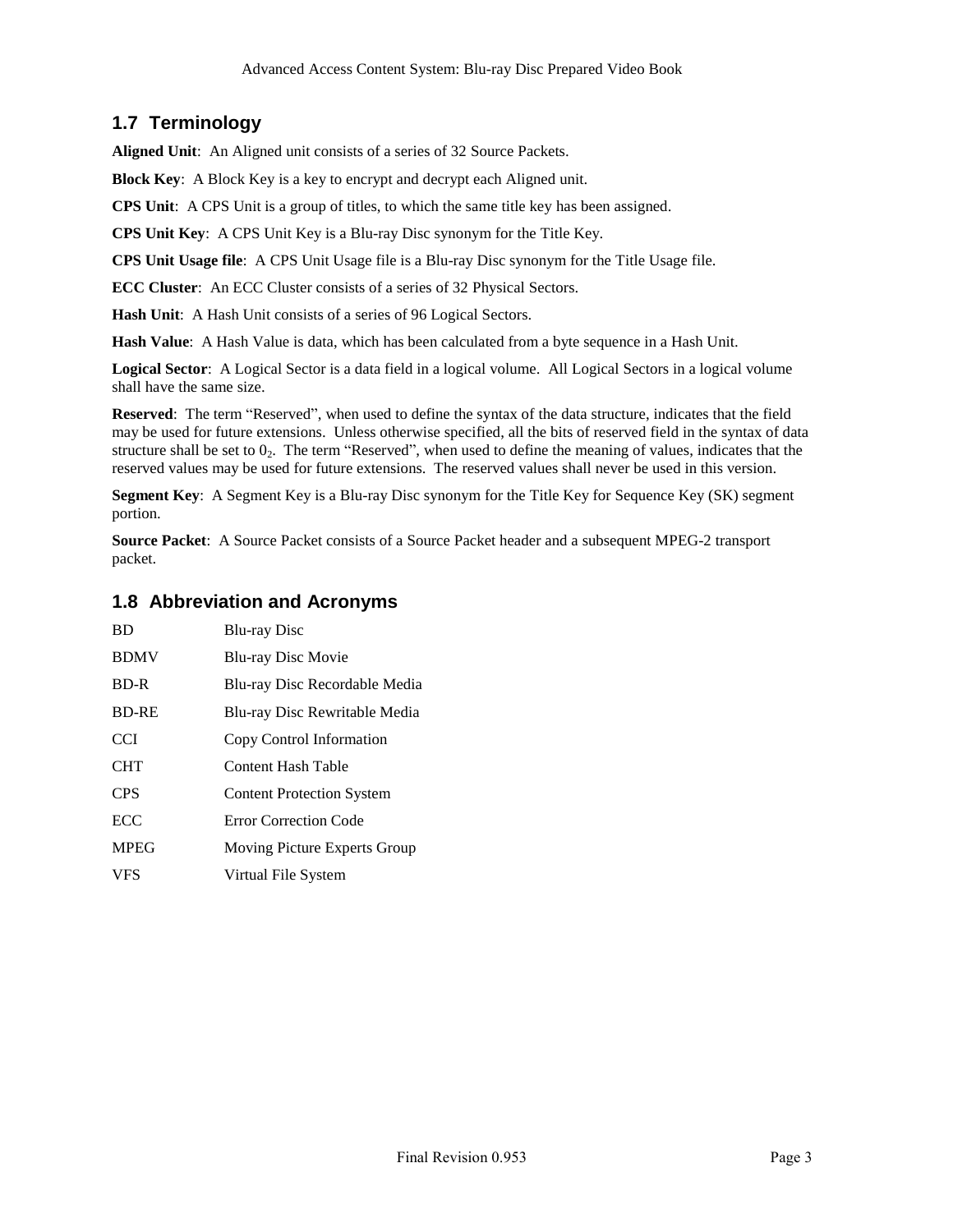This page is intentionally left blank.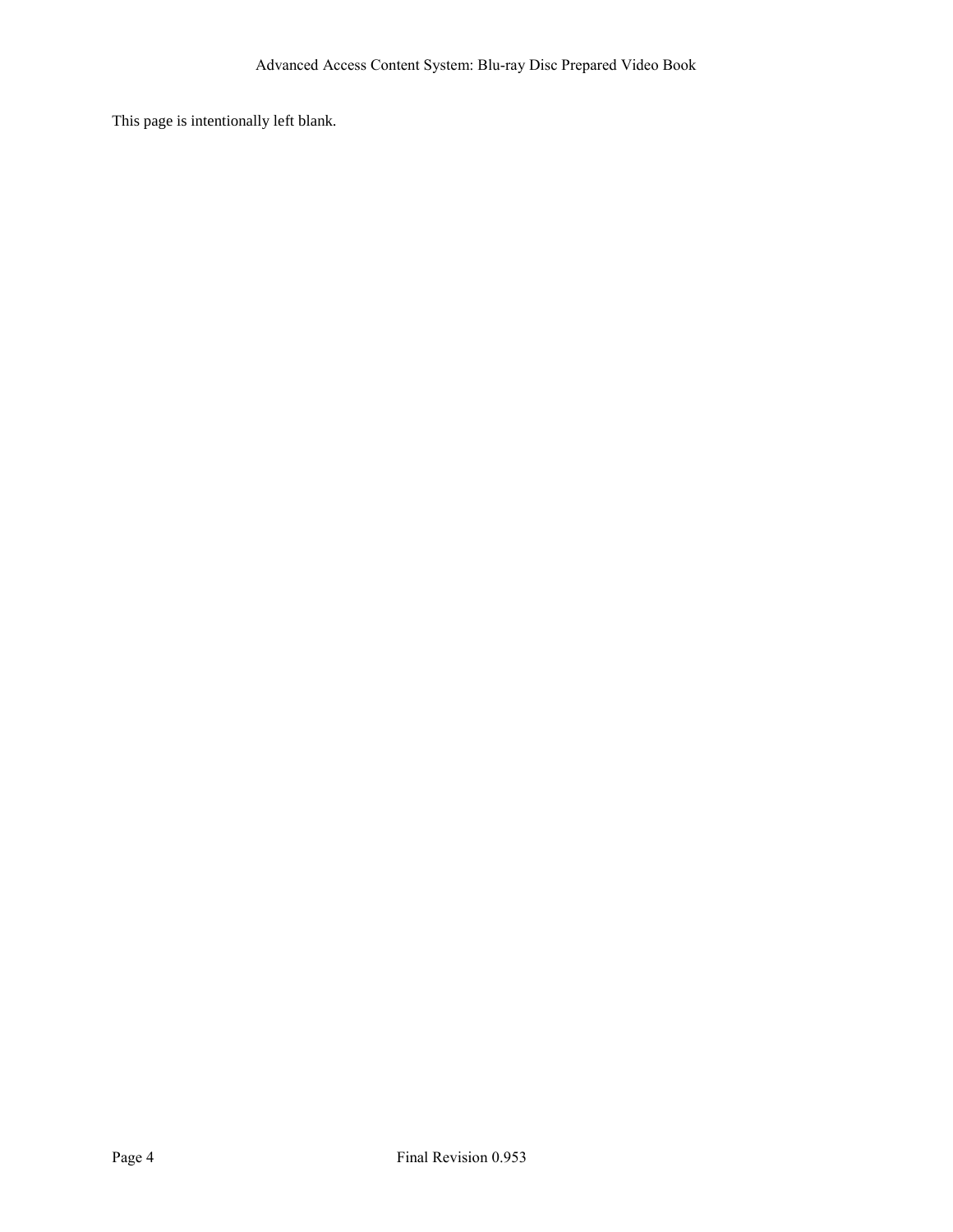## **Chapter 2 Details for Content Revocation**

## **2. Introduction**

Content revocation requires the Content Certificate that is specified in Chapter 2 of the AACS *Prepared Video Book* of this specification. This chapter describes additional details of content revocation that are specific to the BDMV format.

As described in the AACS *Prepared Video Book*, every hash units of the AV content in the BDMV format on the disc is hashed, and this hashed value is included in the Content Hash Table. Every part of the Content Hash Table, that corresponds to an AV content file, is then hashed, and this hashed value is included in the unsigned Prepared Video Content Certificate as a Content Hash Table Digest. This unsigned Prepared Video Content Certificate is finally signed by the AACS LA, and this becomes the Prepared Video Content Certificate.

A disc may contain both encrypted content and unencrypted content. The Prepared Video Content Certificate, however, shall cover all the AV contents in the BDMV format on the disc, whether they are encrypted or not.

## <span id="page-16-1"></span>**2.1 Prepared Video Content Certificate**

In parallel with the "\BDMV" directory, a single Prepared Video Content Certificate shall be stored in the "\AACS\_pv" directory and in the "\AACS\_pv\DUPLICATE" directory. Note that the Prepared Video Content shall have one Prepared Video Content Certificate file named "Content000.cer", regardless of single-layer or dual-layer.

The data format of the Prepared Video Content Certificate is defined i[n Table 2-1.](#page-16-0)

<span id="page-16-0"></span>

| <b>Bit</b>       | 7                   | 6                                  | 5 | $\overline{\mathbf{4}}$   | $\mathbf{3}$ | $\overline{2}$ | 1 | $\boldsymbol{0}$ |  |  |  |
|------------------|---------------------|------------------------------------|---|---------------------------|--------------|----------------|---|------------------|--|--|--|
| <b>Byte</b>      |                     |                                    |   |                           |              |                |   |                  |  |  |  |
| $\boldsymbol{0}$ |                     | Certificate Type: 07 <sub>16</sub> |   |                           |              |                |   |                  |  |  |  |
| 1                |                     |                                    |   | (reserved)                |              |                |   |                  |  |  |  |
| $\overline{2}$   |                     |                                    |   |                           |              |                |   |                  |  |  |  |
| .                |                     |                                    |   | Total_Number_of_HashUnits |              |                |   |                  |  |  |  |
| 5                |                     |                                    |   |                           |              |                |   |                  |  |  |  |
| 6                |                     |                                    |   | Total_Number_of_Layers    |              |                |   |                  |  |  |  |
| 7                |                     | Layer_Number                       |   |                           |              |                |   |                  |  |  |  |
| 8                |                     |                                    |   |                           |              |                |   |                  |  |  |  |
| $\cdots$         | Number_of_HashUnits |                                    |   |                           |              |                |   |                  |  |  |  |
| 11               |                     |                                    |   |                           |              |                |   |                  |  |  |  |
| 12               |                     |                                    |   |                           |              |                |   |                  |  |  |  |
| 13               |                     | Number_of_Digests                  |   |                           |              |                |   |                  |  |  |  |
| 14               |                     |                                    |   |                           |              |                |   |                  |  |  |  |
| 15               |                     |                                    |   | Applicant ID              |              |                |   |                  |  |  |  |

**Table 2-1 Data Format for Prepared Video Content Certificate**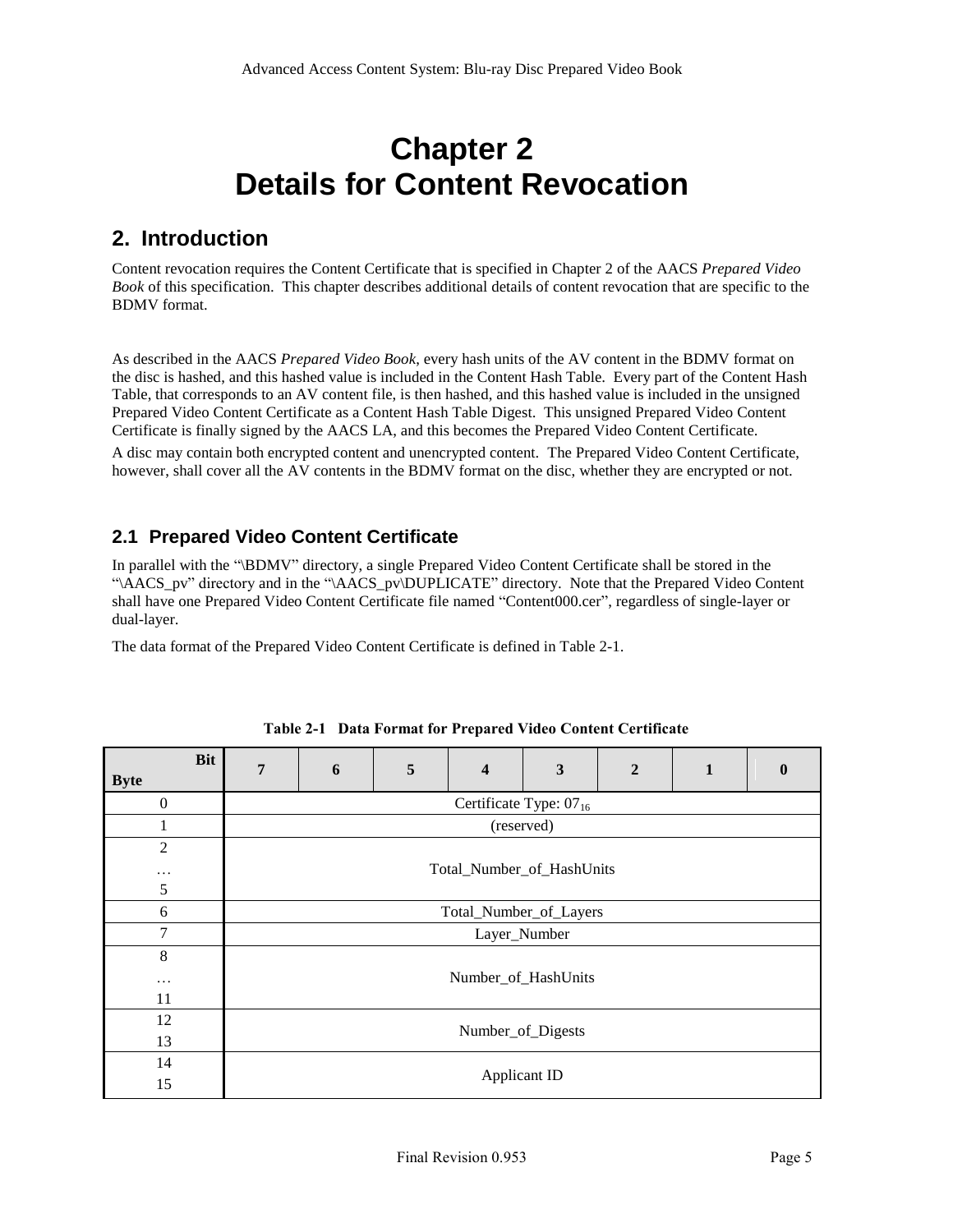## Advanced Access Content System: Blu-ray Disc Prepared Video Book

| 16                   | (msb)                               | CCSS ID                                              | (lsb) | Sequence Number 1 |  |  |  |  |  |  |
|----------------------|-------------------------------------|------------------------------------------------------|-------|-------------------|--|--|--|--|--|--|
| 17                   | Sequence Number 1                   | (msb)                                                |       |                   |  |  |  |  |  |  |
| 18                   |                                     | Timestamp                                            |       |                   |  |  |  |  |  |  |
| 19                   | Sequence Number 2<br>(lsb)          |                                                      |       |                   |  |  |  |  |  |  |
| 20                   |                                     |                                                      |       |                   |  |  |  |  |  |  |
| 21                   | Minimum CRL Version                 |                                                      |       |                   |  |  |  |  |  |  |
| 22                   |                                     | Number of Prepared Video Authorizing Servers Entries |       |                   |  |  |  |  |  |  |
| 23                   |                                     |                                                      |       |                   |  |  |  |  |  |  |
| 24                   |                                     | Length_Format_Specific_Section                       |       |                   |  |  |  |  |  |  |
| 25                   |                                     |                                                      |       |                   |  |  |  |  |  |  |
| 26                   |                                     |                                                      |       |                   |  |  |  |  |  |  |
| $\ddot{\cdot}$       |                                     | Hash_Value_of_MC_Manifest_File                       |       |                   |  |  |  |  |  |  |
| 45                   |                                     |                                                      |       |                   |  |  |  |  |  |  |
| 46                   |                                     |                                                      |       |                   |  |  |  |  |  |  |
| $\ddot{\cdot}$       |                                     | Hash_Value_of_BDJ_Root_Cert                          |       |                   |  |  |  |  |  |  |
| 65                   |                                     |                                                      |       |                   |  |  |  |  |  |  |
| 66                   |                                     | Num_of_CPS_Unit                                      |       |                   |  |  |  |  |  |  |
| 67                   |                                     |                                                      |       |                   |  |  |  |  |  |  |
| 68                   |                                     |                                                      |       |                   |  |  |  |  |  |  |
| .                    | Hash_Value_of_CPS_Unit_Usage_File#1 |                                                      |       |                   |  |  |  |  |  |  |
| 87                   |                                     |                                                      |       |                   |  |  |  |  |  |  |
|                      |                                     |                                                      |       |                   |  |  |  |  |  |  |
|                      |                                     |                                                      |       |                   |  |  |  |  |  |  |
| $68+(J-1)*20$        |                                     |                                                      |       |                   |  |  |  |  |  |  |
| $\ddotsc$            |                                     | Hash_Value_of_CPS_Unit_Usage_File#J                  |       |                   |  |  |  |  |  |  |
| $87+(J-1)*20$        |                                     |                                                      |       |                   |  |  |  |  |  |  |
| K (see note below)   |                                     |                                                      |       |                   |  |  |  |  |  |  |
|                      |                                     | Content Hash Table Digest #1                         |       |                   |  |  |  |  |  |  |
| $K+7$                |                                     |                                                      |       |                   |  |  |  |  |  |  |
|                      |                                     |                                                      |       |                   |  |  |  |  |  |  |
| $\cdots$             |                                     | $\cdots$                                             |       |                   |  |  |  |  |  |  |
|                      |                                     |                                                      |       |                   |  |  |  |  |  |  |
| $K+(N-1)*8$          |                                     |                                                      |       |                   |  |  |  |  |  |  |
| $\cdots$             |                                     | Content Hash Table Digest #N                         |       |                   |  |  |  |  |  |  |
| $K+7+(N-1)*8$        |                                     |                                                      |       |                   |  |  |  |  |  |  |
| $L$ (see note below) |                                     |                                                      |       |                   |  |  |  |  |  |  |
|                      |                                     | Public Key of Authorizing Server #1                  |       |                   |  |  |  |  |  |  |
| $L+39$               |                                     |                                                      |       |                   |  |  |  |  |  |  |
|                      |                                     |                                                      |       |                   |  |  |  |  |  |  |
| .                    |                                     | .                                                    |       |                   |  |  |  |  |  |  |
|                      |                                     |                                                      |       |                   |  |  |  |  |  |  |
| $L+(M-1)*40$         |                                     |                                                      |       |                   |  |  |  |  |  |  |
|                      |                                     | Public Key of Authorizing Server #M                  |       |                   |  |  |  |  |  |  |
| $L+39+(M-1)*40$      |                                     |                                                      |       |                   |  |  |  |  |  |  |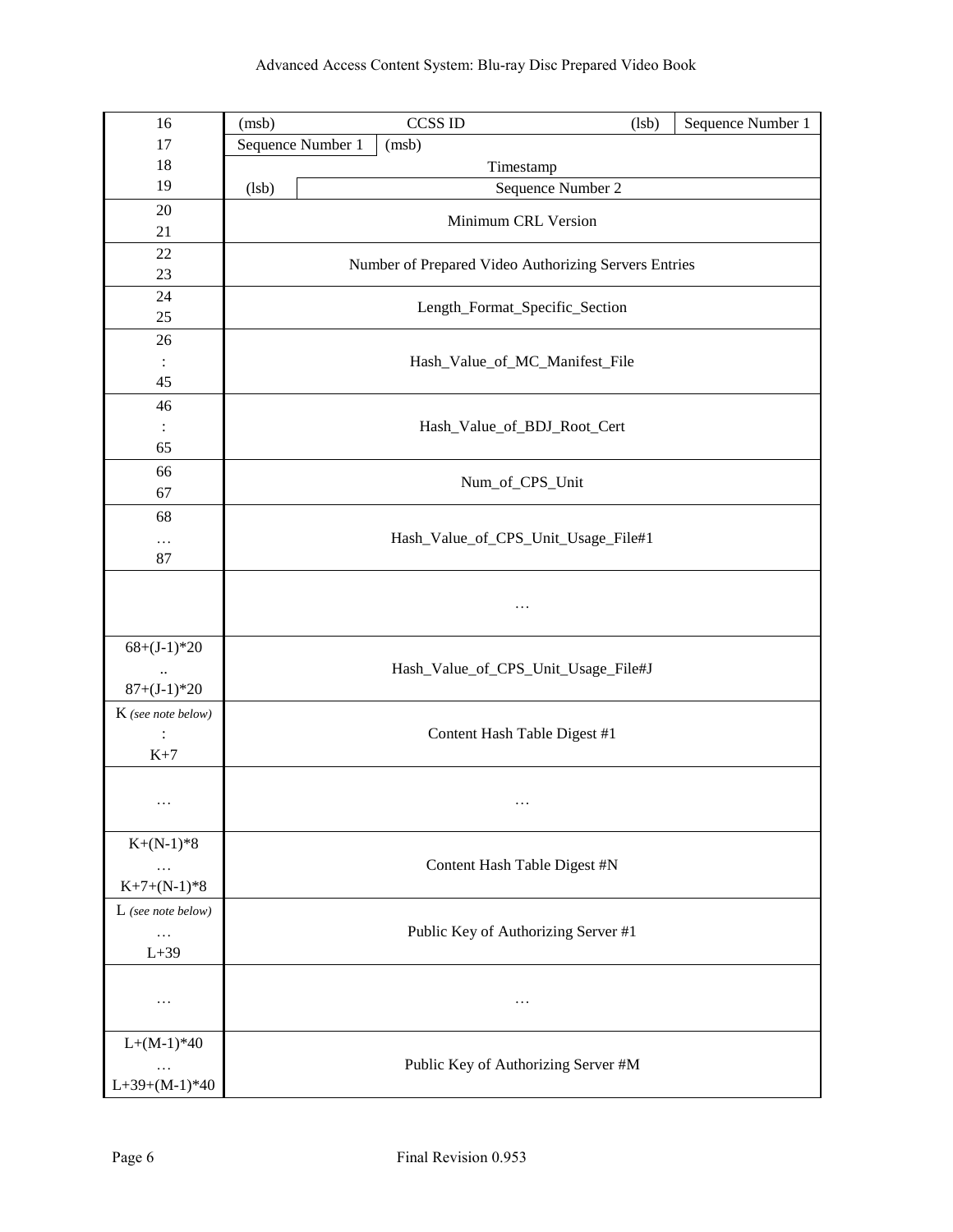| $L+40+(M-1)*40$ |                |
|-----------------|----------------|
|                 | Signature Data |
| $L+79+(M-1)*40$ |                |

*Note: K = 88+(J-1)\*20, L = K+8+(N-1)\*8*

Details of each field are defined in the AACS *Prepared Video Book* of this specification with the following exceptions:

- A 4-byte Total\_Number\_of\_HashUnits field indicates the total number of Hash Unites on the disc.
- A 1-byte Total\_Number\_of\_Layers field shall be  $01_{16}$  for AACS Prepared Video Content. The Licensed Player shall ignore this field.
- A 1-byte Layer\_Number field shall be  $00_{16}$  for AACS Prepared Video Content. The Licensed Player shall ignore this field.
- A 4-byte Number\_of\_HashUnits field indicates the number of Hash Units on the disc. Note that for AACS Prepared Video Content, the same value is set in this field as the value in Total\_Number\_of\_HashUnits field.
- A 2-byte Number\_of\_Digests field indicates the number of Clip AV stream files that have a file size equal to or more than 96 Logical Sectors on the disc.
- A 2-byte Applicant ID assigned by AACS LA.
- A 4-byte Content Sequence Number consists of 6-bit Content Certificate Signing Server ID (CCSS ID), 15-bit Timestamp, and 11-bit Sequence Number that is a concatenation of a 4-bit Sequence Number 1 and 7-bit Sequence Number 2, and is assigned by AACS LA to uniquely identify the Certified Content amongst that Content Provider's content. The combination of the Applicant ID and the Content Sequence Number is referred to as the *Content Certificate ID.* In other words, the Content Certificate ID is a 6-byte number. Timestamp indicates the date (referenced to UTC) when a Content Certificate is signed, and contains a value for the elapsed days from 1st January 2008 with the value 0 representing 1st January 2008. Timestamp values predating 2 February 2008 are reserved, and shall not be used as a timestamp.
- A 2-byte Minimum CRL Version value, assigned by the AACS LA to indicate the minimum Content Revocation List Version number that shall accompany the Certified Content.
- A 2-byte Number of Prepared Video Authorizing Servers Entries contains the number of Authorizing Servers whose Public Key values are included in this Content Certificate. Only the least significant 7 bits in this field are used, because the number of Authorizing Servers referenced in this Content Certificate shall be no more than 128.
- A 2-byte Length Format Specific Section that specifies the length of the subsequent Format Specific Section. The Format Specific Section for BD includes the subsequent Hash Value of MC Manifest File, Hash Value of BDJ Root Cert, Num of CPS Unit, and a sequence of Hash\_Value\_of\_CPS\_Unit\_Usage\_Files.
- A 20-byte Hash\_Value\_of\_MC\_Manifest\_File contains the hash value for the Managed Copy Manifest File as defined in Section [5.3.](#page-47-0)
- A 20-byte Hash Value of BDJ Root Cert contains the hash value for the BD-J Root Certificate as defined in Section [2.4.2.4.](#page-24-0)
- A 2-byte Num\_of\_CPS\_Unit fields indicates the number of CPS Units on the disc.
- A series of 20-byte Hash Value of CPS Unit Usage Files contains the hash value for the CPS Unit Usage File as defined in Sectio[n 2.4.2.2.](#page-24-1)

The Prepared Video Content Certificate shall be no more than 57,248 bytes and the Number of Prepared Video Authorizing Servers Entries shall be no more than 128.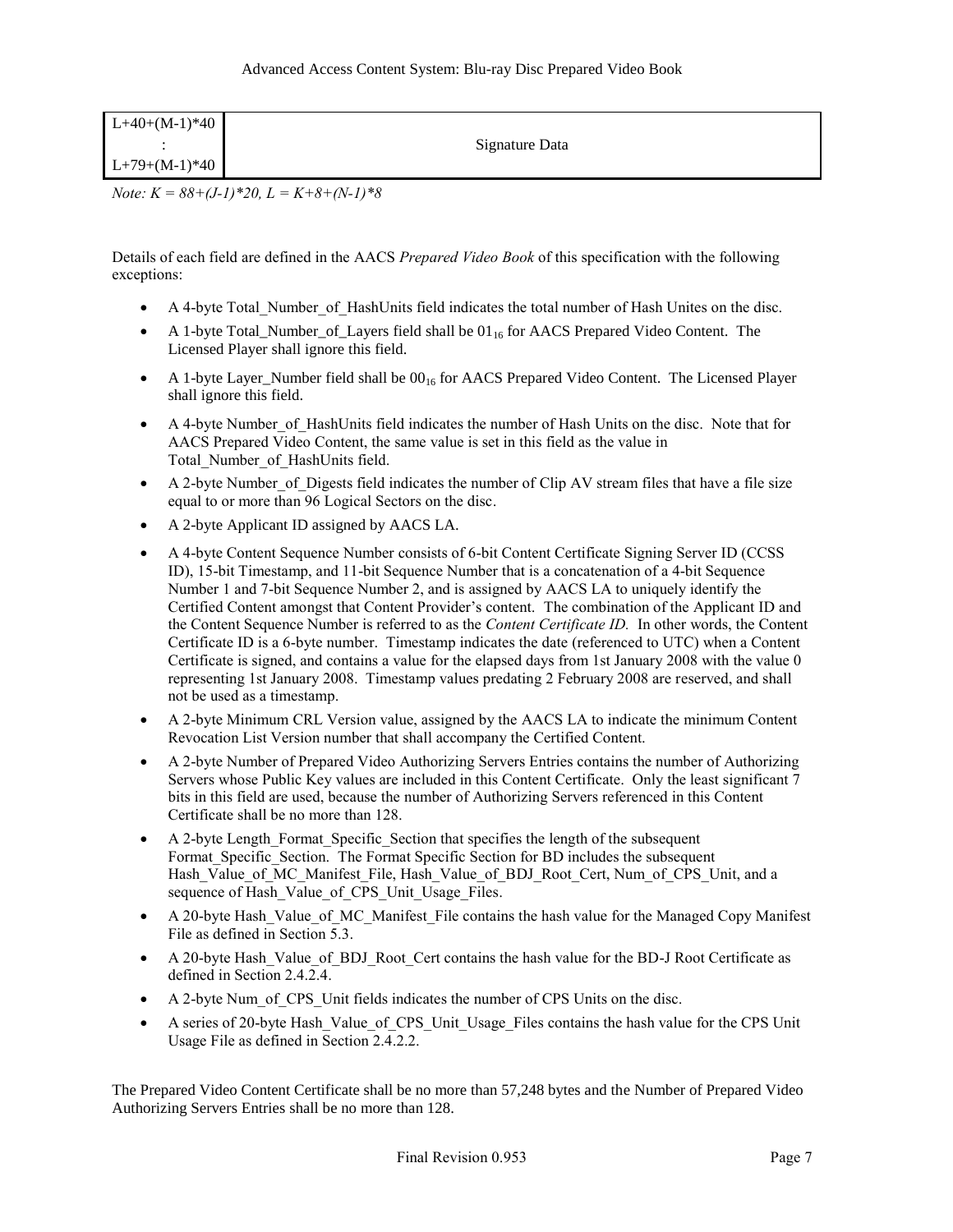## <span id="page-19-1"></span>**2.2 Prepared Video Token**

Each BD Recordable Disc that contains AACS Prepared Video Content includes the Prepared Video Token. The Prepared Video Token contains the public key of an authorizing server. The Licensed Player shall verify this token before playback of the AACS Content.

The Prepared Video Token "PV.tkn" shall be stored in the "\AACS\_pv" directory and in the "\AACS\_pv\DUPLICATE" directory.

The data format of the Prepared Video Token is defined in [Table 2-2.](#page-19-0)

<span id="page-19-0"></span>

| <b>Byte</b>                        | <b>Bit</b> | $\overline{7}$               | 6                                   | $\overline{5}$ | $\overline{\mathbf{4}}$             | $\mathbf{3}$ | $\boldsymbol{2}$ | $\mathbf{1}$ | $\boldsymbol{0}$ |  |  |
|------------------------------------|------------|------------------------------|-------------------------------------|----------------|-------------------------------------|--------------|------------------|--------------|------------------|--|--|
| $\boldsymbol{0}$<br>$\cdots$<br>39 |            |                              | PVAS Public Key                     |                |                                     |              |                  |              |                  |  |  |
| 40<br>$\cdots$<br>55               |            |                              | Prepared Video Volume ID            |                |                                     |              |                  |              |                  |  |  |
| 56                                 |            | <b>PVSN</b><br><b>Status</b> | Move<br>Allowed                     | <b>BEE</b>     | Reserved                            |              |                  |              |                  |  |  |
| 57<br>$\cdots$<br>59               |            |                              | Reserved                            |                |                                     |              |                  |              |                  |  |  |
| 60<br>$\cdots$<br>75               |            |                              | Media Key Delta                     |                |                                     |              |                  |              |                  |  |  |
| 76<br>$\cdots$<br>91               |            |                              | Prepared Video Serial Number (PVSN) |                |                                     |              |                  |              |                  |  |  |
| 92<br>$\cdots$<br>131              |            |                              |                                     |                | Prepared Video Token Signature Data |              |                  |              |                  |  |  |

**Table 2-2 Prepared Video Token**

Details and the usage of the Prepared Video Token are defined in Section 2.8 of AACS *Prepared Video Book* of this specification. Here is the additional clarification for some syntax:

- A 16-byte Prepared Video Volume ID field contains the Volume ID used for calculating the Volume Unique Key or Volume Variant Unique Key. The data format of the Prepared Video Volume ID is defined in [Table 2-3.](#page-20-0)
- A 16-byte Prepared Video Serial Number (PVSN) field contains the PVSN used for AACS On-line defined in Chapter [4](#page-34-0) of this book or Managed Copy defined in Chapter 5 of this book. This Prepared Video Serial Number is optional for BD Recordable Disc. The data format of the PVSN is defined in [Table 2-4.](#page-20-1)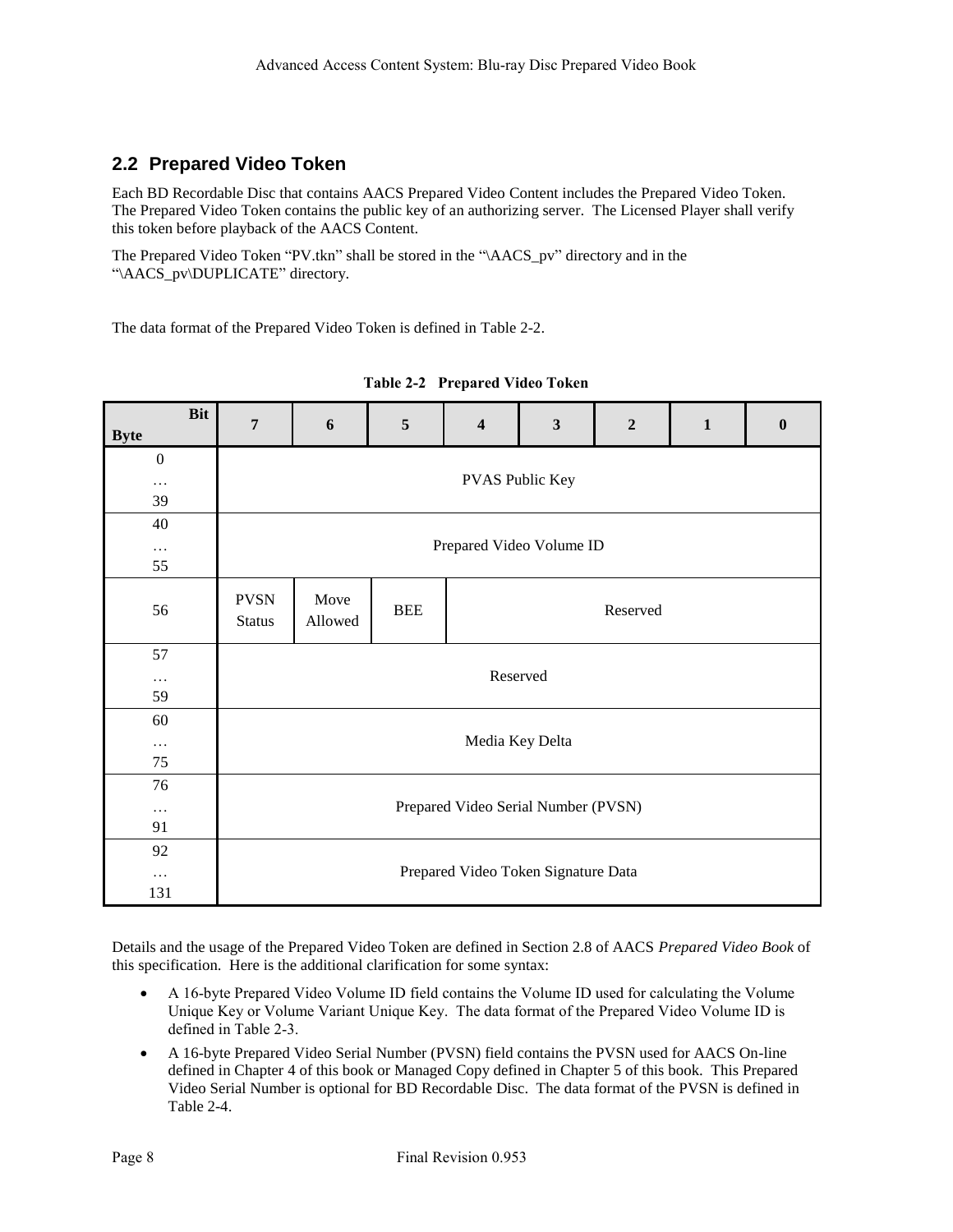Media ID is used to calculate Prepared Video Token Signature Data, as described in the section 2.8 of AACS *Prepared Video Book* of this specification. In case of a PC-based system, this Media ID for AACS use shall be retrieved from the disc by use of the procedure as defined in the section 4.6 of *Introduction and Common Cryptographic Elements* book of this specification.

<span id="page-20-0"></span>

| <b>Bit</b><br><b>Byte</b> | 7     | 6 | 5 | $\overline{\mathbf{4}}$  | 3 | $\overline{2}$ |       |
|---------------------------|-------|---|---|--------------------------|---|----------------|-------|
|                           | (msb) |   |   |                          |   |                |       |
|                           |       |   |   | Prepared Video Volume ID |   |                |       |
| 15                        |       |   |   |                          |   |                | (lsb) |

**Table 2-3 Data Format for Prepared Video Volume ID**

**Table 2-4 Data Format for Prepared Video Serial Number**

<span id="page-20-1"></span>

| <b>Bit</b><br><b>Byte</b> | 7                                   | -6 | 5 | $\overline{\mathbf{4}}$ | 3 | ↑ |  |       |
|---------------------------|-------------------------------------|----|---|-------------------------|---|---|--|-------|
|                           | (msb)                               |    |   |                         |   |   |  |       |
|                           | Prepared Video Serial Number (PVSN) |    |   |                         |   |   |  |       |
| 15                        |                                     |    |   |                         |   |   |  | (1sb) |

#### **2.2.1 Binding Nonce File**

Each BD Recordable Disc that contains AACS Prepared Video Content includes the Binding Nonce File. The Binding Nonce File contains all-zero value. Note that the Binding Nonce (16 bytes) itself is stored in User Control Data associated with the first logical Sector of the Binding Nonce File.

The Binding Nonce File "BN.dat" shall be stored in the "\AACS\_pv" directory. Note that there is no backup of the Binding Nonce File.

The following requirements are applied to the Binding Nonce File to reserve enough size of continuous area for the Binding Nonce File, and to avoid unexpected Read Modify Write operation to the ECC Cluster that contains the Binding Nonce File.

- The size of Binding Nonce File shall be 65536 bytes.
- The Binding Nonce File shall be allocated on an ECC Cluster basis.

The data format of the Binding Nonce File is defined in [Table 2-5.](#page-21-0)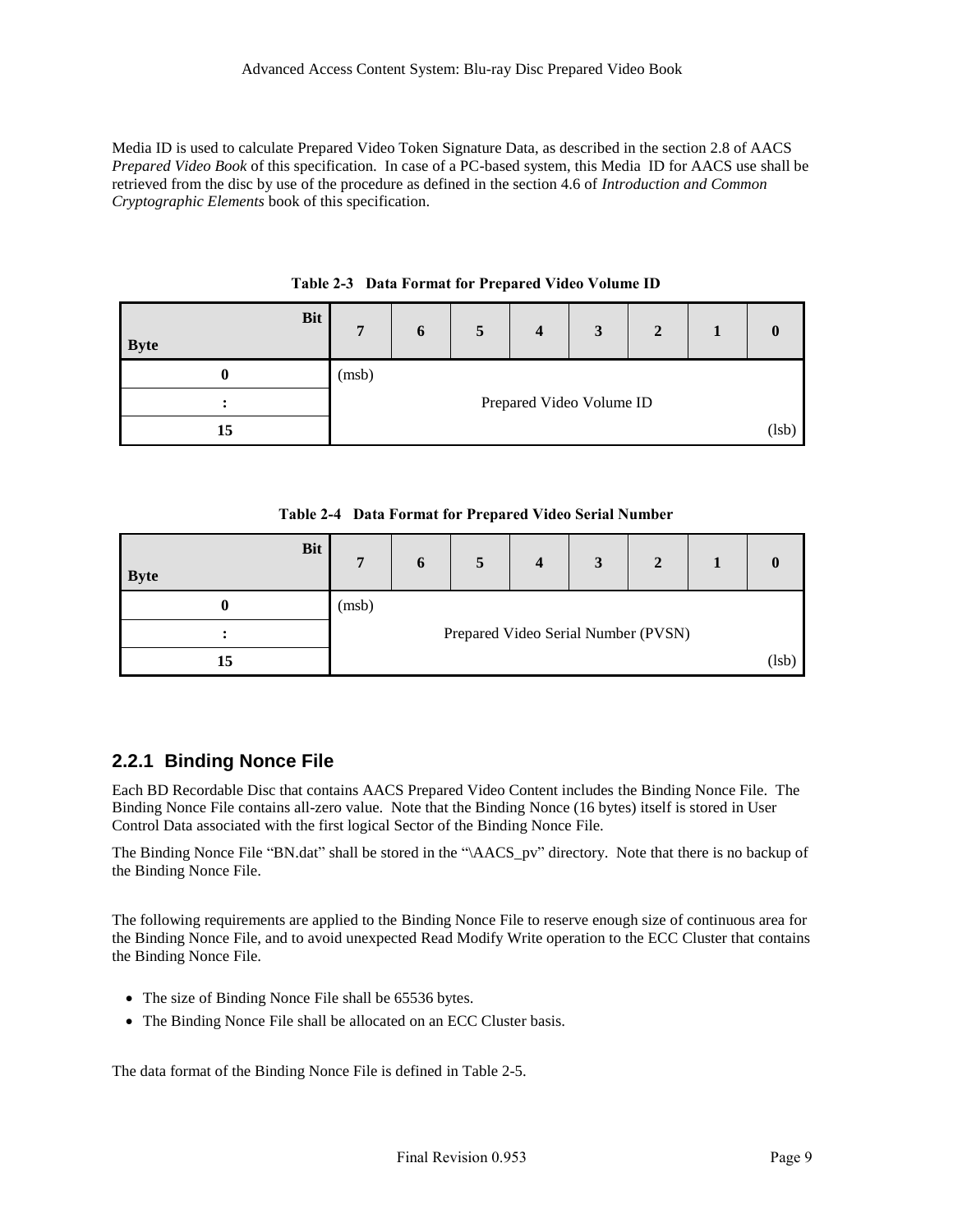<span id="page-21-0"></span>

| <b>Syntax</b>        | No. of bits | <b>Mnemonics</b> |
|----------------------|-------------|------------------|
| Binding Nonce File { |             |                  |
| (all-zero)           | 65536       | bslbf            |
|                      |             |                  |

**Table 2-5 Data Format for Binding Nonce File**

## **2.2.2 Storing the PVT on the media**

The Download Client creates the Binding Nonce and ensures that it is successfully committed to the Binding Nonce File before sending the Binding Nonce to the PVAS. The Download Client stores the PVT data in the PVT File when it is received from the PVAS. During playback, the Licensed Player retrieves the PVT data from the PVT File and uses the Binding Nonce value from the Binding Nonce File during the signature verification process of that PVT.

## **2.3 Content Revocation List**

In parallel with the "\BDMV" directory, the Content Revocation List (CRL) "ContentRevocation.lst" shall be stored in the "\AACS\_pv" directory and in the "\AACS\_pv\DUPLICATE" directory.

The data format for the Content Revocation List is defined in Section 2.7 of the AACS *Prepared Video Book* of this specification.

CRL data shall be recorded from the first byte of the file, and the null  $(00<sub>16</sub>)$  padding may be attached after the CRL data in the file for the authoring and the mastering purpose.

## **2.4 Content Hash Table**

## **2.4.1 Data Structure for Content Hash Table**

For BD Recordable Disc, the Content Hash Table (CHT) shall be stored in the "\AACS\_pv" directory and in the "\AACS\_pv\DUPLICATE" directory. Note that the Prepared Video Content shall have one Content Hash Table file named "ContentHash000.tbl", regardless of single-layer or dual-layer.

The Content Hash Table shall contain an 8-bytes hash value for each hash unit of the Clip AV stream file under "\BDMV\STREAM" directory on BD Recordable Disc. Details of the hash calculations are defined in Section [2.4.2](#page-24-2) of this book. Each Clip AV stream file is sequentially divided into hash units from head to tail, and the size of each hash unit is 96 Logical Sectors. Note that the tail portion of each Clip AV stream file, which size is less than 96 Logical Sectors, is omitted from storing of its hash value. If the file size of Clip AV stream file is exactly the multiple of 96 Logical Sectors, there is no tail portion to be omitted from storing. Note that the size of CHT is zero bytes if there is no Clip AV stream that has a file greater than or equal to 96 Logical Sectors on the disc.

[Table 2-6](#page-22-0) shows the data structure for Content Hash Table.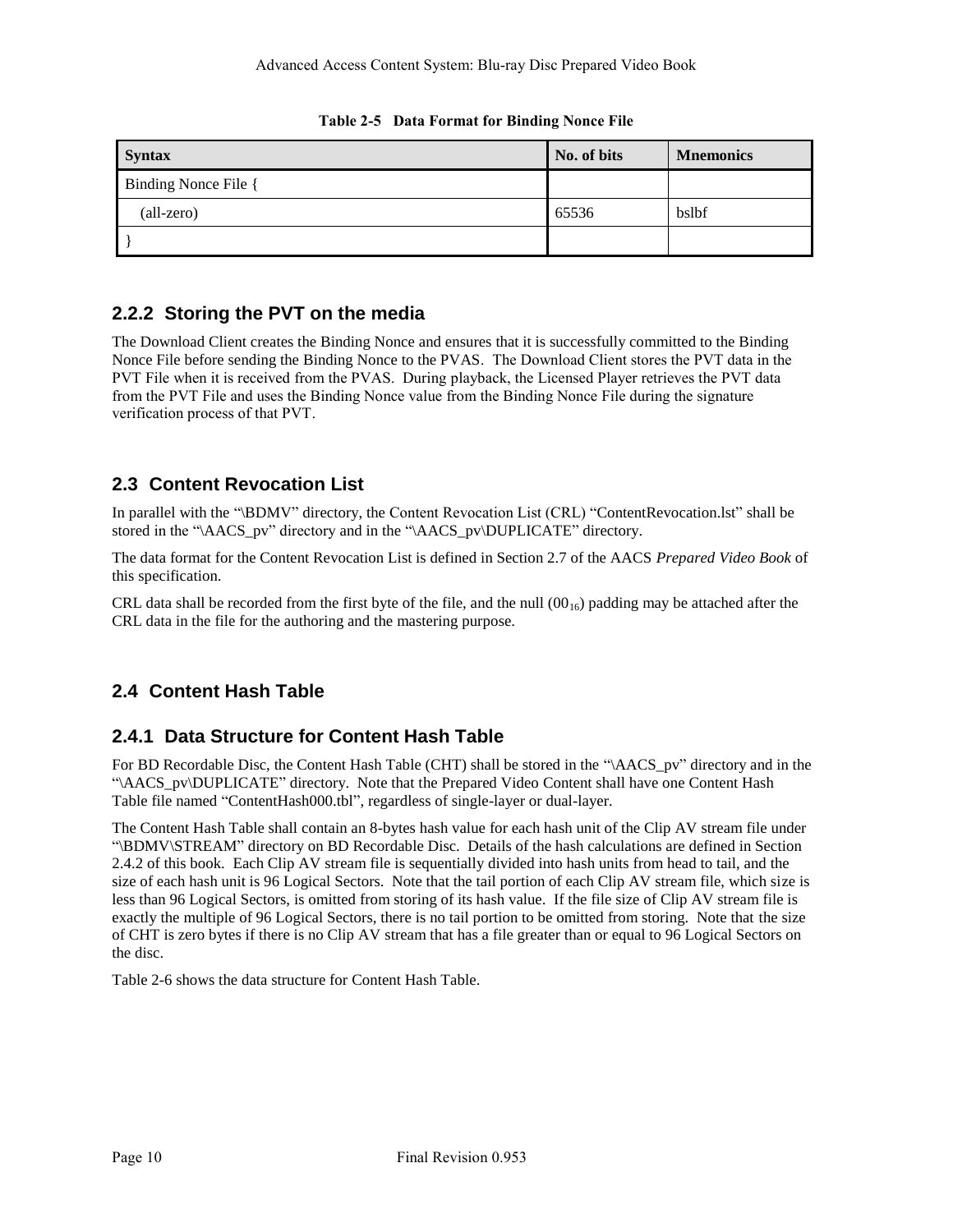<span id="page-22-0"></span>

| <b>Syntax</b>                             | No. of bits | <b>Mnemonics</b> |
|-------------------------------------------|-------------|------------------|
| Content Hash Table {                      |             |                  |
| $for(I=0; I < Number_of_Digests ; I++)$ { |             |                  |
| Starting_HU_Num#I                         | 32          | Uimsbf           |
| Clip_Num#I                                | 32          | Uimsbf           |
| HU_Offset_in_Clip#I                       | 32          | Uimsbf           |
|                                           |             |                  |
| $for(I=0; I < Number_of_Hash Units; I++)$ |             |                  |
| Hash_Value#I                              | 64          | <b>B</b> slbf    |
|                                           |             |                  |
|                                           |             |                  |

**Table 2-6 Data Format for Content Hash Table**

Starting HU\_Num#I (4 bytes) indicates the position in hash units of the first hash value of Clip AV Stream file #I that have a file size greater than or equal to 96 Logical Sectors in the hash value part in this table. This number starts from zero.

Clip\_Num#I (4 bytes) indicates a 5-digit number included in the file name of Clip AV stream file #I that has a file size greater than or equal to 96 Logical Sectors. This value is stored in the ascending order of the 5-digit number included in the file name of the corresponding Clip AV stream file.

HU\_Offset\_in\_Clip#I (4 bytes) indicates the offset in hash units from the top of the Clip AV stream file #I that have a file size greater than or equal to 96 Logical Sectors. This offset shall be 00000000<sub>16</sub> for AACS Prepared Video Content.

Hash\_Value#I (8 bytes) contains the hash value calculated from the hash unit #I on BD Recordable Disc. These Hash\_Value#I shall be listed in the ascending order of the 5-digit number included in the file name of the corresponding Clip AV stream file, and in the ascending order of the logical position in the Clip AV stream file.

Number\_of\_Digests is defined in [Table 2-1,](#page-16-0) and indicates the number of Clip AV Stream files on BD Recordable Disc.

Number\_of\_HashUnits is defined in [Table 2-1,](#page-16-0) and indicates the number of hash units on BD Recordable Disc.

Content Hash Table Digest #J defined in [Table 2-1](#page-16-0) is the digest of the concatenation of the hash values from the Starting\_HU\_Num#I to Starting\_HU\_Num# $(I+1) - 1$ .

(Note) In case that BD Recordable Disc is composed of only Clip AV stream file(s) that have a file size less than 96 Logical Sectors, both Number\_of\_Digests and Number\_of\_HashUnits shall be set to zero. In other words, empty (i.e. file size is zero) ContentHash000.tbl shall be stored on BD Recordable Disc.

[Figure 2-1](#page-23-0) shows the example of the relation between Prepared Video Content Certificate and Content Hash Table.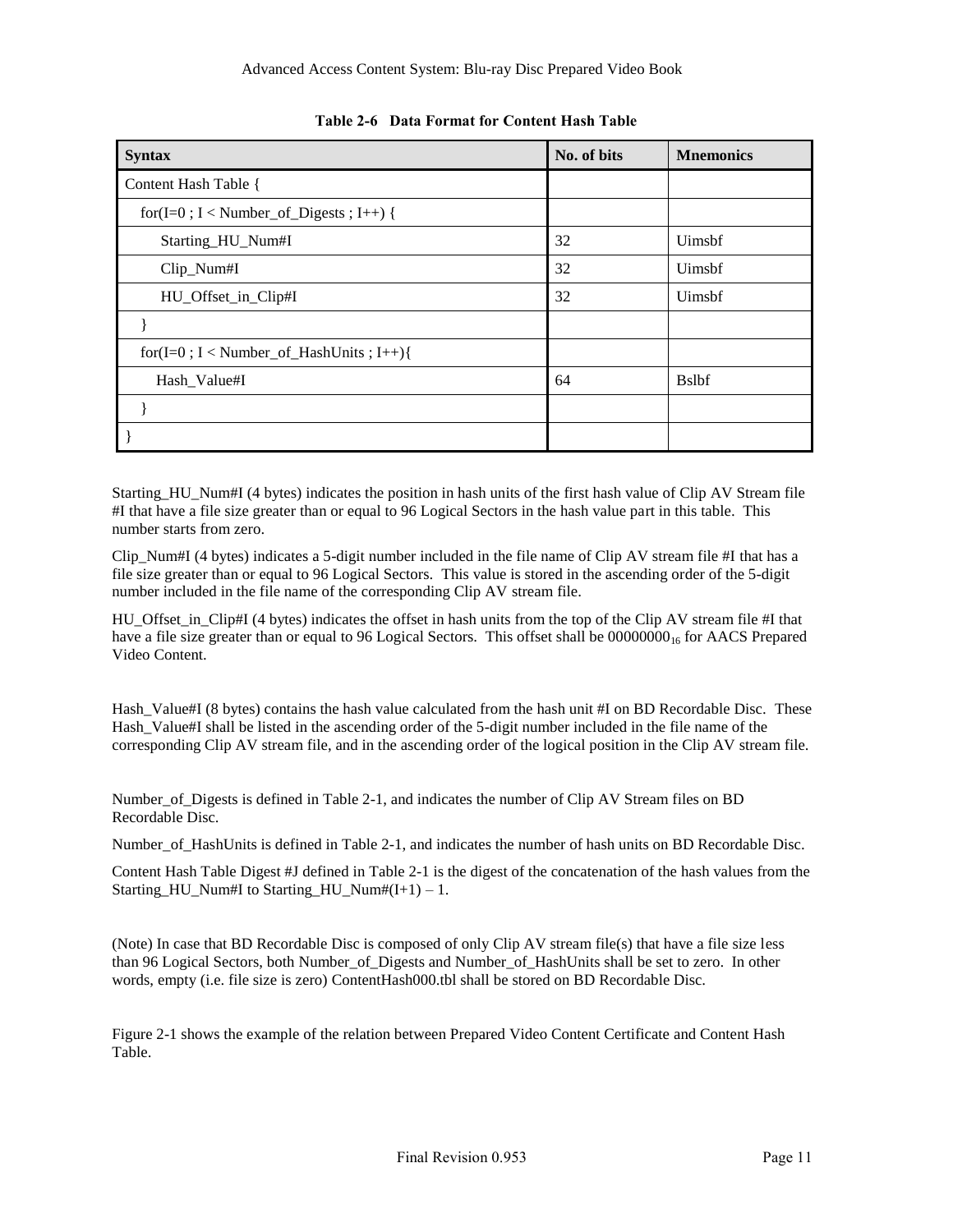

**Figure 2-1 Example of the relation between Content Hash Table Digest and Hash Value**

<span id="page-23-0"></span>In this example, there is one Prepared Video Content Certificate, one Content Hash Table and four Clip AV stream files that have a file size greater than or equal to 96 Logical Sectors. The whole part of Clip AV stream file #0 is recorded on Layer 0, and the whole part of Clip AV stream file #3 is recorded on Layer 1. Each Clip AV stream file #1 and #2 are recorded separately on both Layer 0 and 1. From a physical allocation point of view, each Clip AV stream file is fragmented and the file extents of different Clip AV stream files are recorded alternately.

In this example, all Hash Units of Clip AV stream files is included in one Content Hash Table.

[Figure 2-2](#page-24-3) shows the example of the Content Hash Table syntax defined in [Table 2-6.](#page-22-0)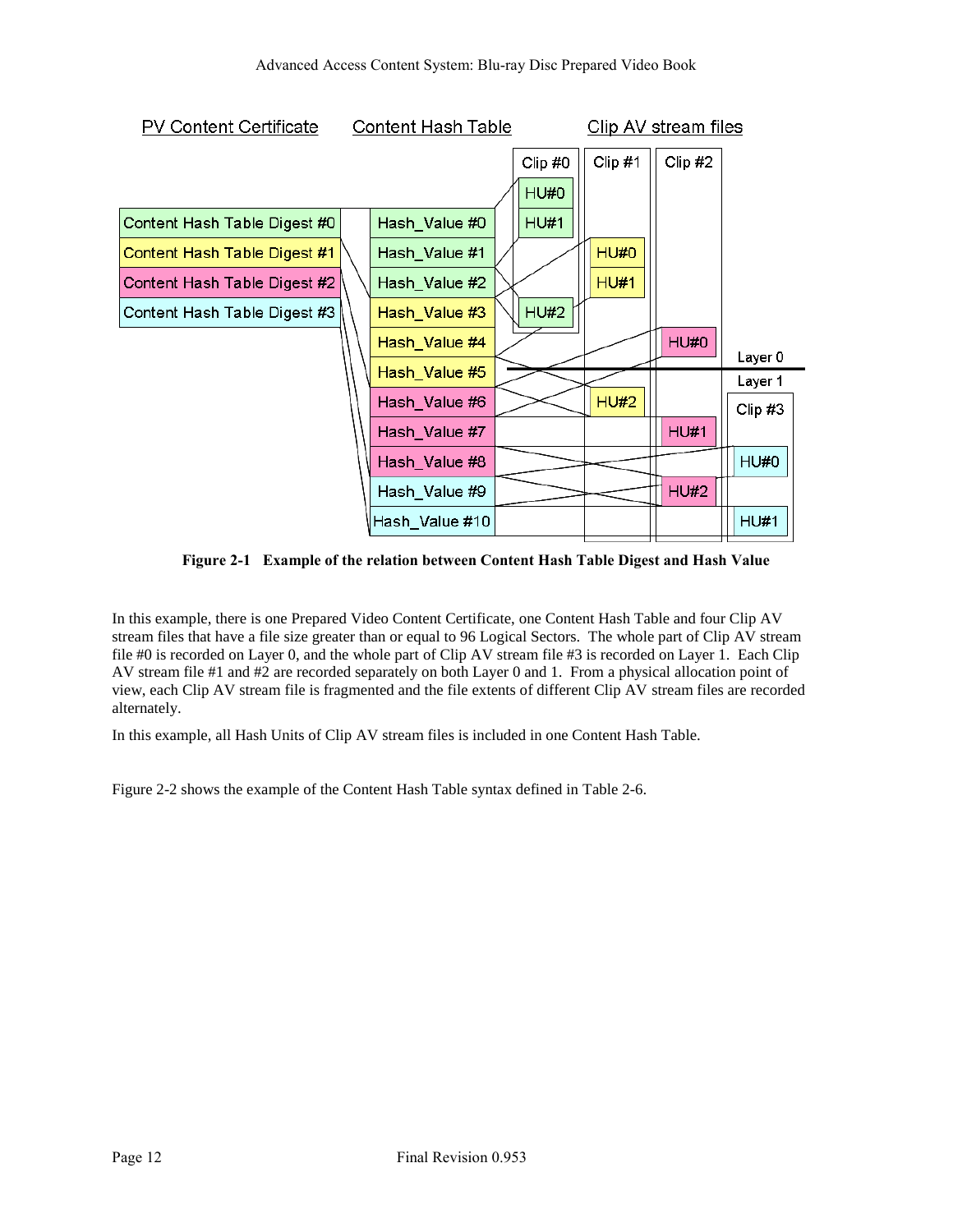

**Figure 2-2 Example of the Content Hash Table syntax**

## <span id="page-24-3"></span><span id="page-24-2"></span>**2.4.2 Hash Calculation**

## **2.4.2.1 Clip AV stream**

Refer to Section 2.3.2.1 of the AACS *Blu-ray Disc Pre-recorded Book*.

## <span id="page-24-1"></span>**2.4.2.2 Usage Rule**

Refer to Section 2.3.2.2 of the AACS *Blu-ray Disc Pre-recorded Book*.

## **2.4.2.3 Managed Copy Manifest File**

Refer to Section 2.3.2.3 of the AACS *Blu-ray Disc Pre-recorded Book*.

## <span id="page-24-0"></span>**2.4.2.4 BD-J Root Certificate**

Refer to Section 2.3.2.4 of the AACS *Blu-ray Disc Pre-recorded Book*.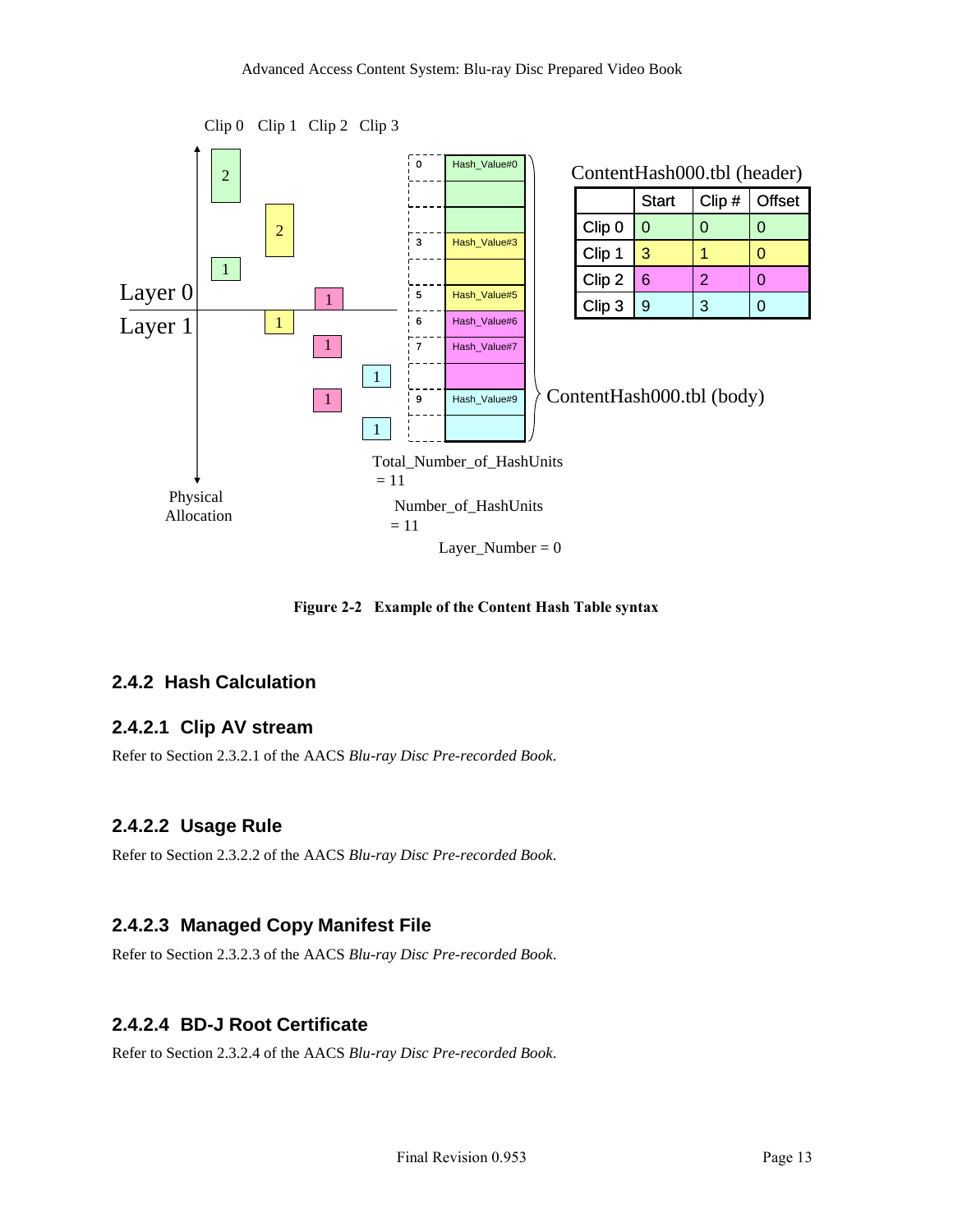## **2.4.3 Verifying Content Certificate**

Refer to Section 2.3.3 of the AACS *Blu-ray Disc Pre-recorded Book*.

## **2.4.3.1 Clip AV stream**

Refer to Section 2.3.3.1 of the AACS *Blu-ray Disc Pre-recorded Book*.

## **2.4.3.2 Usage Rule**

Refer to Section 2.3.3.2 of the AACS *Blu-ray Disc Pre-recorded Book*.

## **2.4.3.3 Managed Copy Manifest File**

Refer to Section 2.3.3.3 of the AACS *Blu-ray Disc Pre-recorded Book*.

## **2.4.3.4 BD-J Root Certificate**

Refer to Section 2.3.3.4 of the AACS *Blu-ray Disc Pre-recorded Book*.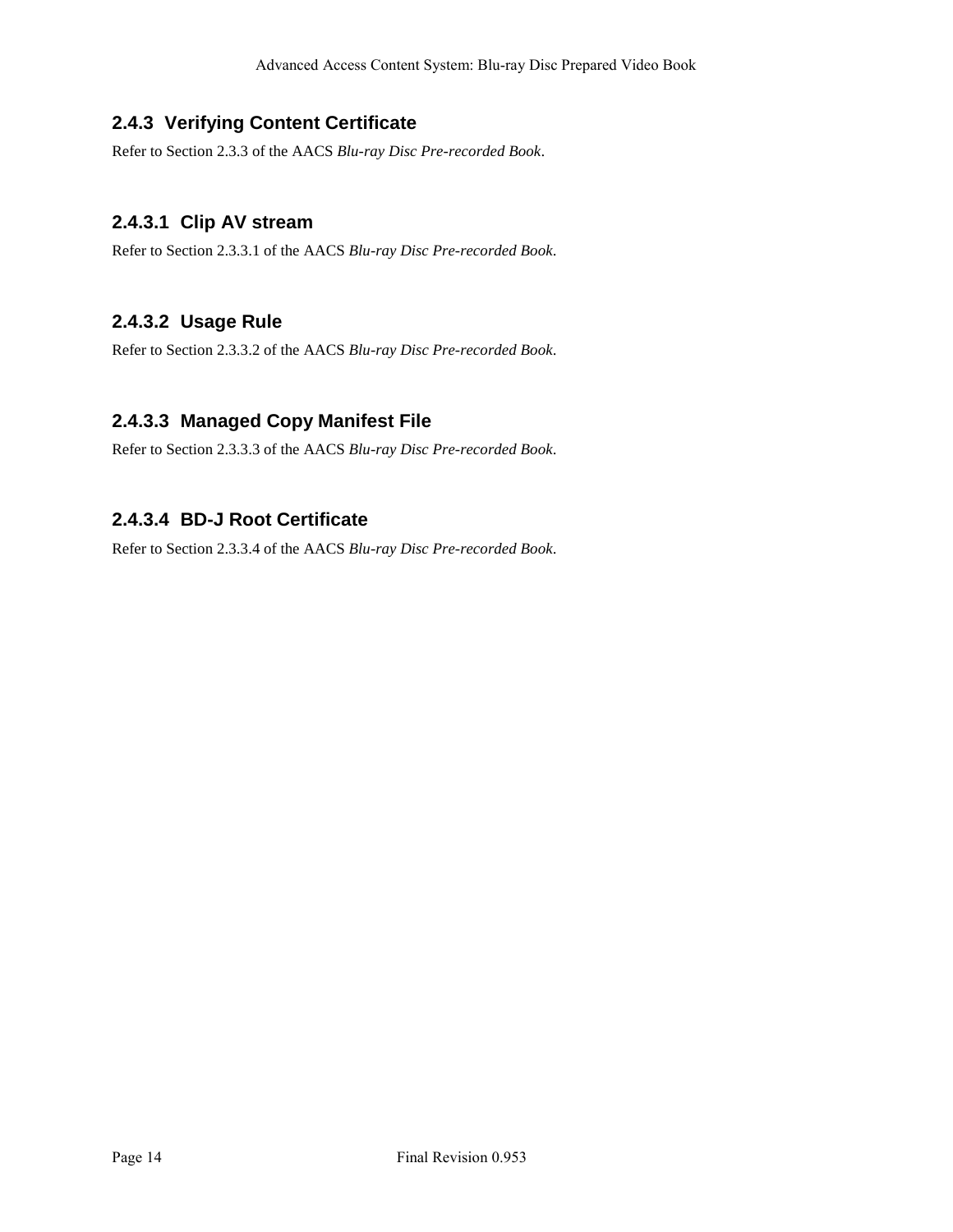# **Chapter 3 Details for Content Encryption and Decryption**

## **3. Introduction**

The general approach for encryption and decryption of Prepared Video Content protected by AACS is specified in Chapter 3 of the AACS *Prepared Video Book* of this specification. This chapter describes additional details of that approach that are specific to the use of AACS encryption with BD Recordable Disc and its Application Format.

## **3.1 Media Key Block**

Each BD Recordable Disc that contains content encrypted by AACS (using a CPS Unit Key that is provided in the "AACS\_pv" directory and in the "\AACS\_pv\DUPLICATE" directory) shall include two Read/Write Media Key Blocks (MKB). The MKB "MKB\_RW.inf" shall be stored in the "\AACS\_pv" directory and in the "\AACS\_pv\DUPLICATE" directory.

MKB data shall be recorded from the first byte of the file, and null  $(00<sub>16</sub>)$  padding may be attached after the MKB data in the file for authoring and mastering purposes.

### **3.2 Media ID**

Refer to Section 2.1 of the AACS *Blu-ray Disc Recordable Book*.

## **3.3 Binding Nonce**

The Binding Nonce is stored in the Protected Area of the BD Recordable Disc, and is used to calculate Prepared Video Token Signature Data in the Prepared Video Token as described in Sectio[n 2.2](#page-19-1) of this book. For BD Recordable Disc, the Binding Nonce shall be stored in the User Control Data associated with the first logical Sector of the Binding Nonce File and shall be non-zero value. The details of the Protocol for Reading / Writing the Binding Nonce is described in Section 4.7 of the AACS *Introduction and Common Cryptographic Elements* book of this specification.

[Table 3-1](#page-27-0) shows the data format for Binding Nonce (128 bits) which is recorded in User Control Data of BD Recordable Disc.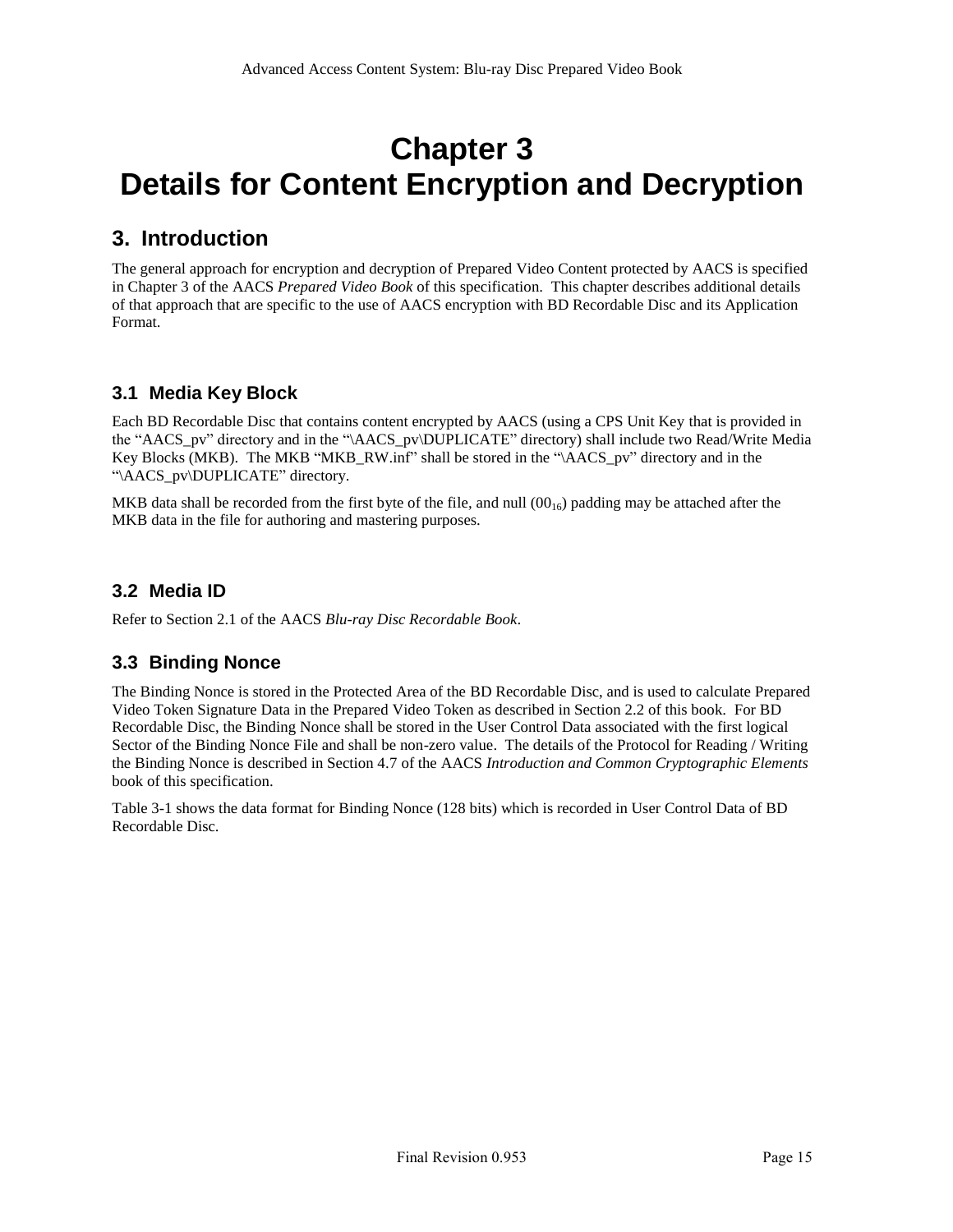<span id="page-27-0"></span>

| <b>Bit</b><br><b>Byte</b> | 7          | 6                    | 5 | $\overline{\mathbf{4}}$ | 3 | $\overline{2}$ |  | $\mathbf 0$ |  |  |
|---------------------------|------------|----------------------|---|-------------------------|---|----------------|--|-------------|--|--|
| 0                         | <b>BEF</b> | Reserved             |   |                         |   |                |  |             |  |  |
|                           |            | Reserved             |   |                         |   |                |  |             |  |  |
|                           | (msb)      |                      |   |                         |   |                |  |             |  |  |
|                           |            | <b>Binding Nonce</b> |   |                         |   |                |  |             |  |  |
| 17                        |            |                      |   |                         |   |                |  | (lsb)       |  |  |

**Table 3-1 Data Format for Binding Nonce in User Control Data**

## **3.4 Partial Media Key Block for Host Revocation List**

The Partial Media Key Block for Host Revocation List mechanism for BD Prepared Video Content is identical to that for BD Recordable Video Content. Refer to Section 2.5 of the AACS *Blu-ray Disc Recordable Book*.

## **3.5 Bus Encryption Flag**

The Bus Encryption Flag (BEF) is used to indicate whether the sector data shall be encrypted or not in the interface bus between the Licensed Drive and the PC Host. If the BEF is set to  $1<sub>2</sub>$ , the corresponding sector data shall be encrypted in the interface bus in the manner that is specified in Sectio[n 3.5.1](#page-28-0) Otherwise, the Licensed Drive shall not encrypt sector data across the interface bus.

If the Bus Encryption Enabled (BEE) flag in the Prepared Video Token is set to  $1<sub>2</sub>$ , the BEF shall be set to  $1<sub>2</sub>$  for all the sectors that correspond to the Aligned Unit with Copy\_permission\_indicator set to  $11<sub>2</sub>$  of the Clip AV stream files under "\BDMV\STREAM" directory. Otherwise, the BEF shall be set to  $0<sub>2</sub>$ . Note that the BEF shall be set to  $0<sub>2</sub>$  for the sectors that do not correspond to Clip AV stream files under "\BDMV\STREAM" directory. For the details of Copy\_permission\_indicator, refer to Section [3.7.2.](#page-33-0)

(Note) If an application handles Clip AV stream files (e.g. the BD-J Application copies a Clip AV stream file on a BD-ROM Disc to the Local Storage), such a stream should be handled by the application without busencrypted form. In other words, the PC Host shall decrypt the bus-encrypted Clip AV stream and hand it over to the application. For the Local Storage, refer to Chapter [4](#page-34-0) of this book.

For BD Recordable Disc, the Bus Encryption Flag shall be stored in the User Control Data associated with the corresponding sector.

[Table 3-2](#page-28-1) shows the data format for the Bus Encryption Flag (1 bit) which is recorded in User Control Data of BD Recordable Disc.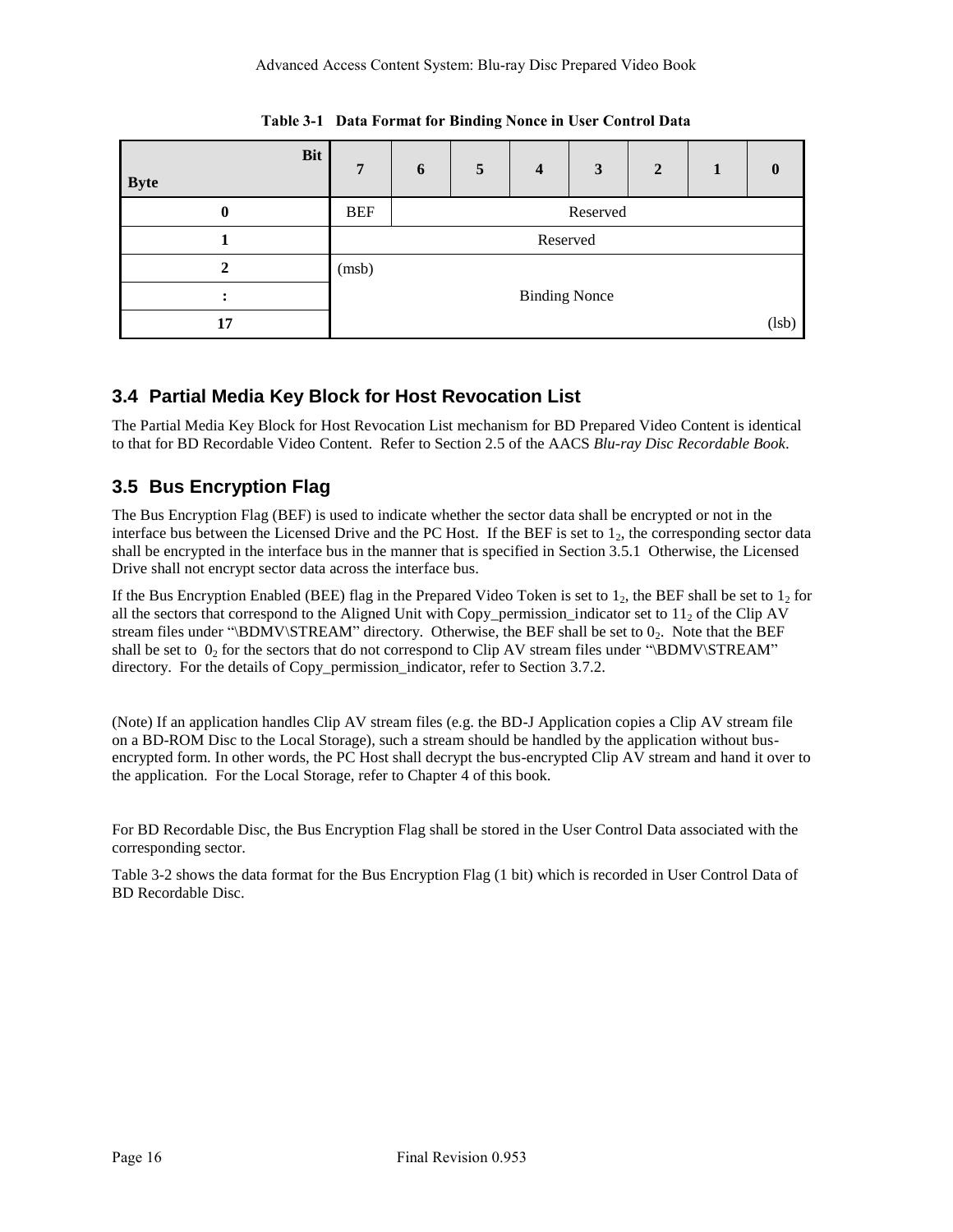<span id="page-28-1"></span>

| <b>Byte</b> | <b>Bit</b> | 7                      | 6 | 5 | $\overline{\mathbf{4}}$ | 3 | $\overline{2}$ |  |  |
|-------------|------------|------------------------|---|---|-------------------------|---|----------------|--|--|
| 0           |            | Reserved<br><b>BEF</b> |   |   |                         |   |                |  |  |
|             |            | Reserved               |   |   |                         |   |                |  |  |
|             |            |                        |   |   |                         |   |                |  |  |
|             |            | <b>Binding Nonce</b>   |   |   |                         |   |                |  |  |
| 17          |            |                        |   |   |                         |   |                |  |  |

**Table 3-2 Data Format for Bus Encryption Flag in User Control Data**

## <span id="page-28-0"></span>**3.5.1 Encryption Scheme**

Refer to Section 3.7.1 of the AACS *Blu-ray Disc Pre-recorded Book*.

## **3.6 CPS Unit Key File and CPS Usage File**

## **3.6.1 Application Format Structure**

Refer to Section 3.9.1 of the AACS *Blu-ray Disc Pre-recorded Book*.

## **3.6.1.1 Clip**

Refer to Section 3.9.1.1 of the AACS *Blu-ray Disc Pre-recorded Book*.

## **3.6.1.2 PlayList**

Refer to Section 3.9.1.2 of the AACS *Blu-ray Disc Pre-recorded Book*.

## **3.6.1.3 Movie Object**

Refer to Section 3.9.1.3 of the AACS *Blu-ray Disc Pre-recorded Book*.

## **3.6.1.4 BD-J Object**

Refer to Section 3.9.1.4 of the AACS *Blu-ray Disc Pre-recorded Book*.

## **3.6.1.5 Index Table**

Refer to Section 3.9.1.5 of the AACS *Blu-ray Disc Pre-recorded Book*.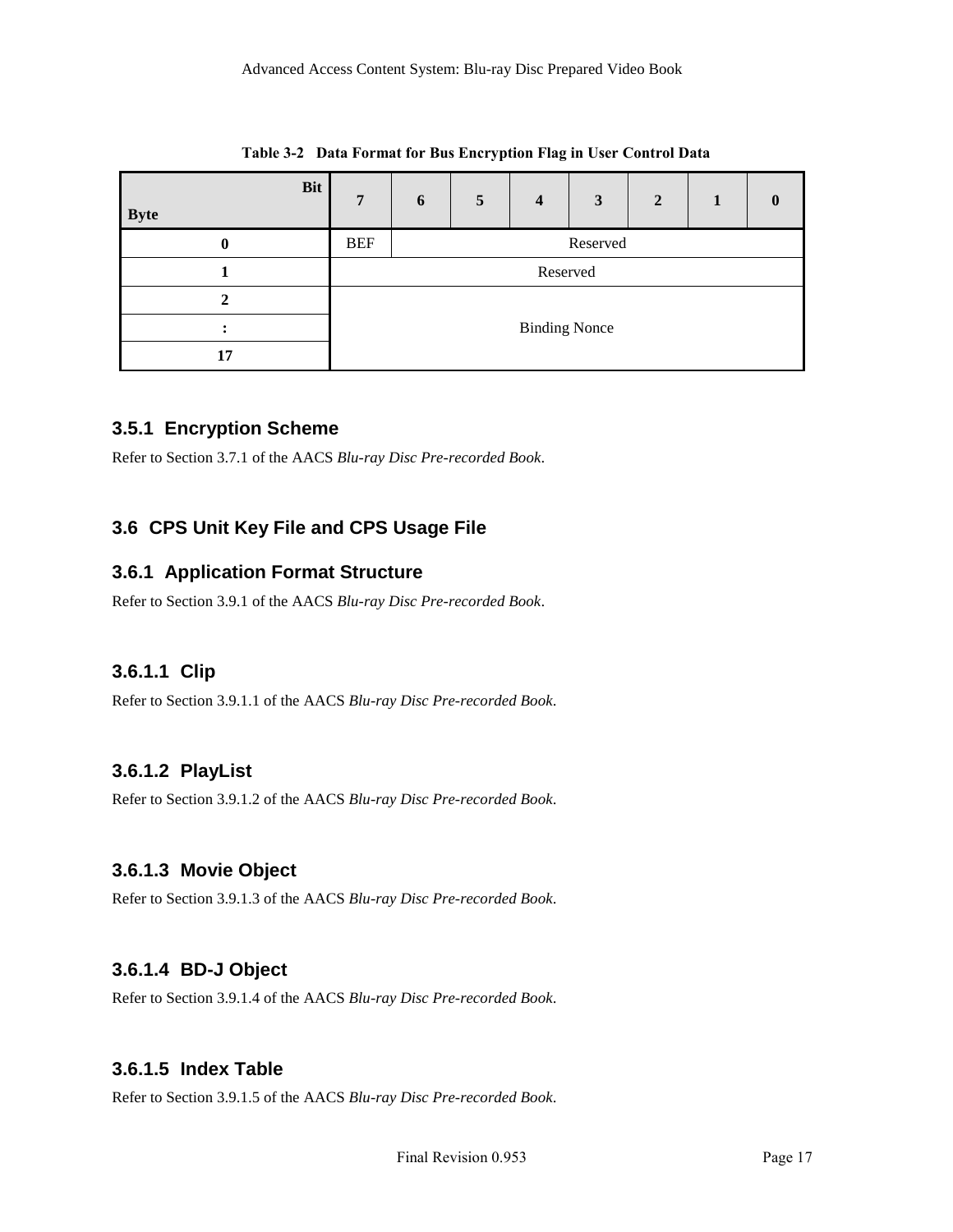## **3.6.1.6 First Playback**

Refer to Section 3.9.1.6 of the AACS *Blu-ray Disc Pre-recorded Book*.

## **3.6.1.7 Top Menu**

Refer to Section 3.9.1.7 of the AACS *Blu-ray Disc Pre-recorded Book*.

## **3.6.1.8 Title**

Refer to Section 3.9.1.8 of the AACS *Blu-ray Disc Pre-recorded Book*.

## **3.6.2 CPS Unit**

Refer to Section 3.9.2 of the AACS *Blu-ray Disc Pre-recorded Book*.

[Figure 3-1](#page-31-0) and [Figure 3-2](#page-31-1) show the directory structure of the AACS Prepared Video Content application format. Detailed information is described in the chapter "Directories and Files" in *Blu-ray Disc Association, System Description Blu-ray Disc Rewritable Format, part 3: Audio Visual Basic Format Specification*.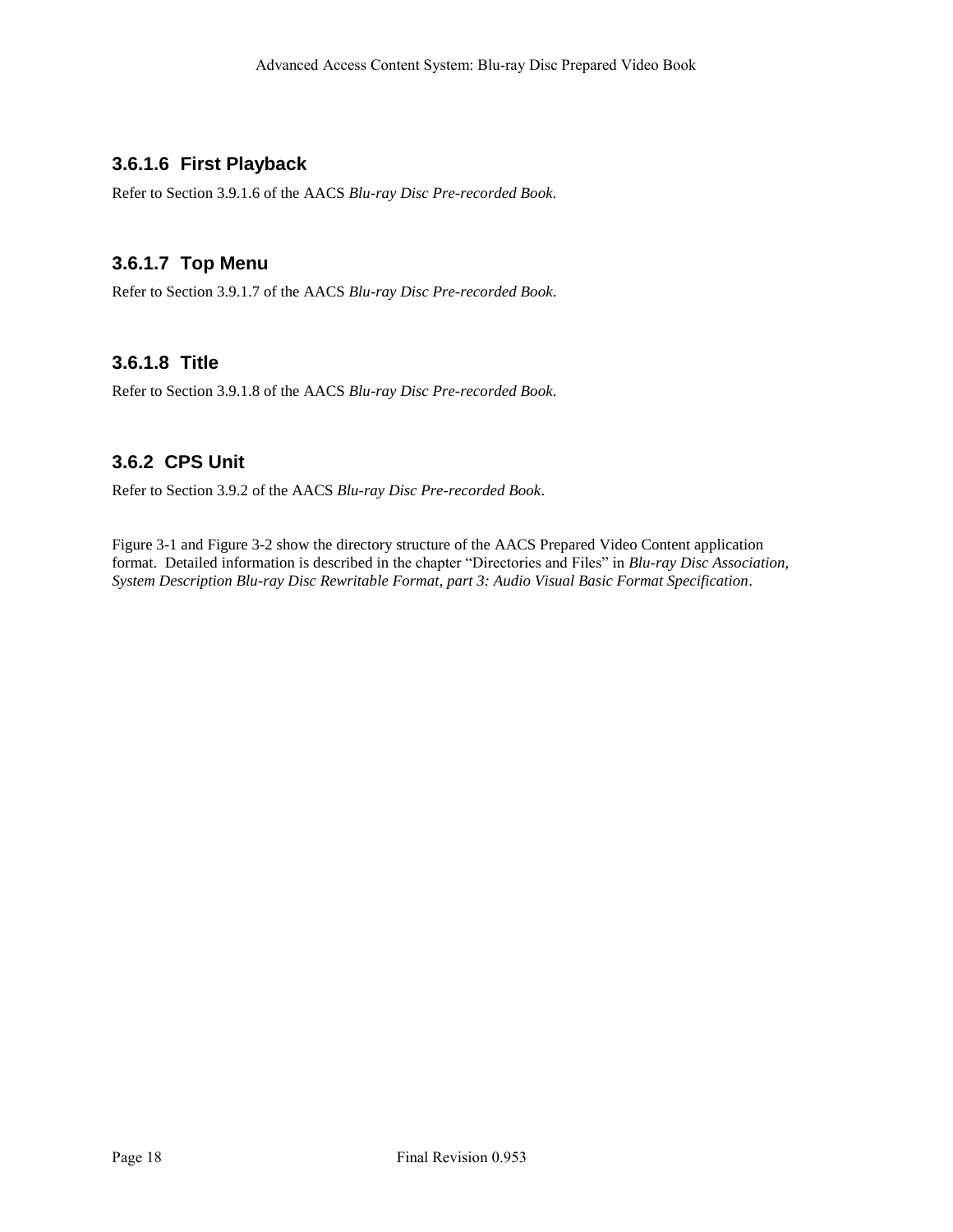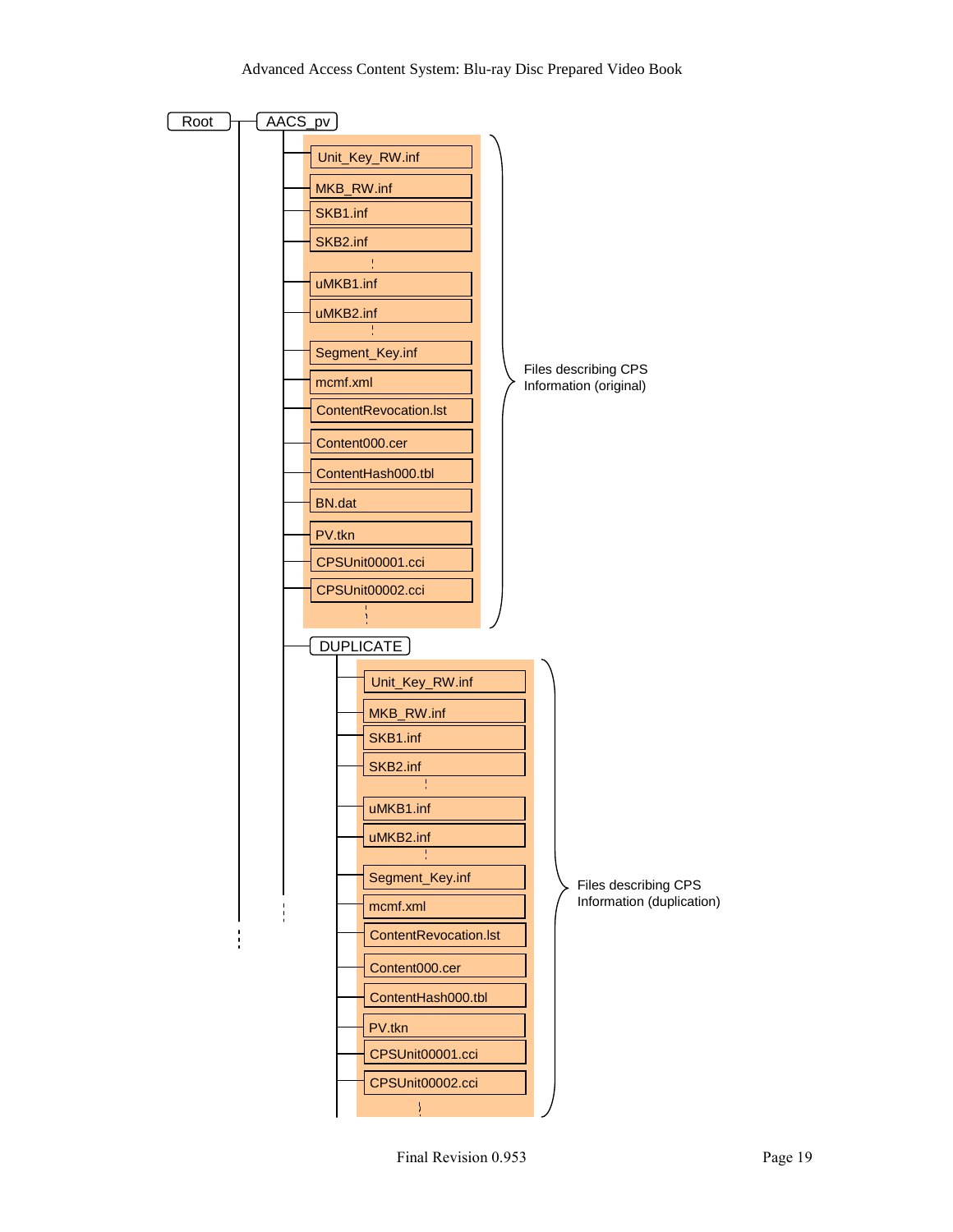#### **Figure 3-1 Directory structure for AACS\_pv directory**

<span id="page-31-0"></span>DUPLICATE directory contains the duplication of CPS information files except for the Binding Nonce File and is used when these files in AACS\_pv directory cannot be read. File name and the file data of the duplicated CPS files shall be the same as original CPS files. The location of the file data of duplicated CPS files should be physically far from the location of the file data of original CPS files.



**Figure 3-2 Directory structure for BDMV directory**

<span id="page-31-1"></span>Clip AV stream files under "\BDMV\STREAM" directory may be encrypted using the scheme described in Section [3.7.1.](#page-32-0) No other files under "\AACS\_pv" directory or "\BDMV" directory shall be encrypted using the scheme described in Section [3.7.1.](#page-32-0)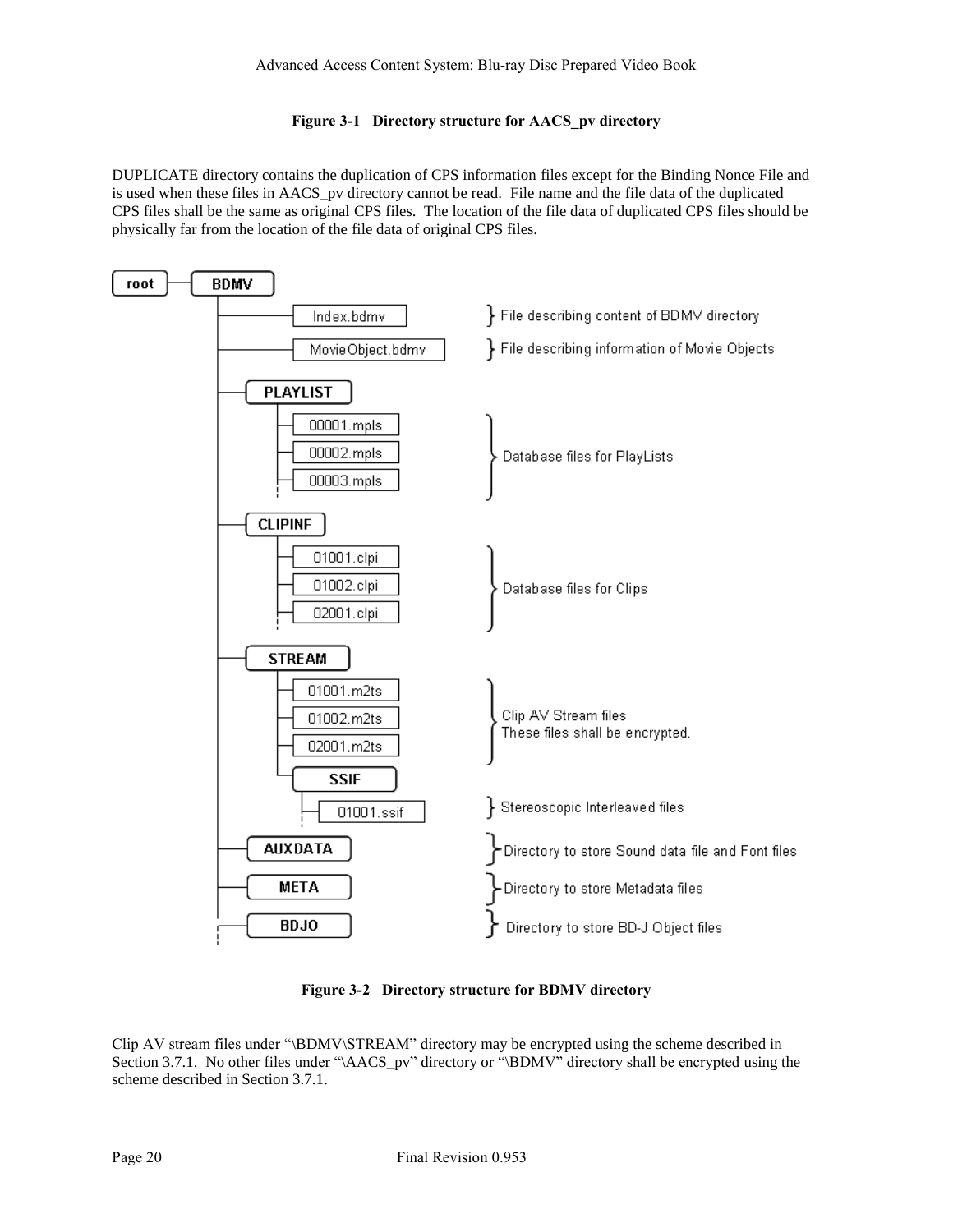### **3.6.3 CPS Unit Key File (Unit\_Key\_RW.inf)**

Each CPS Unit on the BD Recordable Disc that is encrypted by AACS has a unique CPS Unit Key. All CPS Unit Keys on one disc shall be stored in the CPS Unit Key File "Unit Key\_RW.inf" in the "\AACS\_pv" directory and in the "\AACS\_pv\DUPLICATE" directory.

For details of CPS Unit Key File, refer to Section 3.9.3 of the AACS *Blu-ray Disc Pre-recorded Book*.

The MAC of the PMSN field in the Unit\_Key\_Block() contains the 16-byte MAC of the Prepared Video Serial Number calculated by using the CPS Unit Key for each CPS Unit. The MAC of the PVSN is generated as follows:

CMAC( K<sub>cu</sub>, Prepared Video Serial Number )

## **3.6.4 CPS Unit Usage File (CPSUnitXXXXX.cci)**

Each CPS\_Unit on the BD Recordable Disc that is encrypted by AACS has an associated CPS Unit Usage file. CPS Unit Usage file is the Usage Rules for AACS Prepared Video Content and describes the CCI and related information of each CPS\_Unit. Each CPS Unit Usage file associated to a CPS\_Unit shall be stored in the "CPSUnitXXXXX.cci" file in the "\AACS\_pv" directory and in the "\AACS\_pv\DUPLICATE" directory. Here, XXXXX shall be the 5-digit number. XXXXX shall be equal to the CPS Unit number to which the CCI file is associated. The extension shall be "cci".

For details of CPS Unit Usage File, refer to Section 3.9.4 of the AACS *Blu-ray Disc Pre-recorded Book*.

### **3.6.4.1 CCI\_and\_other\_info( )**

Refer to Section 3.9.4.1 of the AACS *Blu-ray Disc Pre-recorded Book*.

## **3.6.4.2 Basic CCI for AACS**

Refer to Section 3.9.4.2 of the AACS *Blu-ray Disc Pre-recorded Book*.

## **3.6.4.3 Enhanced Title Usage for AACS**

Refer to Section 3.9.4.3 of the AACS *Blu-ray Disc Pre-recorded Book*.

#### **3.6.4.4 Key Management Information for On-line Function**

The Key Management Information for the On-line Function mechanism for BD Prepared Video Content is identical to that for BD Pre-recorded Video Content. Refer to Section 3.9.4.4 of the AACS *Blu-ray Disc Prerecorded Book*.

#### **3.6.4.5 Content Owner Authorized Outputs Information**

Refer to Section 3.9.4.5 of the AACS *Blu-ray Disc Pre-recorded Book*.

## **3.7 Encrypted Packs**

#### <span id="page-32-0"></span>**3.7.1 Encryption Scheme**

Refer to Section 3.10.1 of the AACS *Blu-ray Disc Pre-recorded Book*.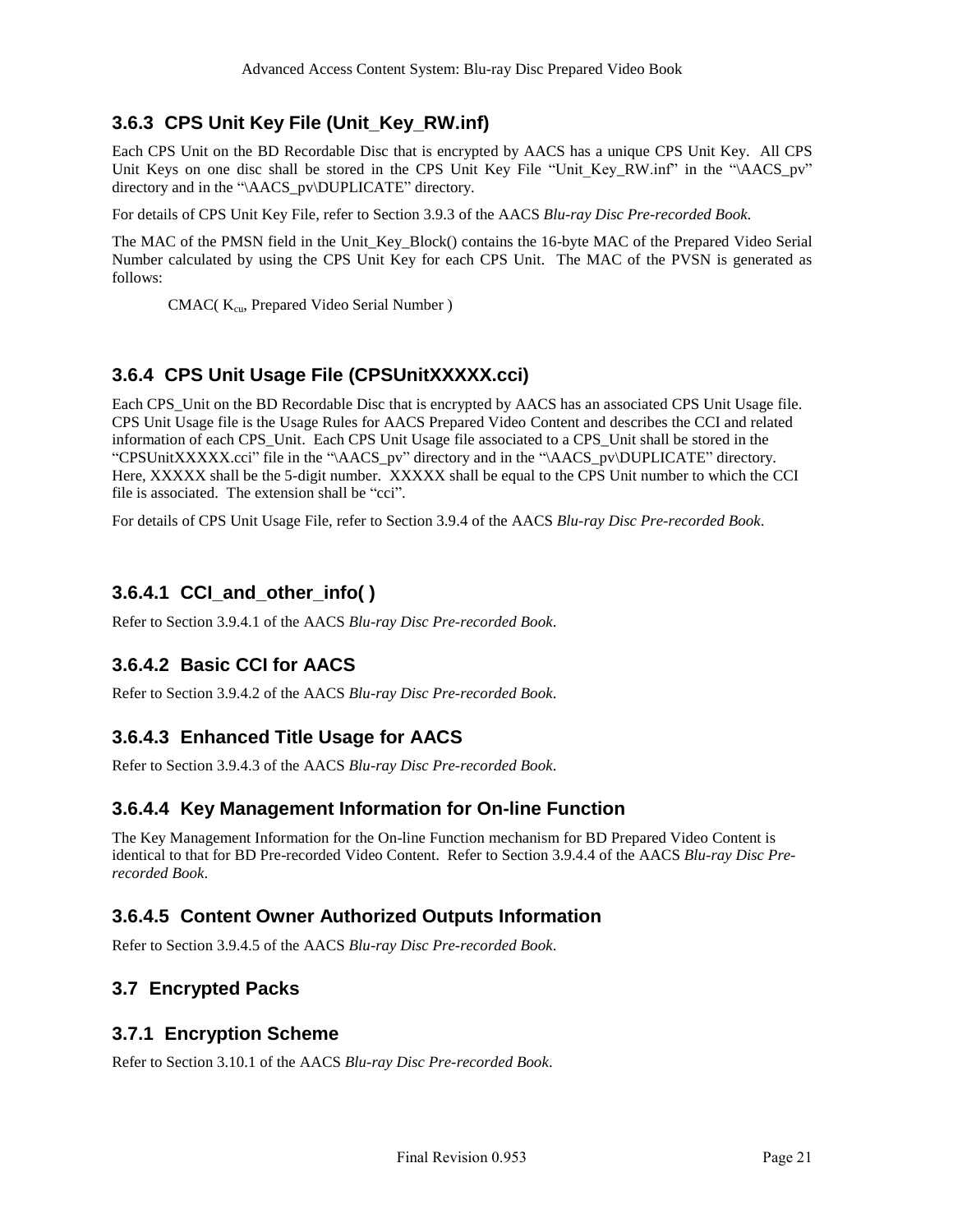## <span id="page-33-0"></span>**3.7.2 Copy Permission Indicator**

Refer to Section 3.10.2 of the AACS *Blu-ray Disc Pre-recorded Book*.

## **3.8 Embedded CCI in AV Content**

Refer to Section 3.11 of the AACS *Blu-ray Disc Pre-recorded Book*.

## **3.8.1 private\_data\_byte**

Refer to Section 3.11.1 of the AACS *Blu-ray Disc Pre-recorded Book*.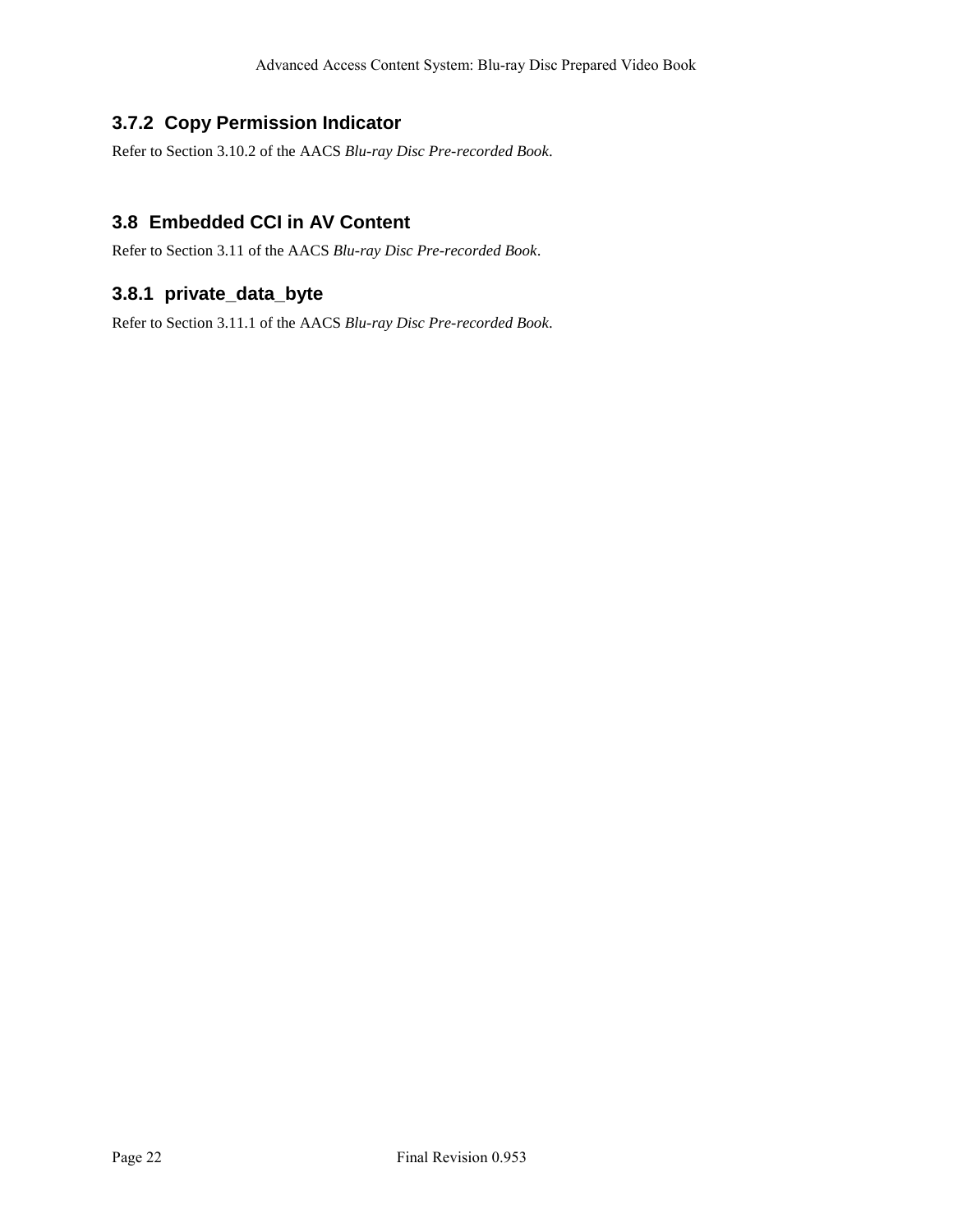# **Chapter 4 Details for Uses of On-line Connections**

## <span id="page-34-0"></span>**4. Introduction**

The information related to the AACS Content use with network transaction is specified in Chapter 5 of AACS *Introduction and Common Cryptographic Elements* book of this specification. This chapter describes additional details of on-line functions that are specific to the use of AACS encryption with BD Recordable Disc and Application Format.

The On-line Connection mechanism for BD Prepared Video Content is identical to that for BD Pre-recorded Video Content.

If the AACS *Blu-ray Disc Pre-recorded Book* is referenced in this chapter, sentences in the AACS *Blu-ray Disc Pre-recorded Book* need to be replaced with Prepared Video Volume ID instead of Volume ID, Prepared Video Serial Number (PVSN) instead of Pre-recorded Media Serial Number (PMSN), BD Recordable Disc instead of BD-ROM, and "AACS\_pv" directory instead of "AACS" directory.

## **4.1 Virtual File System**

Refer to Section 4.1 of the AACS *Blu-ray Disc Pre-recorded Book*.

## **4.1.1 AACS Files for VFS**

Refer to Section 4.1.1 of the AACS *Blu-ray Disc Pre-recorded Book*.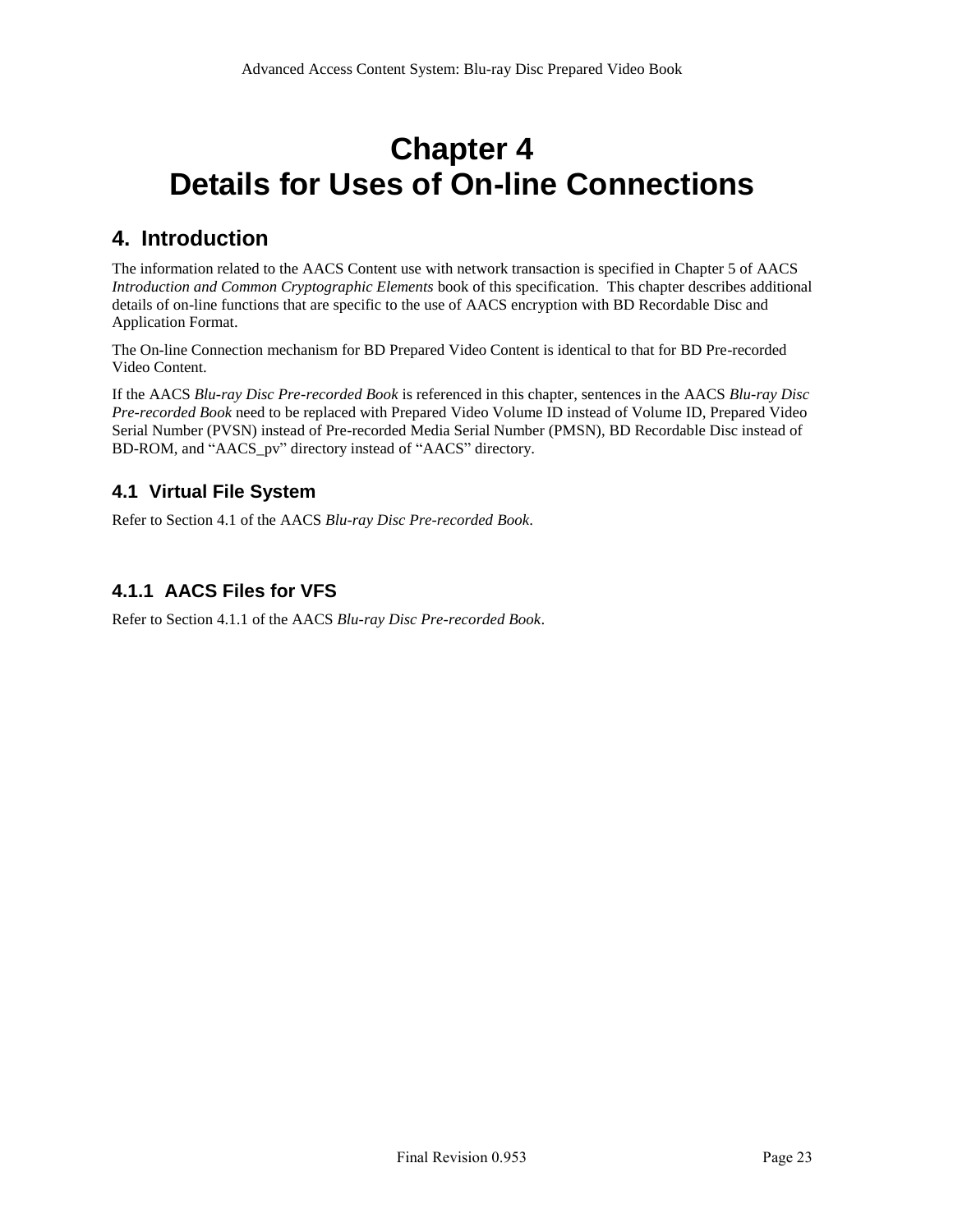## **4.2 System Model**

Refer to Section 4.2 of the AACS *Blu-ray Disc Pre-recorded Book*.

### **4.3 Connection Protocol between Remote Server and BD-J Application**

Refer to Section 4.3 of the AACS *Blu-ray Disc Pre-recorded Book*.

## **4.4 APIs between AACS Layer and BD-J Application**

Refer to Section 4.4 of the AACS *Blu-ray Disc Pre-recorded Book*.

### **4.4.1 Package com.aacsla.bluray.online**

#### **4.4.1.1 Class Summary**

Refer to Section 4.4.1.1 of the AACS *Blu-ray Disc Pre-recorded Book*.

### **4.4.1.2 Class MediaAttribute**

Refer to Section 4.4.1.2 of the AACS *Blu-ray Disc Pre-recorded Book*.

#### **4.4.1.2.1 Constructors**

#### **4.4.1.2.1.1 MediaAttribute**

Refer to Section 4.4.1.2.1.1 of the AACS *Blu-ray Disc Pre-recorded Book*.

#### **4.4.1.2.2 Methods**

#### **4.4.1.2.2.1 getVolumeID**

#### public byte[ ] **getVolumeID**( )

Provide the Prepared Video Volume ID in the Prepared Video Token of the currently inserted media. Note that Volume ID is 16 bytes.

#### **Returns:**

the Prepared Video Volume ID. If there is no currently inserted media or any other error, returns null.

#### **4.4.1.2.2.2 getPMSN**

public byte[ ] **getPMSN**( )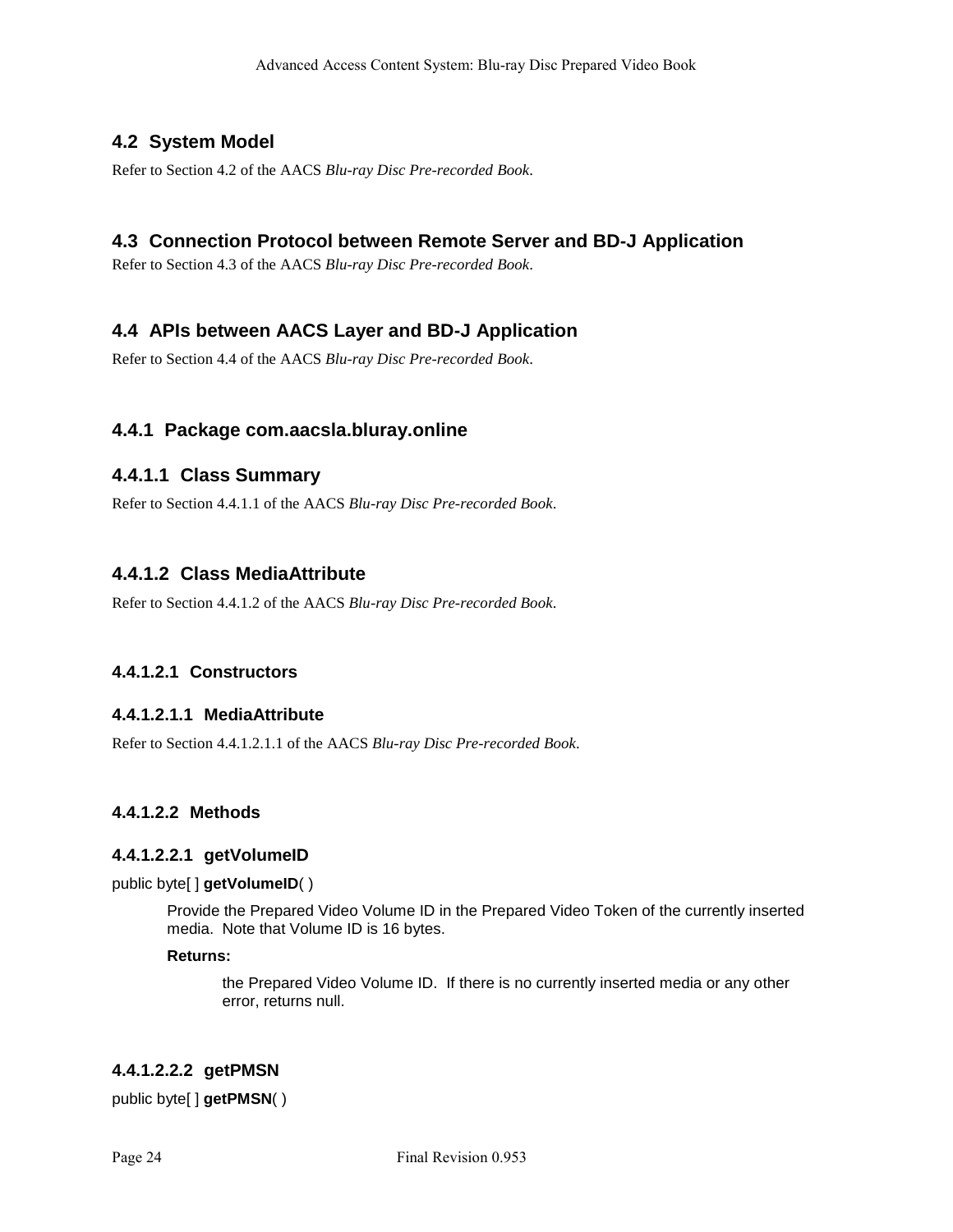Provide the Prepared Video Serial Number in the Prepared Video Token of the currently inserted media. Note that Prepared Video Serial Number is 16 bytes. The integrity of Prepared Video Serial Number need not be maintained outside of AACS Layer.

#### **Returns:**

the Prepared Video Serial Number. If Prepared Video Serial Number is undefined in the currently inserted media, returns null. If there is no currently inserted media or any other error, returns null also.

#### **4.4.1.3 Class DeviceAttribute**

Refer to Section 4.4.1.3 of the AACS *Blu-ray Disc Pre-recorded Book*.

#### **4.4.1.3.1 Constructors**

#### **4.4.1.3.1.1 DeviceAttribute**

Refer to Section 4.4.1.3.1.1 of the AACS *Blu-ray Disc Pre-recorded Book*.

#### **4.4.1.3.2 Methods**

#### **4.4.1.3.2.1 getDeviceBindingID**

Refer to Section 4.4.1.3.2.1 of the AACS *Blu-ray Disc Pre-recorded Book*.

#### **4.4.1.4 Class ContentAttribute**

Refer to Section 4.4.1.4 of the AACS *Blu-ray Disc Pre-recorded Book*.

#### **4.4.1.4.1 Constructors**

#### **4.4.1.4.1.1 ContentAttribute**

Refer to Section 4.4.1.4.1.1 of the AACS *Blu-ray Disc Pre-recorded Book*.

#### **4.4.1.4.2 Methods**

#### **4.4.1.4.2.1 getContentCertID**

#### public byte[ ] **getContentCertID**( )

Provide the Content Certificate ID associated with the currently inserted media from the BD Recordable Disc or Local Storage. Note that the Content Certificate ID is 6 bytes, and defined in Section [2.1](#page-16-1) of this book.

#### **Returns:**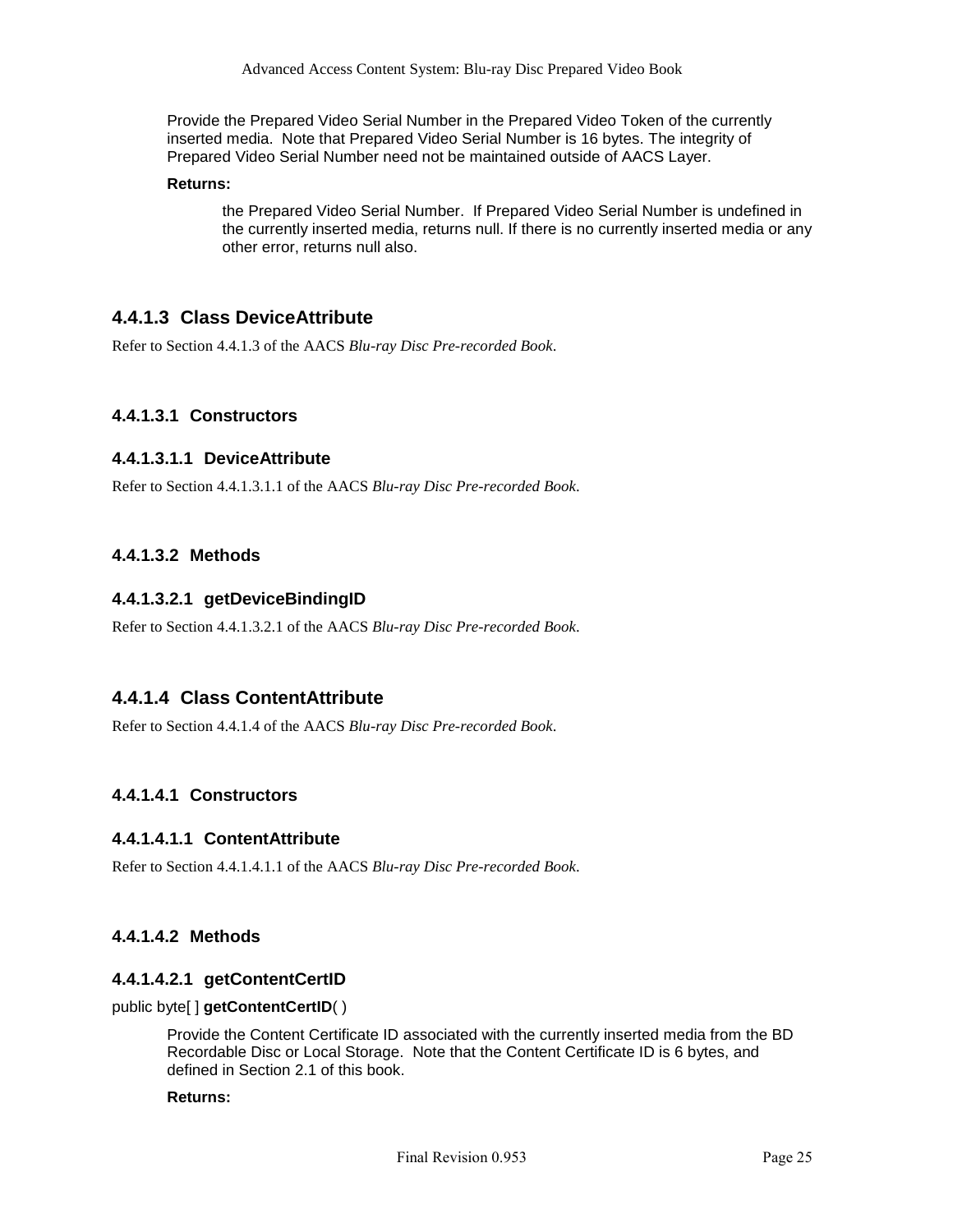the Content Certificate ID. If there is no currently inserted media or any other error, returns null. When the Prepared Video Content Certificate was replaced by VFS, the Content Certificate ID retuned by this method shall be retrieved from the Prepared Video Content Certificate on the Binding Unit Data Area of Local Storage.

## **4.4.1.5 Class EnablePermission**

Refer to Section 4.4.1.5 of the AACS *Blu-ray Disc Pre-recorded Book*.

### **4.4.1.5.1 Constructors**

#### **4.4.1.5.1.1 EnablePermission**

Refer to Section 4.4.1.5.1.1 of the AACS *Blu-ray Disc Pre-recorded Book*.

#### **4.4.1.5.2 Methods**

#### **4.4.1.5.2.1 getNonce**

Refer to Section 4.4.1.5.2.1 of the AACS *Blu-ray Disc Pre-recorded Book*.

#### **4.4.1.5.2.2 setPermission**

Refer to Section 4.4.1.5.2.2 of the AACS *Blu-ray Disc Pre-recorded Book*.

#### **4.4.1.5.2.3 checkPermission**

Refer to Section 4.4.1.5.2.3 of the AACS *Blu-ray Disc Pre-recorded Book*.

#### **4.4.1.5.2.4 isCacheable**

Refer to Section 4.4.1.5.2.4 of the AACS *Blu-ray Disc Pre-recorded Book*.

## **4.5 AACS Media Binding**

Refer to Section 4.5 of the AACS *Blu-ray Disc Pre-recorded Book*.

## **4.6 Example for the content use with network transaction**

## **4.6.1 Download additional Content**

Refer to Section 4.6.1 of the AACS *Blu-ray Disc Pre-recorded Book*.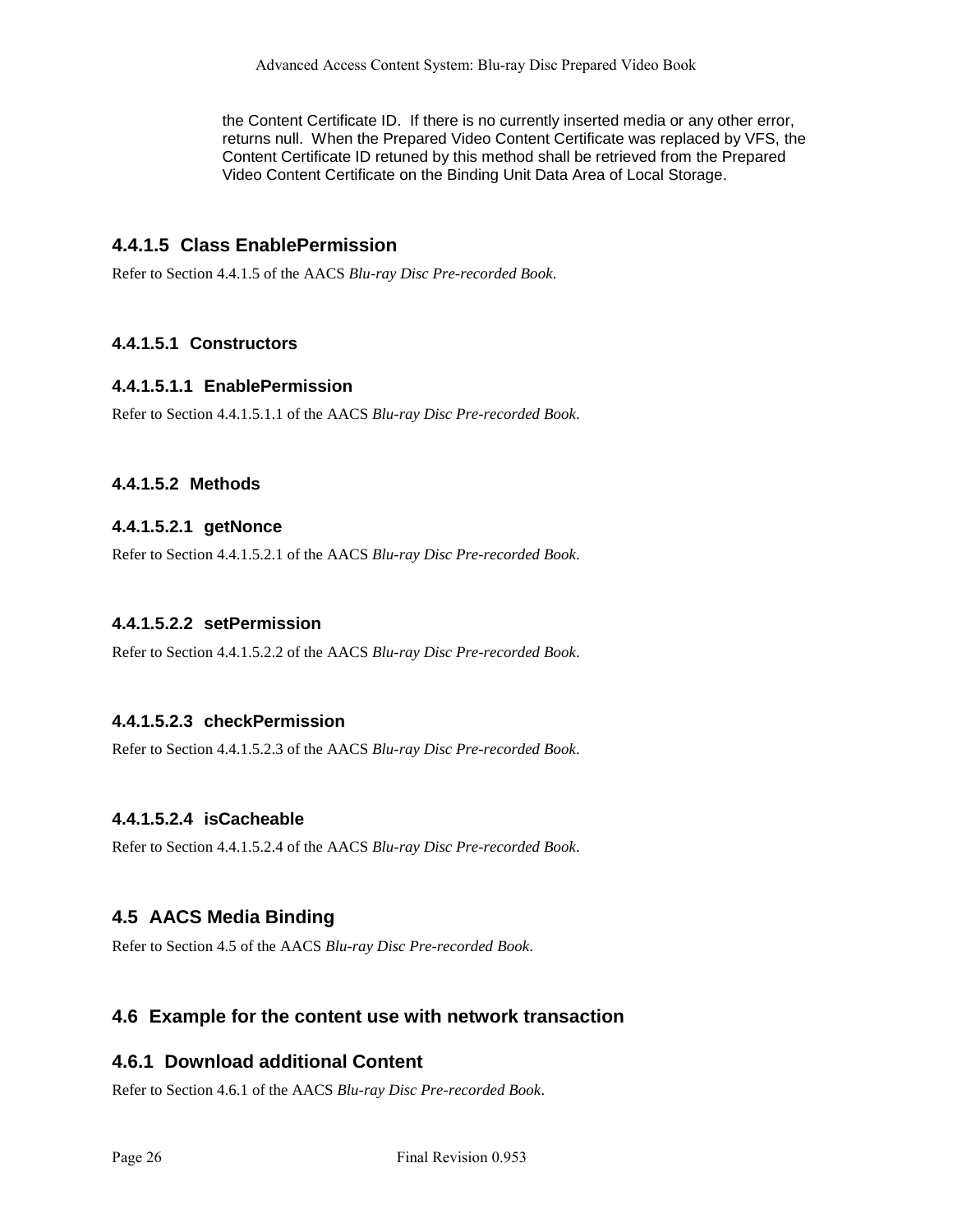## **4.6.2 Download updated Usage Rule**

Refer to Section 4.6.2 of the AACS *Blu-ray Disc Pre-recorded Book*.

## **4.6.3 Download Title Key**

Refer to Section 4.6.3 of the AACS *Blu-ray Disc Pre-recorded Book*.

## **4.6.4 Download Permission**

Refer to Section 4.6.4 of the AACS *Blu-ray Disc Pre-recorded Book*.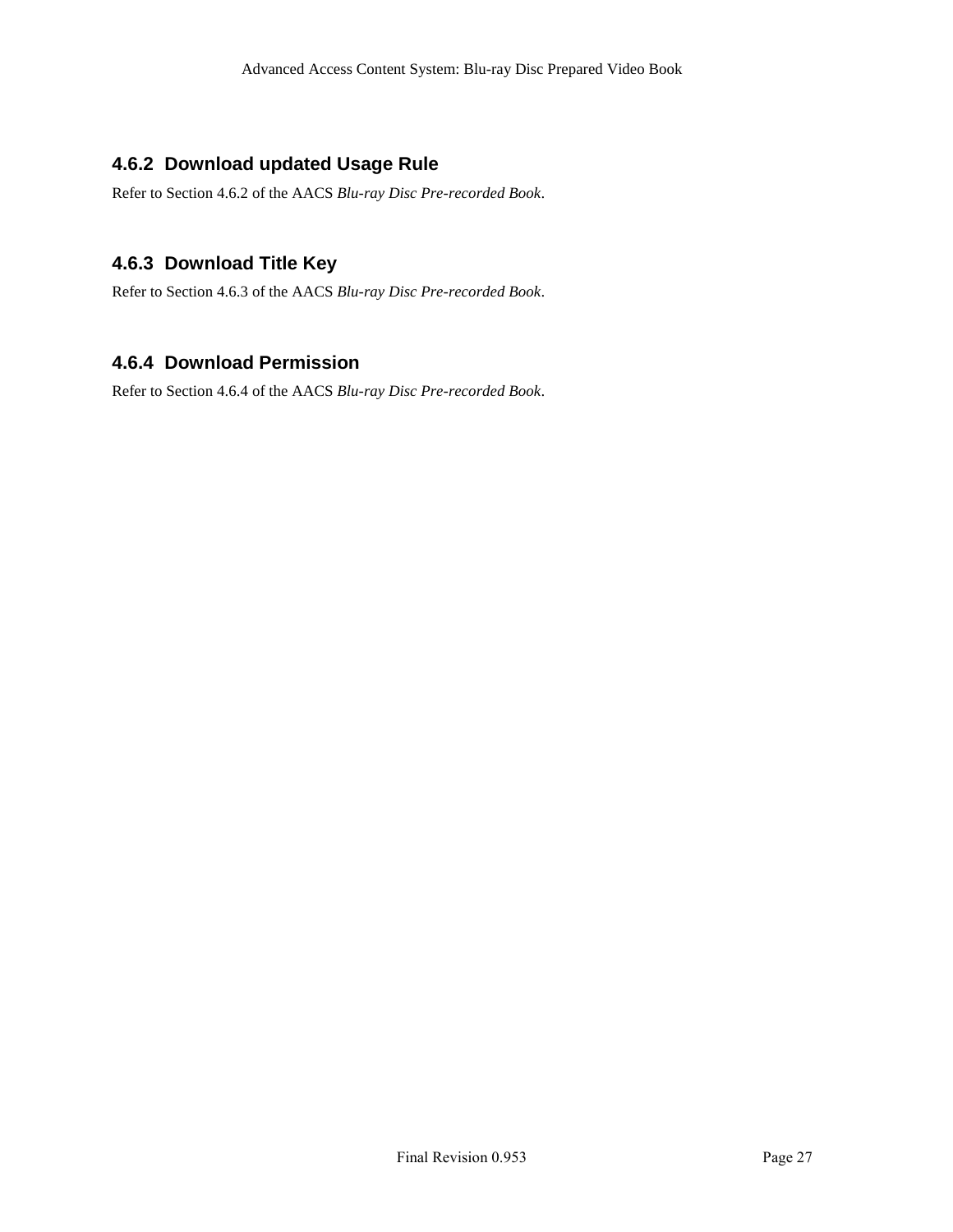This page is intentionally left blank.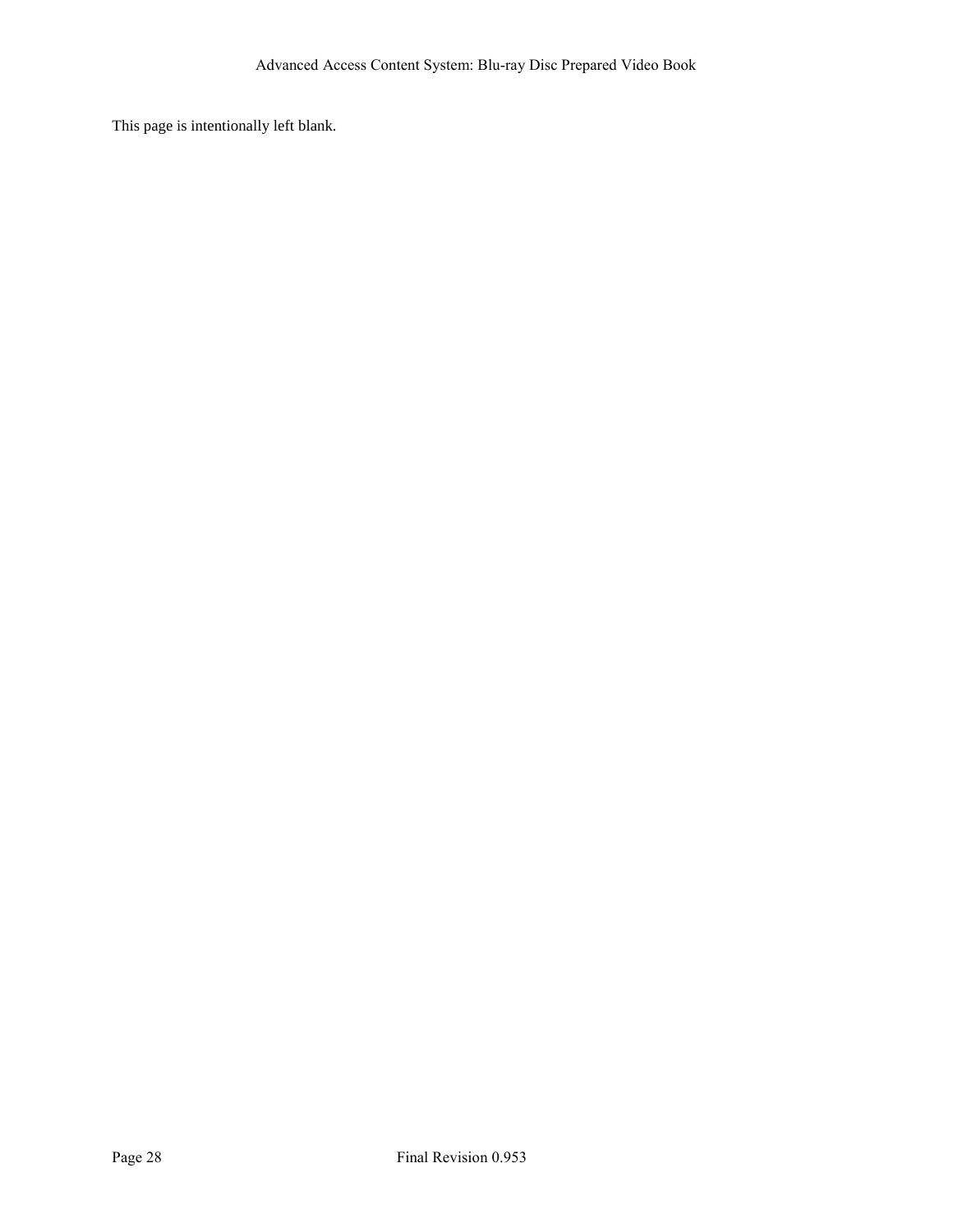# **Chapter 5 Managed Copy and Prepared Video Content**

## <span id="page-40-0"></span>**5. Introduction**

The information related to the Managed Copy functionality specified in Chapter 5 of AACS *Prepared Video Book* of this specification. This chapter describes additional definition of interface and structure related to Managed Copy for the use with BD Recordable Disc and Application Format for BD Prepared Video Content.

The Managed Copy for Prepared Video Content is identical to that for BD Pre-recorded Video Content.

If the AACS *Blu-ray Disc Pre-recorded Book* is referenced in this chapter, sentences in the AACS *Blu-ray Disc Pre-recorded Book* need to be replaced with Prepared Video Volume ID instead of Volume ID, Prepared Video Serial Number (PVSN) instead of Pre-recorded Media Serial Number (PMSN), BD Recordable Disc instead of BD-ROM, Prepared Video Content Certificate instead of Content Certificate, and "AACS\_pv" directory instead of "AACS" directory.

## **5.1 System Model**

Refer to Section 5.1 of the AACS *Blu-ray Disc Pre-recorded Book*.

## **5.2 APIs between Managed Copy Machine and BD-J Application**

Refer to Section 5.2 of the AACS *Blu-ray Disc Pre-recorded Book*.

## **5.2.1 Package com.aacsla.bluray.mc**

#### **5.2.1.1 Interface Summary**

Refer to Section 5.2.1.1 of the AACS *Blu-ray Disc Pre-recorded Book*.

#### **5.2.1.2 Interface MCEventListener**

Refer to Section 5.2.1.2 of the AACS *Blu-ray Disc Pre-recorded Book*.

#### **5.2.1.2.1 Methods**

#### **5.2.1.2.1.1 MCMStatusChanged**

Refer to Section 5.2.1.2.1.1 of the AACS *Blu-ray Disc Pre-recorded Book*.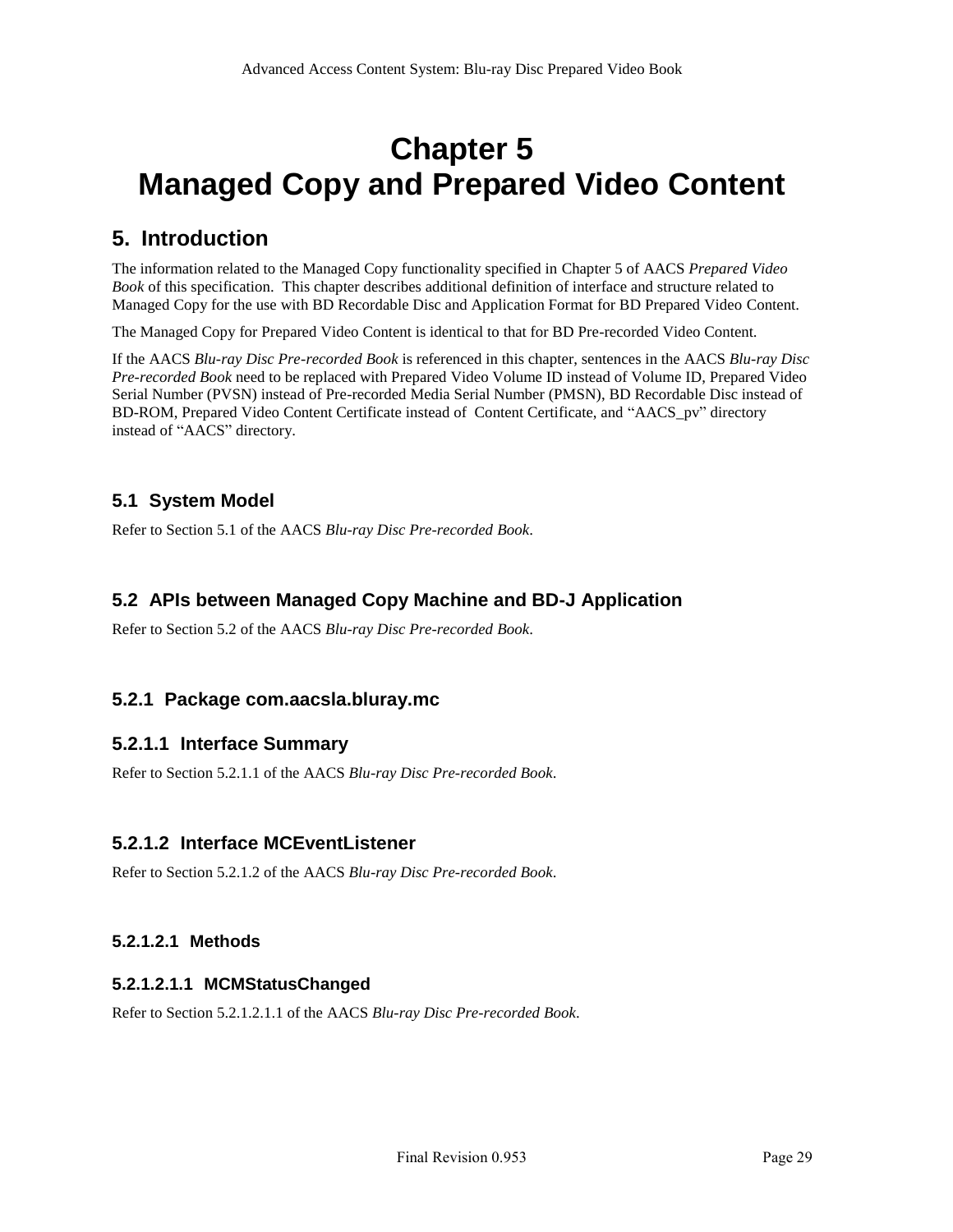## **5.2.1.3 Interface MCOT**

Refer to Section 5.2.1.3 of the AACS *Blu-ray Disc Pre-recorded Book*.

### **5.2.1.3.1 Methods**

#### **5.2.1.3.1.1 getFreeSpace**

Refer to Section 5.2.1.3.1.1 of the AACS *Blu-ray Disc Pre-recorded Book*.

#### **5.2.1.3.1.2 getMCMMCOTInfo**

Refer to Section 5.2.1.3.1.2 of the AACS *Blu-ray Disc Pre-recorded Book*.

#### **5.2.1.3.1.3 getMajorMCOTId**

Refer to Section 5.2.1.3.1.3 of the AACS *Blu-ray Disc Pre-recorded Book*.

#### **5.2.1.3.1.4 getMinorMCOTId**

Refer to Section 5.2.1.3.1.4 of the AACS *Blu-ray Disc Pre-recorded Book*.

#### **5.2.1.4 Interface MCProgress**

Refer to Section 5.2.1.4 of the AACS *Blu-ray Disc Pre-recorded Book*.

#### **5.2.1.4.1 Fields**

#### **5.2.1.4.1.1 COPYING**

Refer to Section 5.2.1.4.1.1 of the AACS *Blu-ray Disc Pre-recorded Book*.

#### **5.2.1.4.1.2 STOPPED**

Refer to Section 5.2.1.4.1.2 of the AACS *Blu-ray Disc Pre-recorded Book*.

#### **5.2.1.4.2 Methods**

#### **5.2.1.4.2.1 copied**

Refer to Section 5.2.1.4.2.1 of the AACS *Blu-ray Disc Pre-recorded Book*.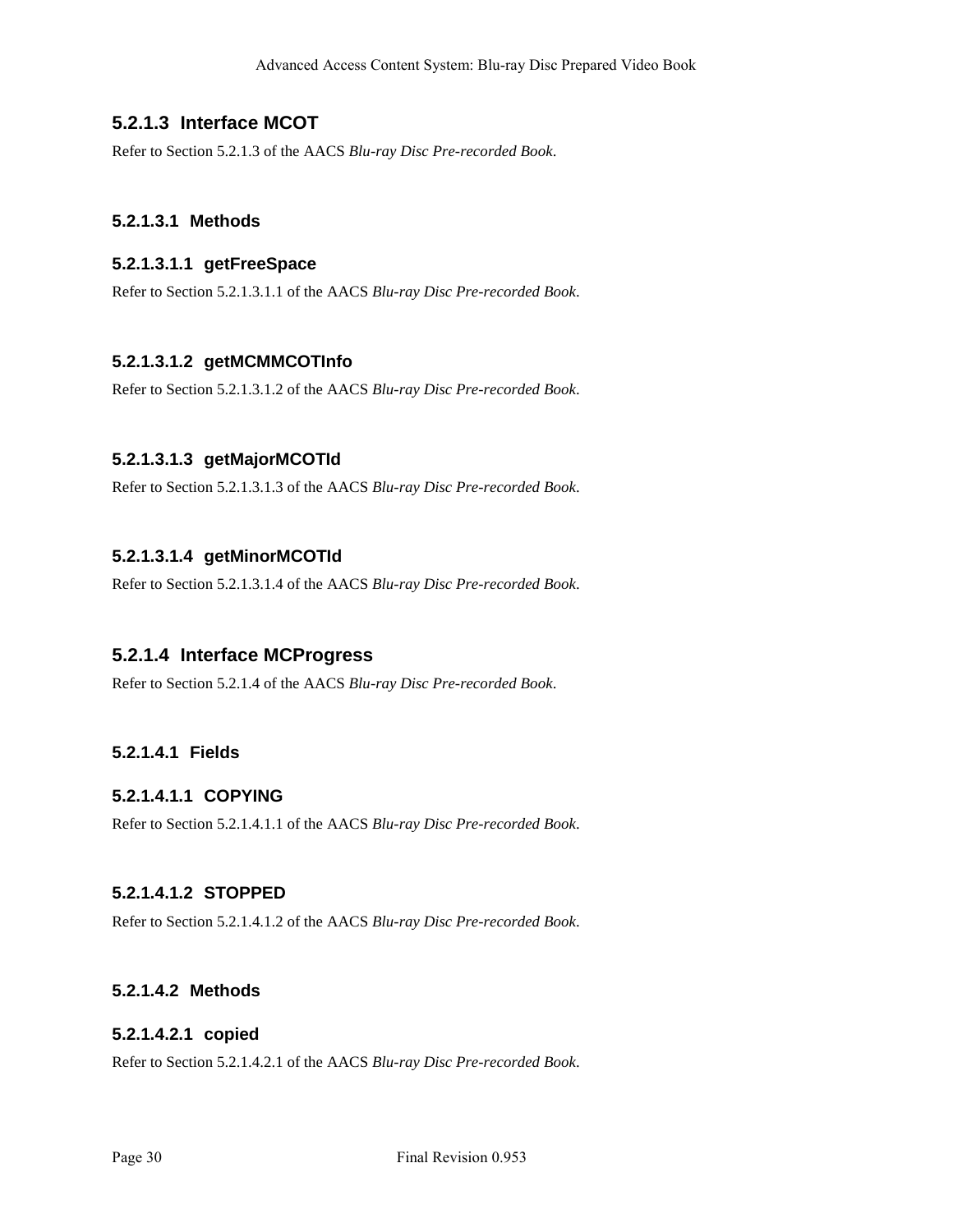#### **5.2.1.4.2.2 getState**

Refer to Section 5.2.1.4.2.2 of the AACS *Blu-ray Disc Pre-recorded Book*.

#### **5.2.1.4.2.3 remaining**

Refer to Section 5.2.1.4.2.3 of the AACS *Blu-ray Disc Pre-recorded Book*.

### **5.2.1.5 Class Summary**

Refer to Section 5.2.1.5 of the AACS *Blu-ray Disc Pre-recorded Book*.

### **5.2.1.6 Class ManagedCopy**

Refer to Section 5.2.1.6 of the AACS *Blu-ray Disc Pre-recorded Book*.

#### **5.2.1.6.1 Fields**

#### **5.2.1.6.1.1 BDJKEEP\_FULL**

Refer to Section 5.2.1.6.1.1 of the AACS *Blu-ray Disc Pre-recorded Book*.

#### **5.2.1.6.1.2 BDJKEEP\_LIMITED**

Refer to Section 5.2.1.6.1.2 of the AACS *Blu-ray Disc Pre-recorded Book*.

#### **5.2.1.6.1.3 BDJKEEP\_TERMINATE**

Refer to Section 5.2.1.6.1.3 of the AACS *Blu-ray Disc Pre-recorded Book*.

#### **5.2.1.6.2 Constructors**

#### **5.2.1.6.2.1 Managed Copy**

Refer to Section 5.2.1.6.2.1 of the AACS *Blu-ray Disc Pre-recorded Book*.

#### **5.2.1.6.3 Methods**

#### **5.2.1.6.3.1 IsMCMSupported**

Refer to Section 5.2.1.6.3.1 of the AACS *Blu-ray Disc Pre-recorded Book*.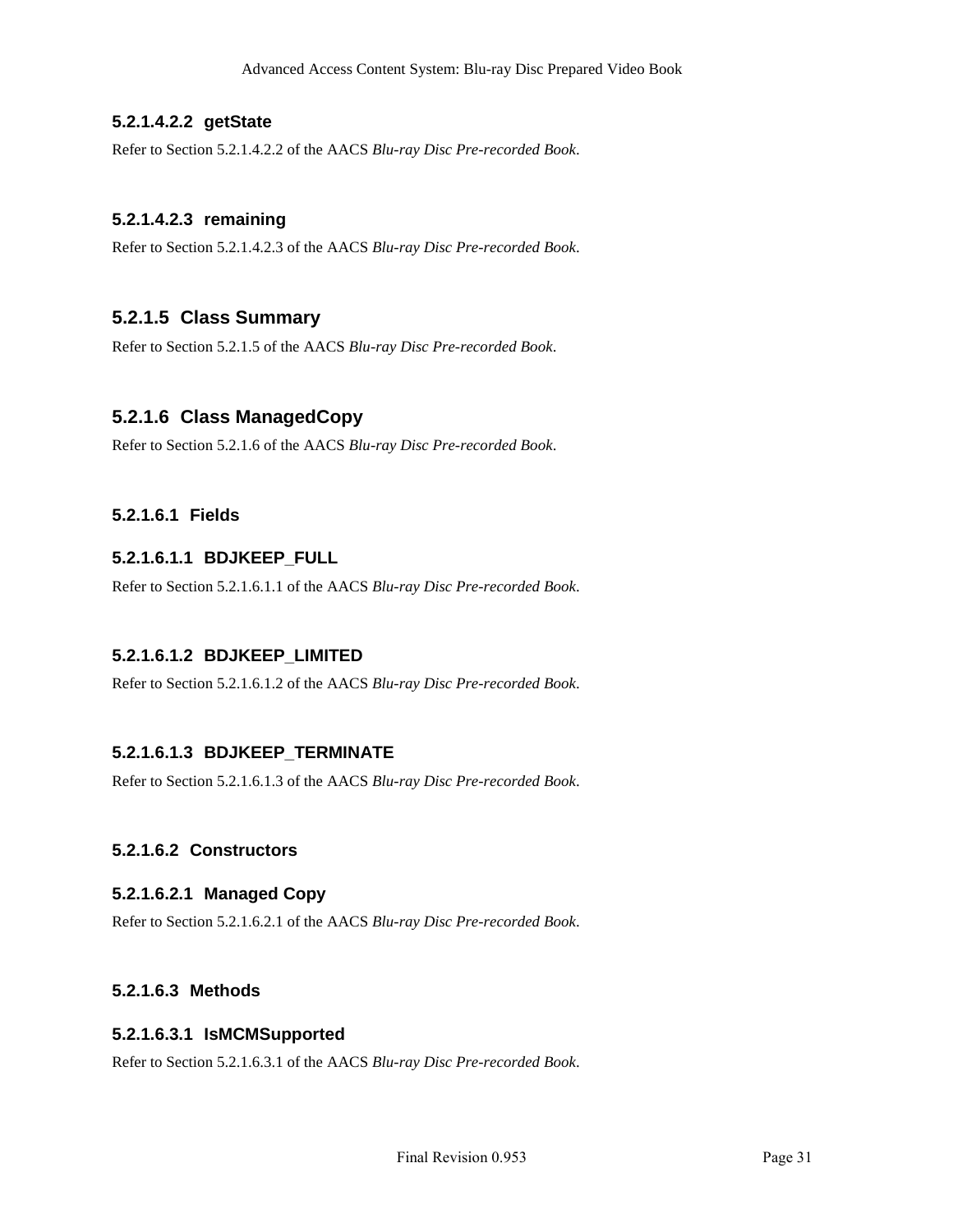#### **5.2.1.6.3.2 InvokeMCM**

Refer to Section 5.2.1.6.3.2 of the AACS *Blu-ray Disc Pre-recorded Book*. (Note) BD-ROM Application Environment is also used for Prepared Video Content on BD Recordable Disc.

#### **5.2.1.6.3.3 getInstance**

Refer to Section 5.2.1.6.3.3 of the AACS *Blu-ray Disc Pre-recorded Book*.

#### **5.2.1.6.3.4 completeTransaction**

Refer to Section 5.2.1.6.3.4 of the AACS *Blu-ray Disc Pre-recorded Book*.

#### **5.2.1.6.3.5 getDefaultURL**

Refer to Section 5.2.1.6.3.5 of the AACS *Blu-ray Disc Pre-recorded Book*.

#### **5.2.1.6.3.6 getMCOTList**

Refer to Section 5.2.1.6.3.6 of the AACS *Blu-ray Disc Pre-recorded Book*.

#### **5.2.1.6.3.7 getMCMNonce**

Refer to Section 5.2.1.6.3.7 of the AACS *Blu-ray Disc Pre-recorded Book*.

#### **5.2.1.6.3.8 getDealManifest**

Refer to Section 5.2.1.6.3.8 of the AACS *Blu-ray Disc Pre-recorded Book*.

#### **5.2.1.6.3.9 getSessionId**

Refer to Section 5.2.1.6.3.9 of the AACS *Blu-ray Disc Pre-recorded Book*.

#### **5.2.1.6.3.10 getCoupon**

Refer to Section 5.2.1.6.3.10 of the AACS *Blu-ray Disc Pre-recorded Book*.

#### **5.2.1.6.3.11 getMajorMcotId**

Refer to Section 5.2.1.6.3.11 of the AACS *Blu-ray Disc Pre-recorded Book*.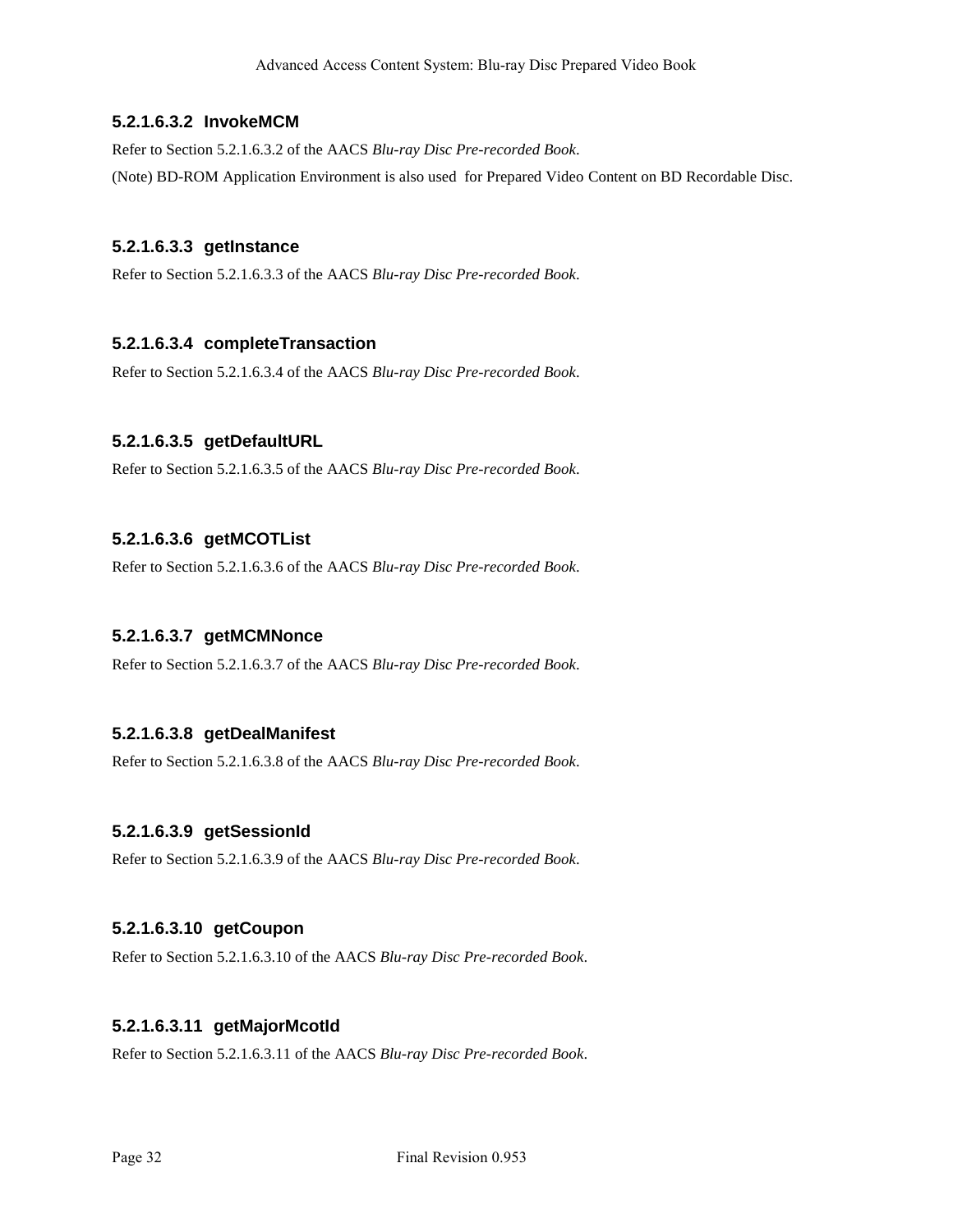#### **5.2.1.6.3.12 getMinorMcotId**

Refer to Section 5.2.1.6.3.12 of the AACS *Blu-ray Disc Pre-recorded Book*.

#### **5.2.1.6.3.13 getMcotOfferInfo**

Refer to Section 5.2.1.6.3.13 of the AACS *Blu-ray Disc Pre-recorded Book*.

#### **5.2.1.6.3.14 getMCUi**

Refer to Section 5.2.1.6.3.14 of the AACS *Blu-ray Disc Pre-recorded Book*.

#### **5.2.1.6.3.15 getStatus**

Refer to Section 5.2.1.6.3.15 of the AACS *Blu-ray Disc Pre-recorded Book*.

#### **5.2.1.6.3.16 getMCOTParams**

Refer to Section 5.2.1.6.3.16 of the AACS *Blu-ray Disc Pre-recorded Book*.

#### **5.2.1.6.3.17 getContentCertID**

#### public byte[] **getContentCertID**()

throws

#### **MCException**

This method returns the ID of the Prepared Video Content Certificate, which is stored in the Recovery Cache. If there is no Content Certificate ID in the Recovery Cache, it returns null

#### **Returns:**

Content Certificate ID in the Recovery Cache.

#### **Throws:**

MCException - Thrown if InvokeMCM() was not called.

#### **5.2.1.6.3.18 getContentID**

Refer to Section 5.2.1.6.3.18 of the AACS *Blu-ray Disc Pre-recorded Book*.

#### **5.2.1.6.3.19 verifyOffers**

Refer to Section 5.2.1.6.3.19 of the AACS *Blu-ray Disc Pre-recorded Book*.

#### **5.2.1.6.3.20 verifyPermission**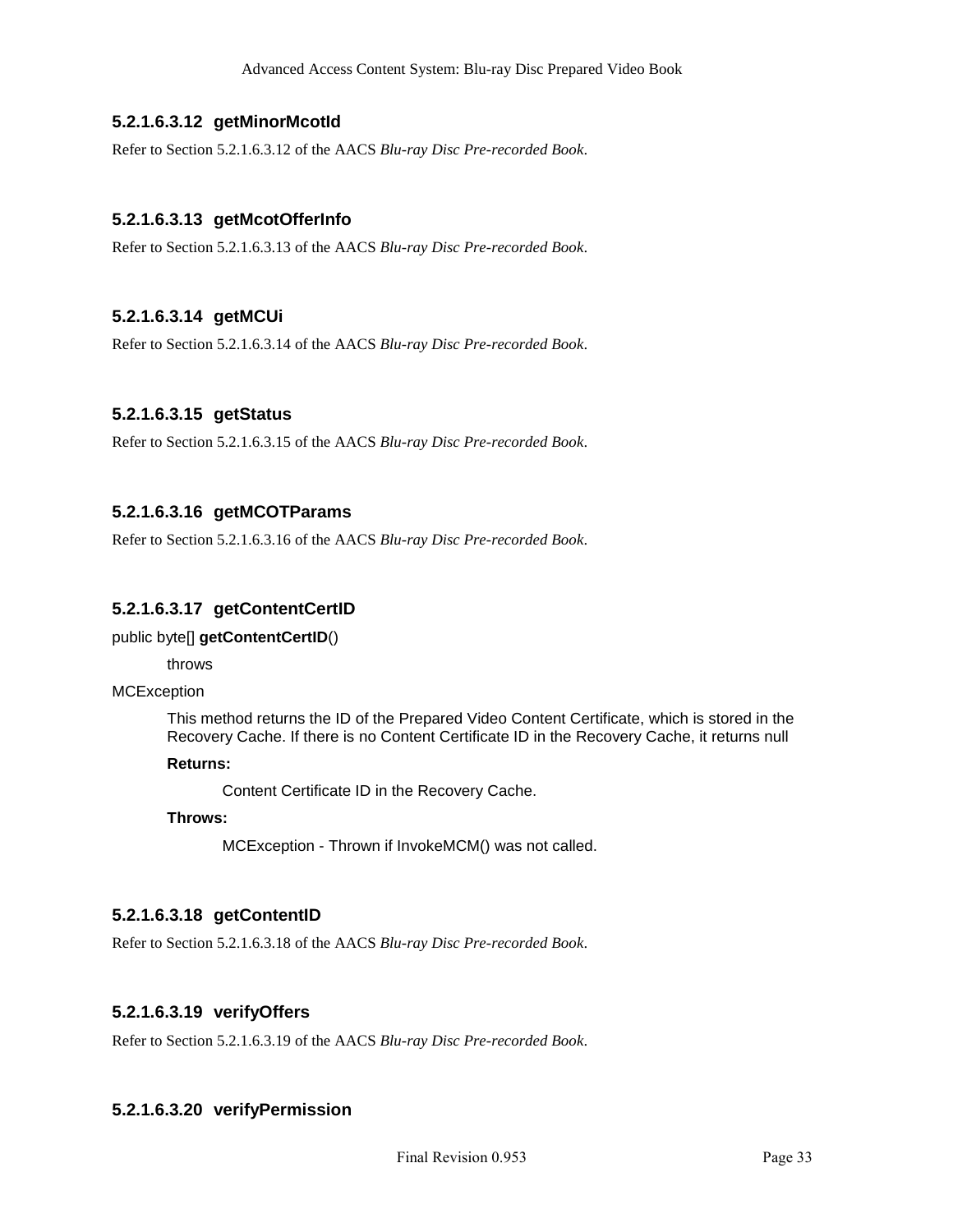Refer to Section 5.2.1.6.3.20 of the AACS *Blu-ray Disc Pre-recorded Book*.

#### **5.2.1.6.3.21 addMCEventListener**

Refer to Section 5.2.1.6.3.21 of the AACS *Blu-ray Disc Pre-recorded Book*.

#### **5.2.1.6.3.22 removeMCEventListener**

Refer to Section 5.2.1.6.3.22 of the AACS *Blu-ray Disc Pre-recorded Book*.

#### **5.2.1.6.3.23 makeCopy**

Refer to Section 5.2.1.6.3.23 of the AACS *Blu-ray Disc Pre-recorded Book*.

#### **5.2.1.6.3.24 getOffer**

Refer to Section 5.2.1.6.3.24 of the AACS *Blu-ray Disc Pre-recorded Book*.

#### **5.2.1.6.3.25 cancelCopy**

Refer to Section 5.2.1.6.3.25 of the AACS *Blu-ray Disc Pre-recorded Book*.

#### **5.2.1.6.3.26 getBDJKeepMode**

Refer to Section 5.2.1.6.3.26 of the AACS *Blu-ray Disc Pre-recorded Book*.

(Note) The BD-ROM Application Environment is also used for Prepared Video Content on BD Recordable Discs.

#### **5.2.1.7 Class MCCancelEvent**

Refer to Section 5.2.1.7 of the AACS *Blu-ray Disc Pre-recorded Book*.

#### **5.2.1.7.1 Constructors**

#### **5.2.1.7.1.1 MCCancelEvent**

Refer to Section 5.2.1.7.1.1 of the AACS *Blu-ray Disc Pre-recorded Book*.

#### **5.2.1.8 Class CompleteTransactionEvent**

Refer to Section 5.2.1.8 of the AACS *Blu-ray Disc Pre-recorded Book*.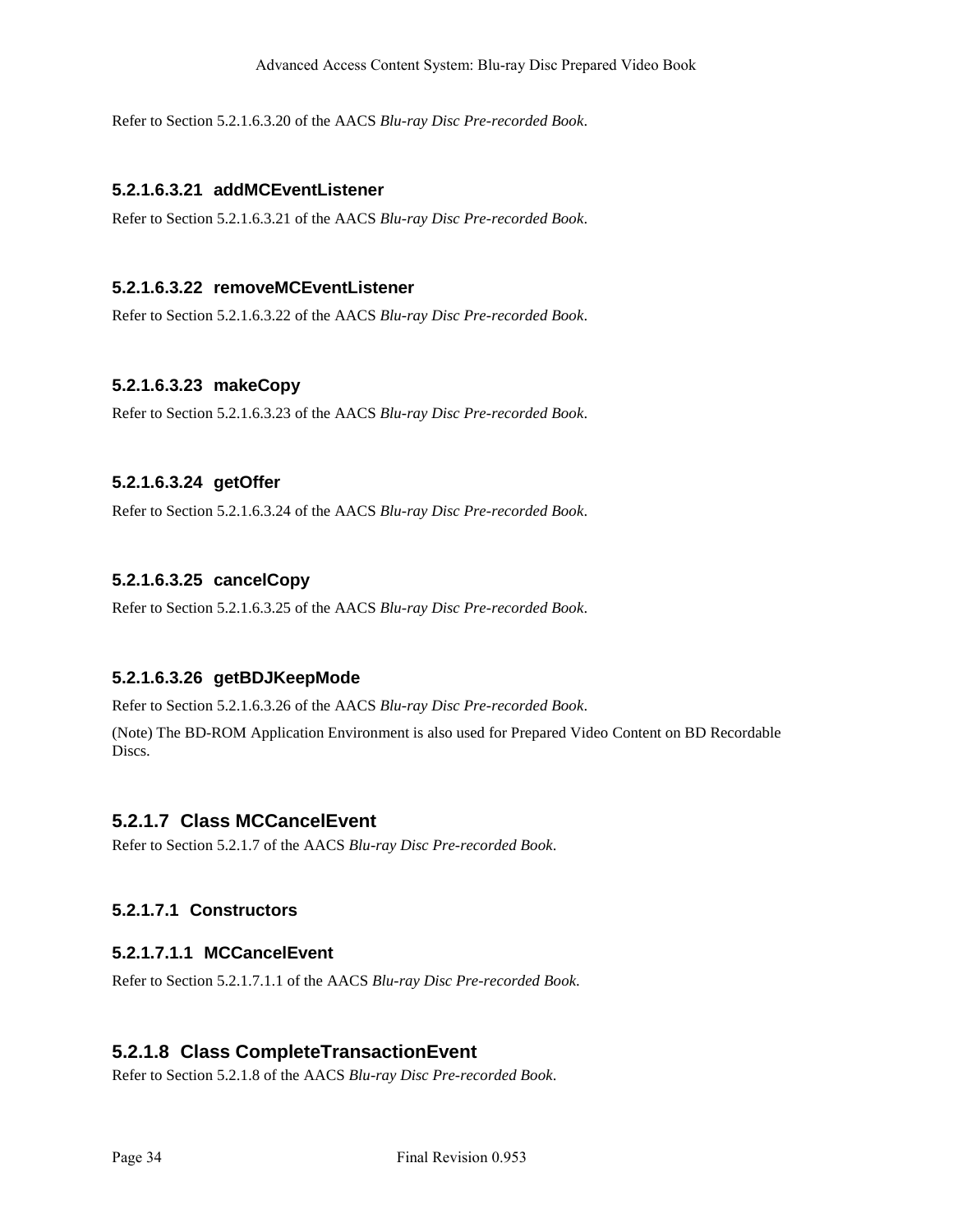#### **5.2.1.8.1 Constructors**

#### **5.2.1.8.1.1 CompleteTransactionEvent**

Refer to Section 5.2.1.8.1.1 of the AACS *Blu-ray Disc Pre-recorded Book*.

### **5.2.1.9 Class MCCompleteEvent**

Refer to Section 5.2.1.9 of the AACS *Blu-ray Disc Pre-recorded Book*.

### **5.2.1.9.1 Constructors**

#### **5.2.1.9.1.1 MCCompleteEvent**

Refer to Section 5.2.1.9.1.1 of the AACS *Blu-ray Disc Pre-recorded Book*.

### **5.2.1.10 Class MCErrorEvent**

Refer to Section 5.2.1.10 of the AACS *Blu-ray Disc Pre-recorded Book*.

#### **5.2.1.10.1 Constructors**

#### **5.2.1.10.1.1 MCErrorEvent**

Refer to Section 5.2.1.10.1.1 of the AACS *Blu-ray Disc Pre-recorded Book*.

#### **5.2.1.11 Class MCEvent**

Refer to Section 5.2.1.11 of the AACS *Blu-ray Disc Pre-recorded Book*.

#### **5.2.1.11.1 Constructors**

#### **5.2.1.11.1.1 MCEvent**

Refer to Section 5.2.1.11.1.1 of the AACS *Blu-ray Disc Pre-recorded Book*.

#### **5.2.1.12 Class MCMAvailableEvent**

Refer to Section 5.2.1.12 of the AACS *Blu-ray Disc Pre-recorded Book*.

#### **5.2.1.12.1 Constructors**

#### **5.2.1.12.1.1 MCMAvailableEvent**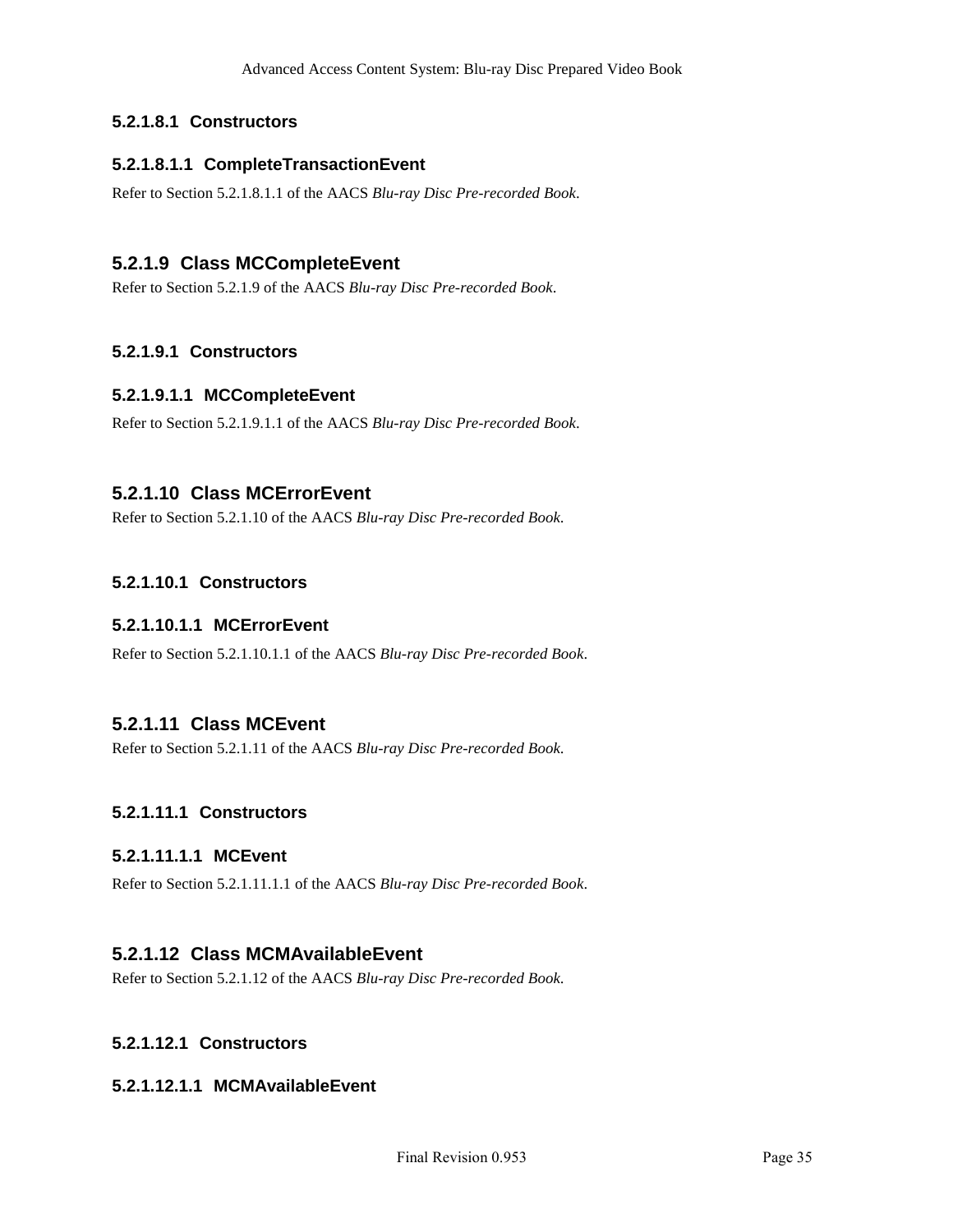Refer to Section 5.2.1.12.1.1 of the AACS *Blu-ray Disc Pre-recorded Book*.

#### **5.2.1.13 Class MCStartEvent**

Refer to Section 5.2.1.13 of the AACS *Blu-ray Disc Pre-recorded Book*.

### **5.2.1.13.1 Constructors**

#### **5.2.1.13.1.1 MCStartEvent**

Refer to Section 5.2.1.13.1.1 of the AACS *Blu-ray Disc Pre-recorded Book*.

#### **5.2.1.14 Class MCStopEvent**

Refer to Section 5.2.1.14 of the AACS *Blu-ray Disc Pre-recorded Book*.

### **5.2.1.14.1 Constructors**

#### **5.2.1.14.1.1 MCStopEvent**

Refer to Section 5.2.1.14.1.1 of the AACS *Blu-ray Disc Pre-recorded Book*.

## **5.2.1.15 Exception Summary**

Refer to Section 5.2.1.15 of the AACS *Blu-ray Disc Pre-recorded Book*.

#### **5.2.1.16 Class MCException**

Refer to Section 5.2.1.16 of the AACS *Blu-ray Disc Pre-recorded Book*.

#### **5.2.1.16.1 Constructors**

#### **5.2.1.16.1.1 MCException**

Refer to Section 5.2.1.16.1.1 of the AACS *Blu-ray Disc Pre-recorded Book*.

#### **5.2.1.16.1.2 MCException**

Refer to Section 5.2.1.16.1.2 of the AACS *Blu-ray Disc Pre-recorded Book*.

#### <span id="page-47-0"></span>**5.3 Managed Copy Manifest File**

The Managed Copy Manifest File "mcmf.xml" shall be stored in the "\AACS\_pv" directory and in the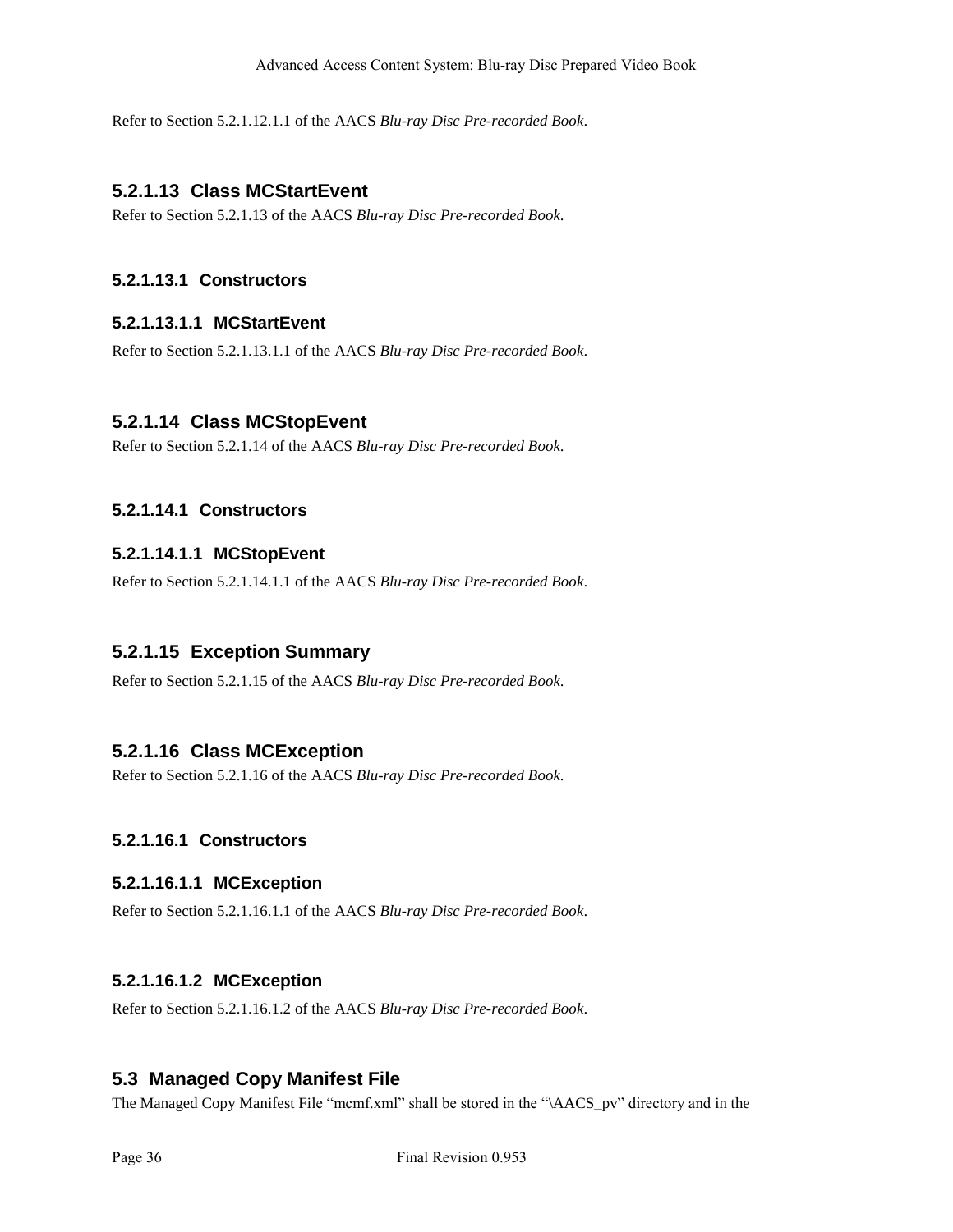"\AACS\_pv\DUPLICATE" directory if a BD Recordable Disc is made ready for Managed Copy or for the online transaction. The Managed Copy Manifest File defines the list of files which enables the Managed Copy Machine to identify the necessary files to process Managed Copy of each Managed Copy Unit (MCU).

For details of Managed Copy Manifest File, refer to Section 5.3 of the AACS *Blu-ray Disc Pre-recorded Book*.

#### **5.3.1 Rules to use Managed Copy Manifest File**

Refer to Section 5.3.1 of the AACS *Blu-ray Disc Pre-recorded Book*.

### **5.3.2 XML schema of Managed Copy Manifest File**

Refer to Section 5.3.2 of the AACS *Blu-ray Disc Pre-recorded Book*.

(Note) FileName and DirectoryName shall indicate only the files and Directories that are actually recorded in the BD Recordable Disc.

#### **5.4 Managed Copy Web Service**

Managed Copy web service and the message used in this service that are specific to Prepared Video Content on BD Recordable Discs are defined in this section.

#### **5.4.1 Web Service Description**

Managed Copy web service description is used for communication between the MCM and the MCS. Managed Copy web service description for Prepared Video Content is defined in this section based on the Managed Copy web service description defined in Appendix C of AACS *Pre-recorded Video Book* of this specification.

For details of the Web Service Description, refer to Section 5.4.1 of the AACS *Blu-ray Disc Pre-recorded Book*.

## **5.4.2 Offer Response Message**

The Offer Response Message is a Web service message as defined in the Appendix A of AACS *Pre-recorded Video Book* of this specification, using the Managed Copy Offer Schema. This chapter defines a Managed Copy Offer Schema specific to Prepared Video Content.

For details of Offer Response Message, refer to Section 5.4.2 of the AACS *Blu-ray Disc Pre-recorded Book*.

#### **5.4.3 Permission Response Message**

Permission Response Message is a web service message as defined in the Appendix B of AACS *Pre-recorded Video Book* of this specification, using the Managed Copy Permission Schema. This chapter defines a Managed Copy Permission Schema specific to Prepared Video Content.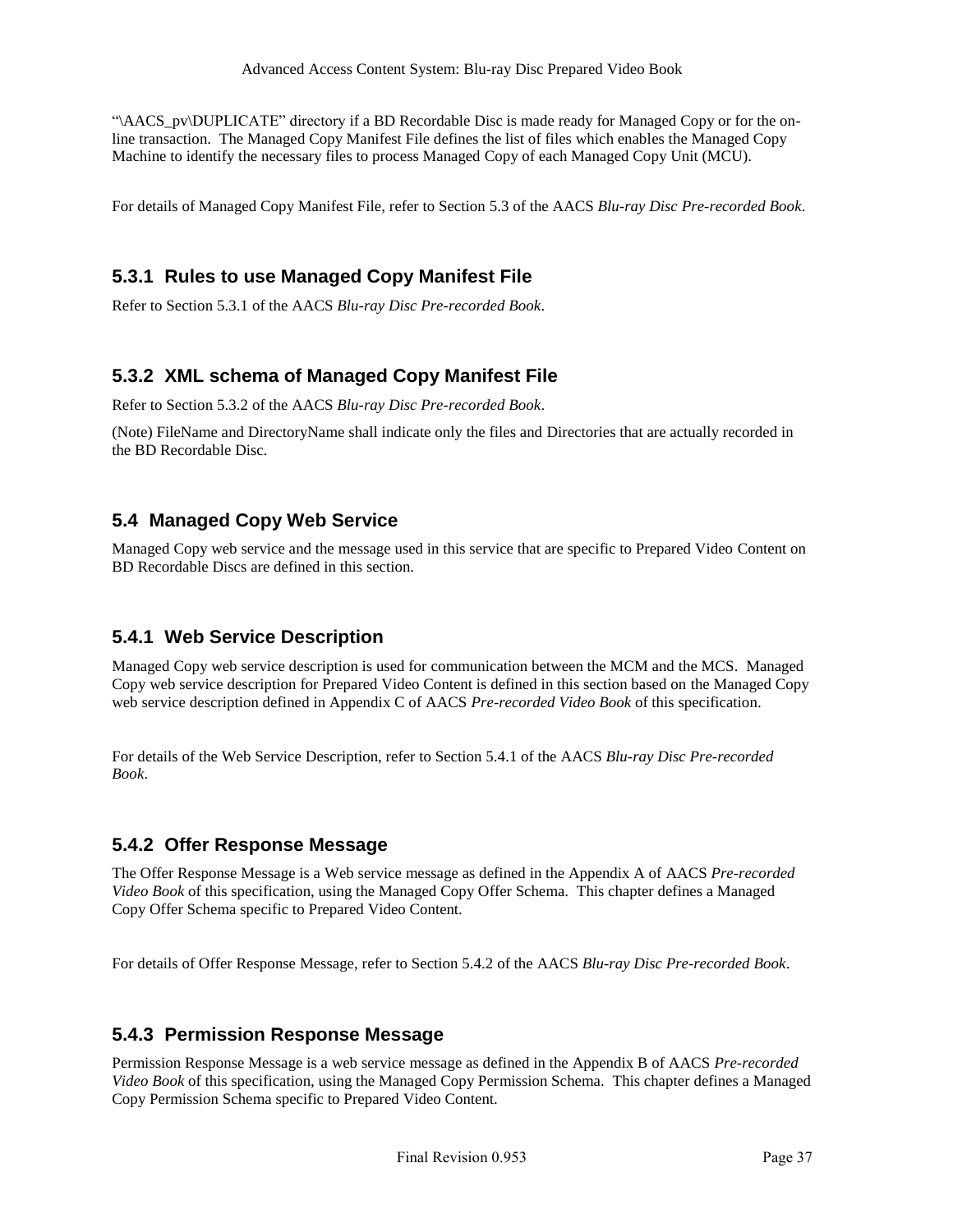For details of Permission Response Message, refer to Section 5.4.3 of the AACS *Blu-ray Disc Pre-recorded Book*.

## **5.5 Requirement for Managed Copy Machine**

Basic requirements for the MCM are defined in Chapter 5 of AACS *Prepared Video Book* of this specification and Chapter 5 of AACS *Pre-recorded Video Book* of this specification. This section specifies additional details specific to Prepared Video Content Managed Copy.

## **5.5.1 Recovery process**

Refer to Section 5.5.1 of the AACS *Blu-ray Disc Pre-recorded Book*.

## **5.5.2 Making a Managed Copy**

Refer to Section 5.5.2 of the AACS *Blu-ray Disc Pre-recorded Book*.

## **5.6 Application/HTML for financial/accounting transaction**

Refer to Section 5.6 of the AACS *Blu-ray Disc Pre-recorded Book*.

## **5.7 Managed Copy Messages**

#### **5.7.1 Request Permission**

For details of Request Permission, refer to Section 5.5.8 of AACS *Prepared Video Book*.

Note that SHA1 Hash of the Title Key File defined in Table 5-1 of AACS *Prepared Video Book* is calculated using the SHA-1 hashing function as defined in the below equation.

SHA1 Hash of the Title Key File = SHA-1 (CPS Unit Key File)

Even if the CPS Unit Key File was replaced by VFS, CPS Unit Key File on BD Recordable Disc shall be used for hash calculation.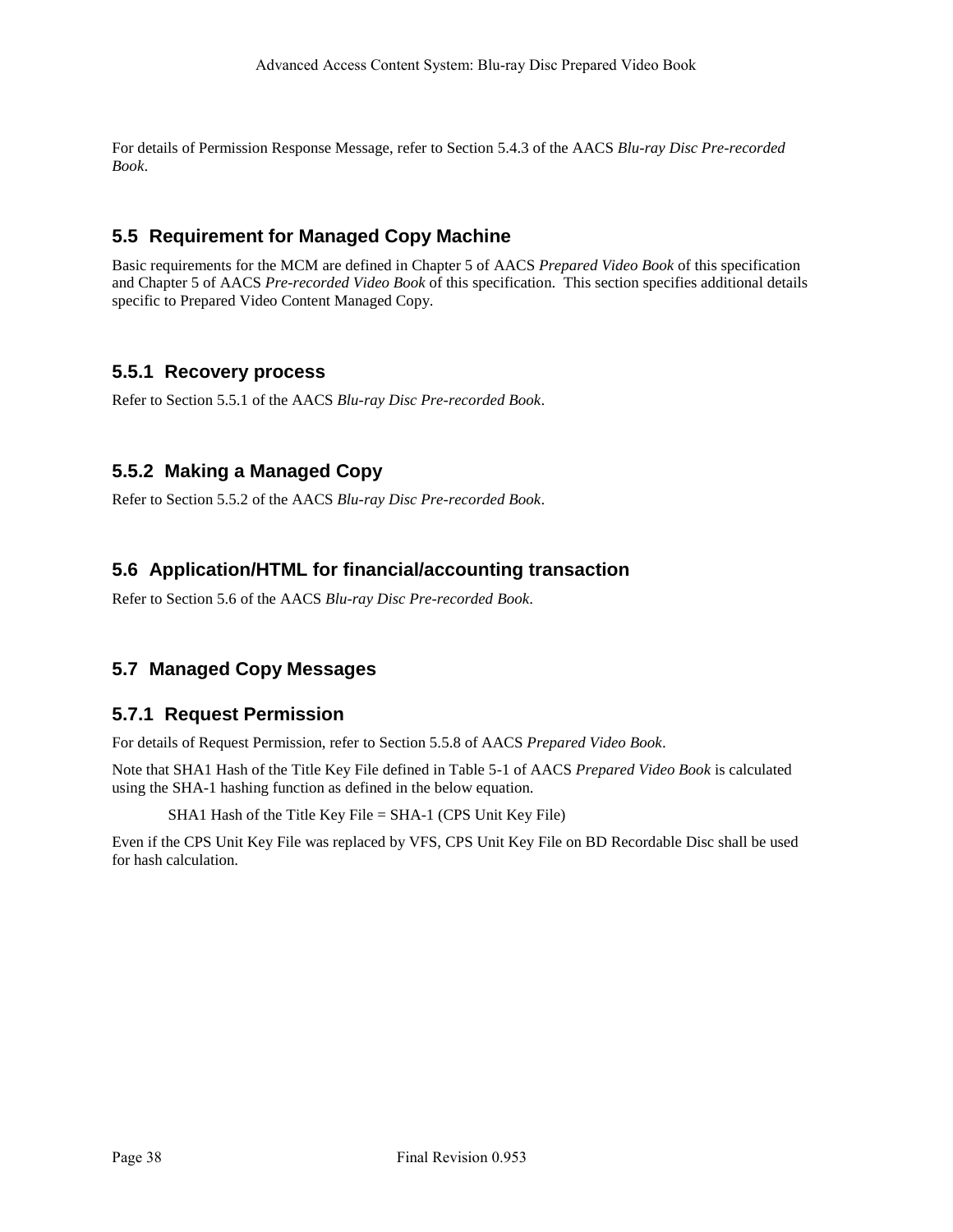# **Chapter 6 Details for Sequence Keys and Unified MKB**

## **6. Introduction**

The Sequence Key and the Unified MKB mechanism for BD Prepared Video Content is identical to that for BD Pre-recorded Video Content. Refer to Chapter 6 of the AACS *Blu-ray Disc Pre-recorded Book*.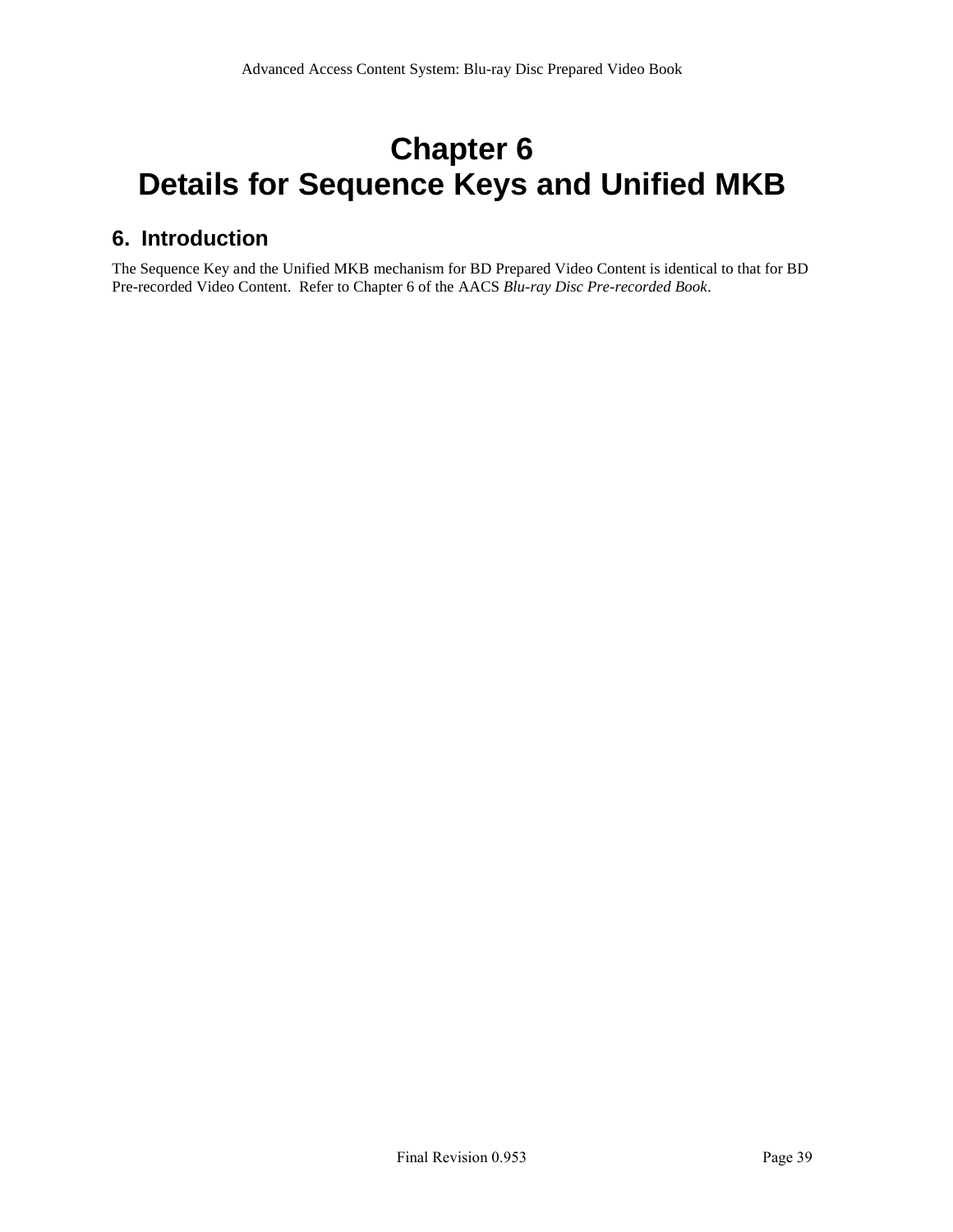This page is intentionally left blank.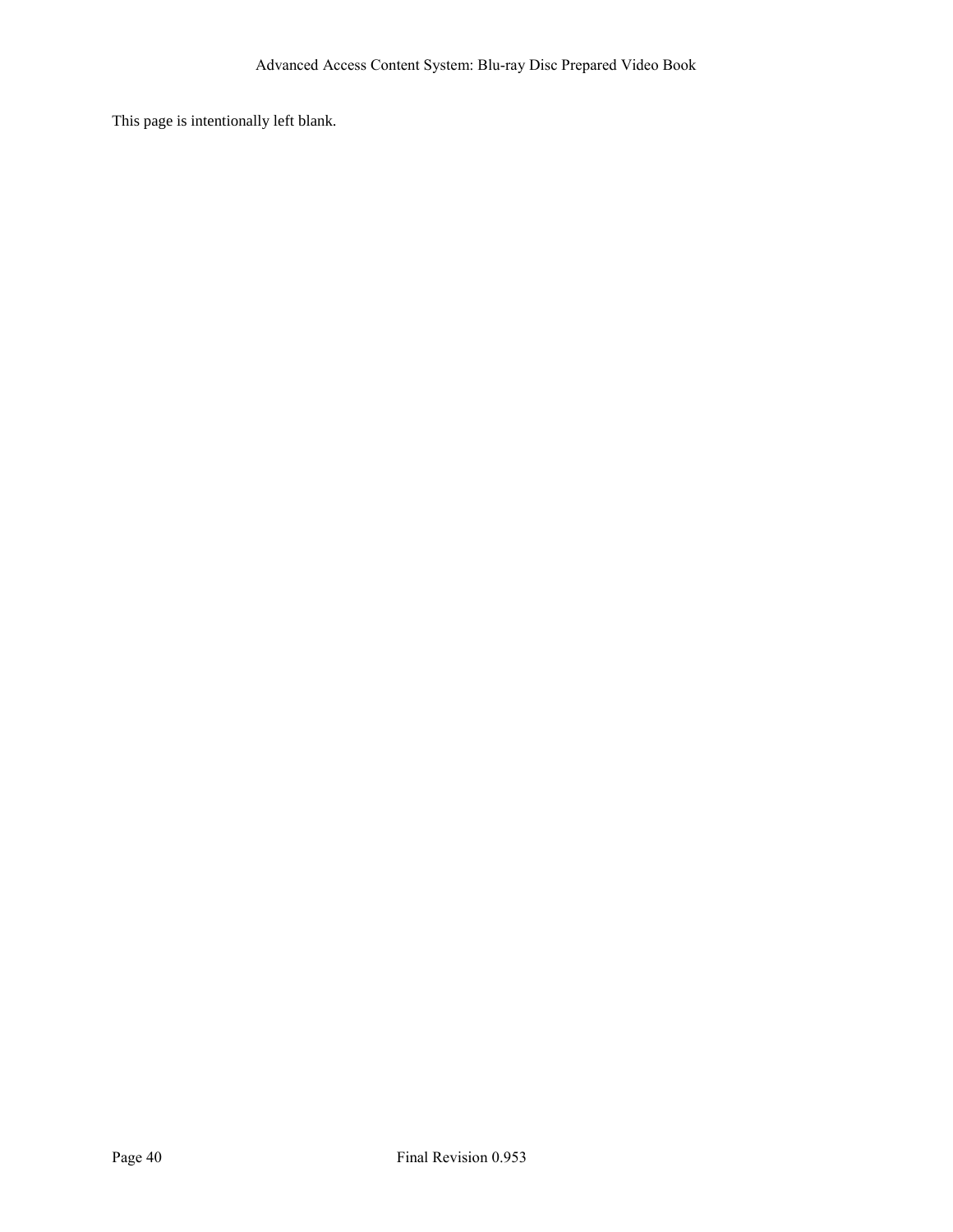# **Chapter 7 Clarifications for Unencrypted Content**

## **7. Introduction**

Disc structure for the BD Recordable Disc containing unencrypted content is identical to that for BD Prerecorded Video Content. Refer to Chapter 7 of the AACS *Blu-ray Disc Pre-recorded Book*.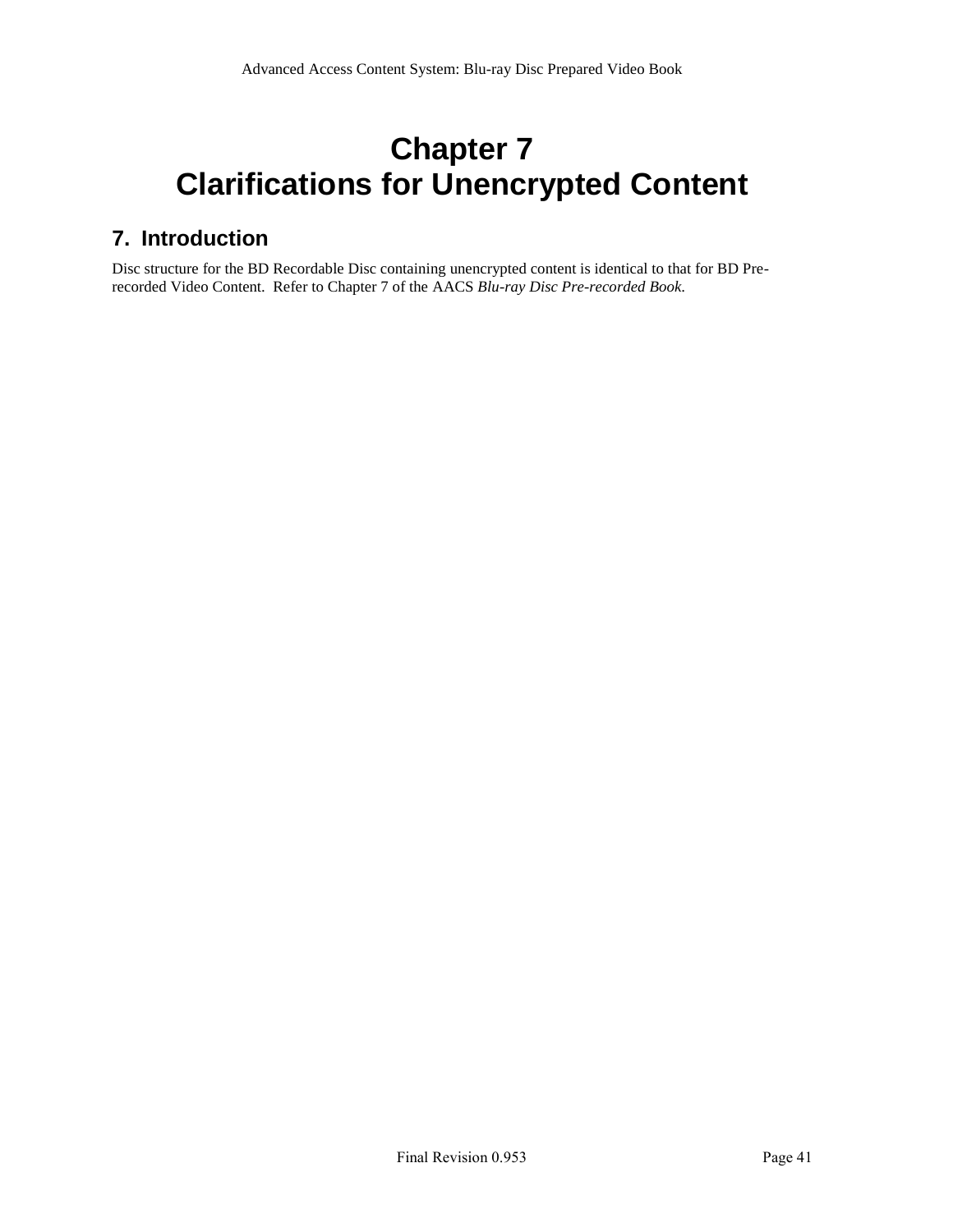This page is intentionally left blank.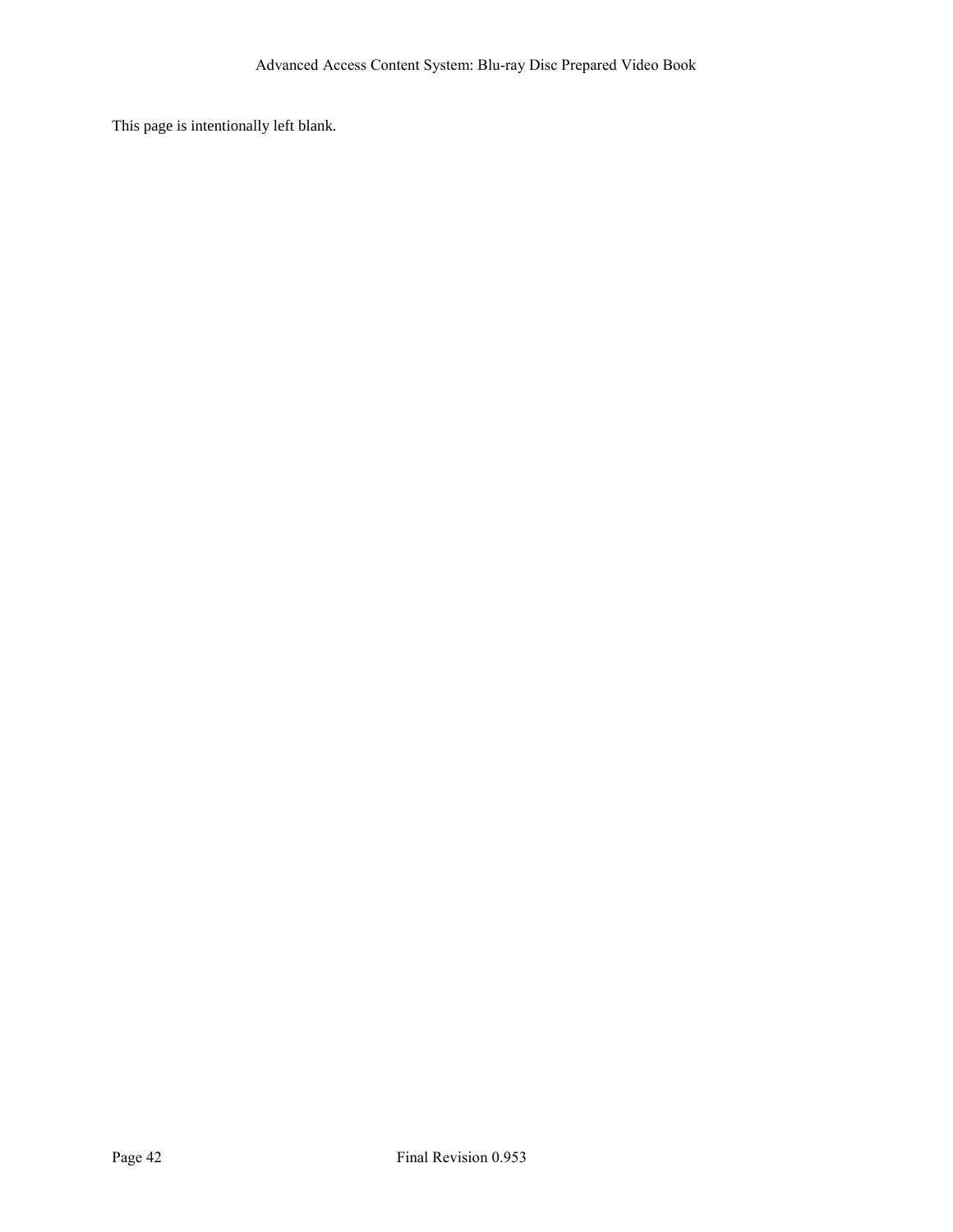# **Chapter 8 Additional Requirments for The 3D Freature**

## **8. Introduction**

3D feature for the BD Recordable Disc is identical to that for BD Pre-recorded Video Content. Refer to Chapter 8 of the AACS *Blu-ray Disc Pre-recorded Book*.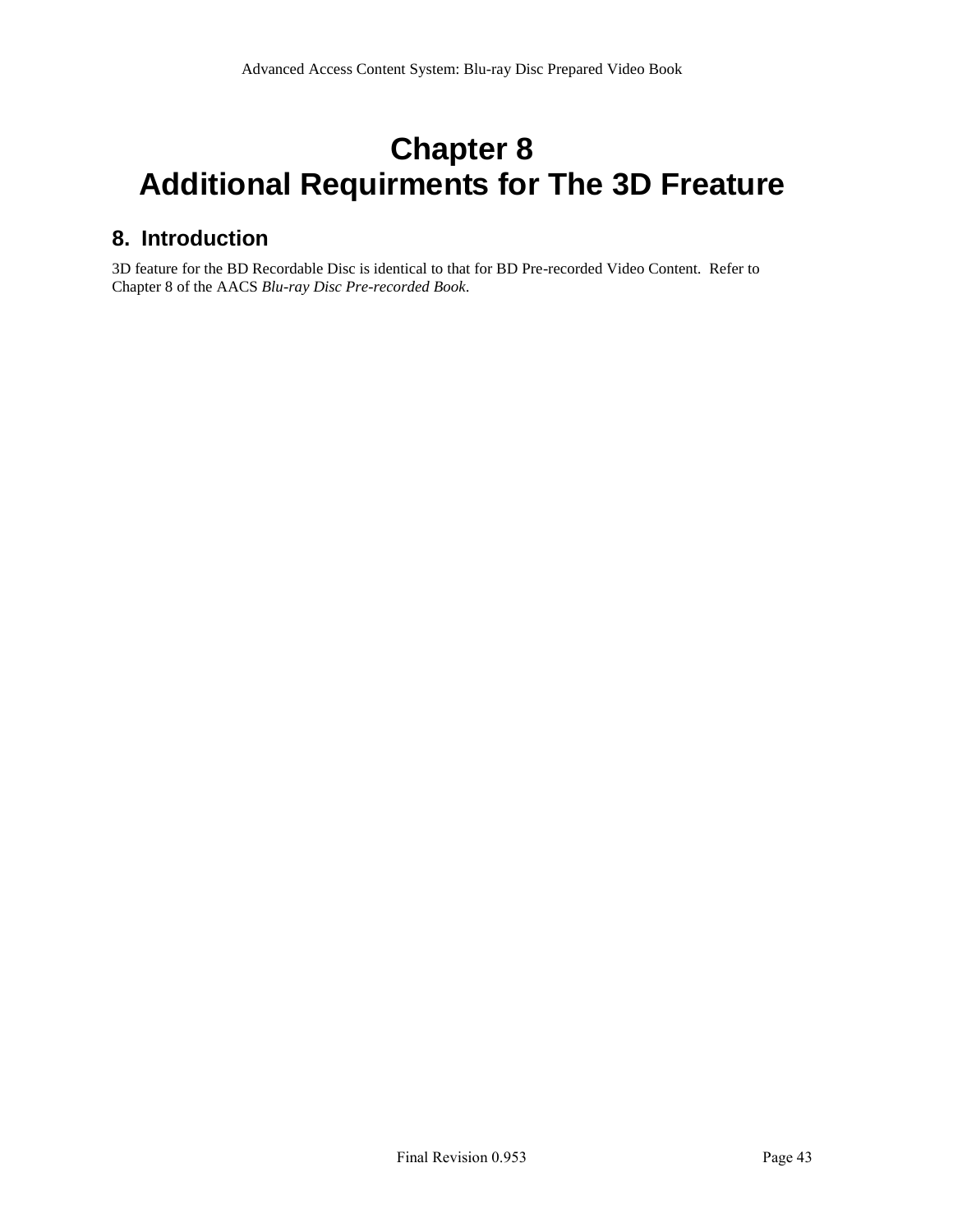This page is intentionally left blank.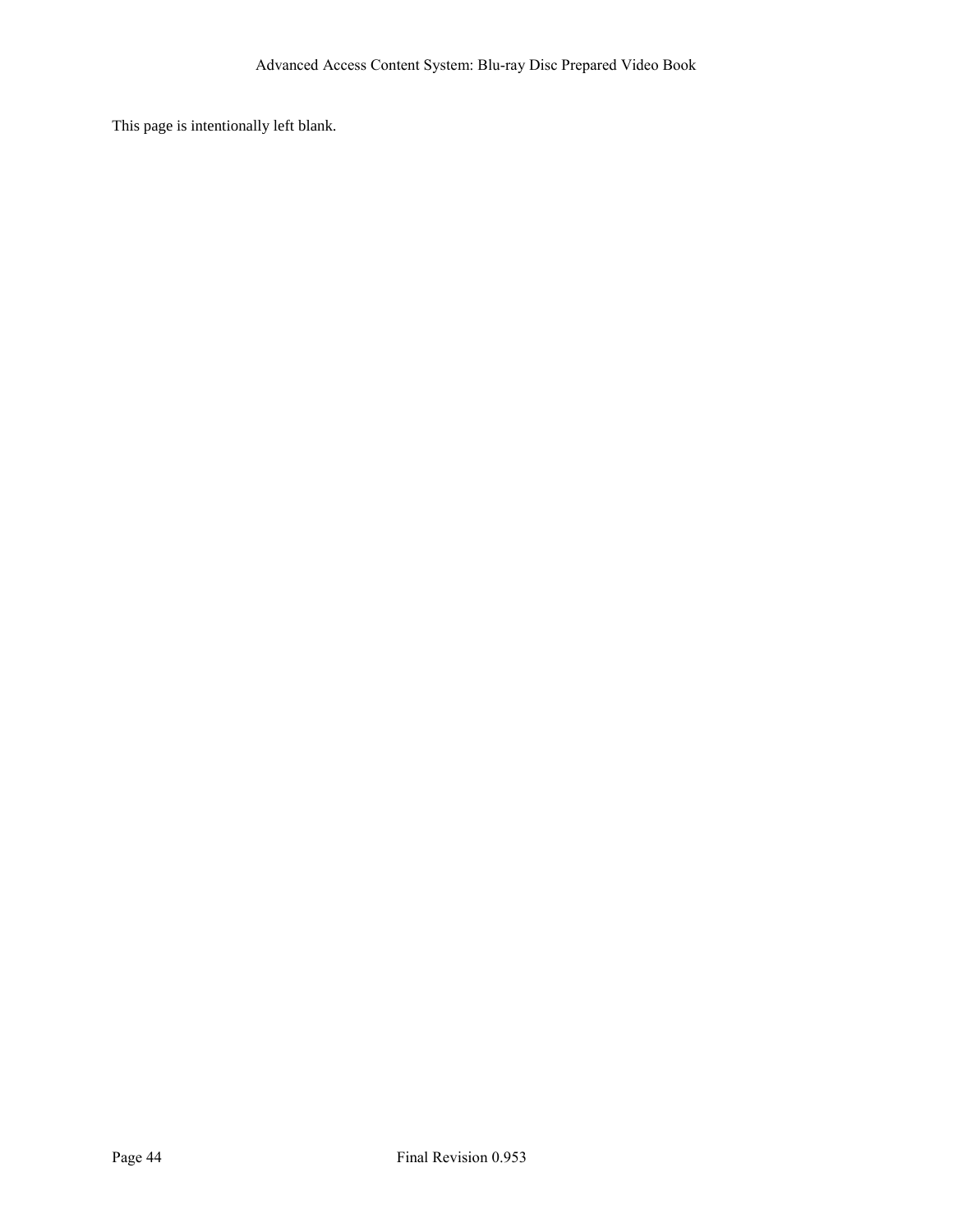## **Annex A. Carriage of System Renewability Message**

Carriage of System Renewability Message is identical to that for BD Pre-recorded content. Refer to Annex B of the AACS *Blu-ray Disc Pre-recorded Book*.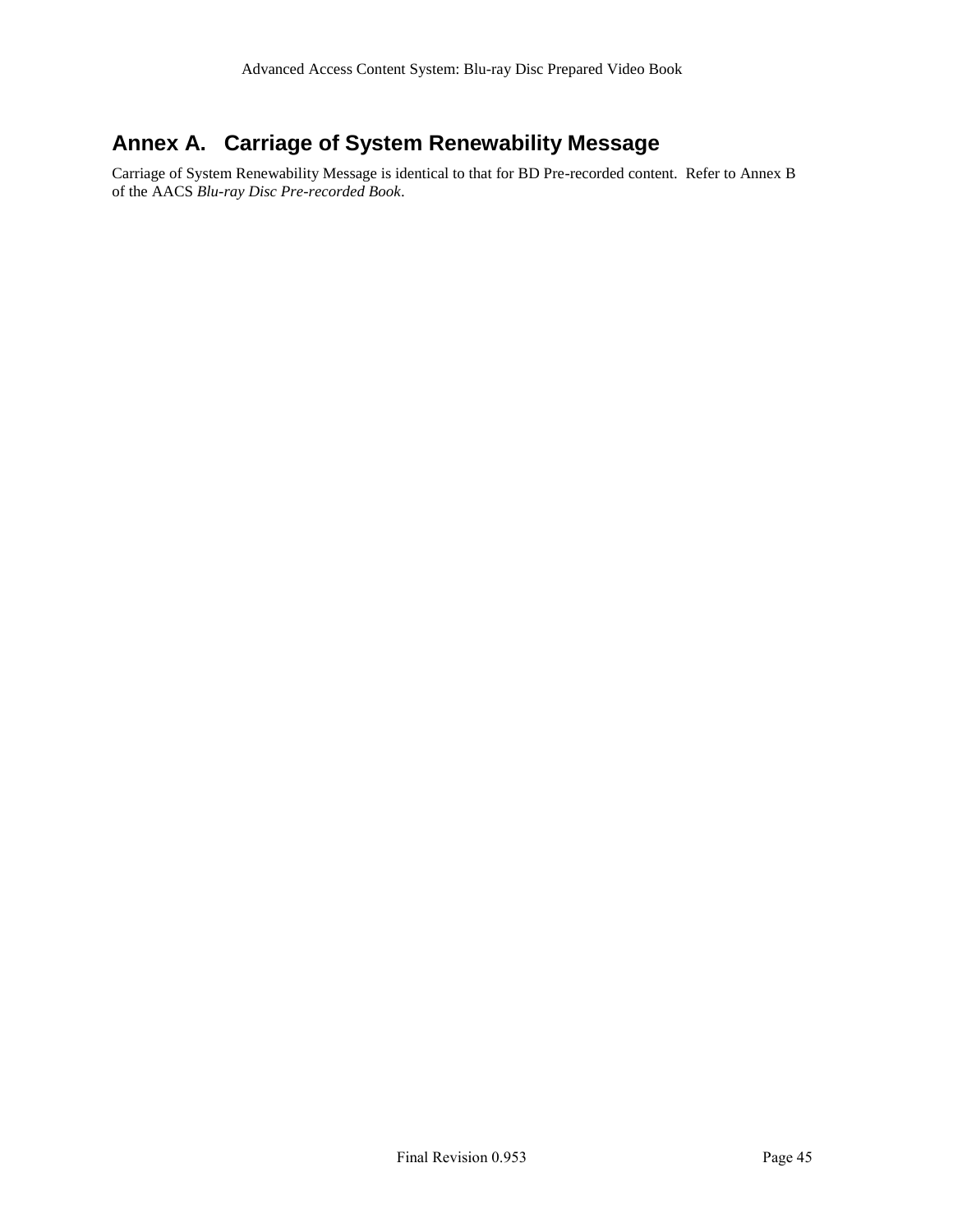This page is intentionally left blank.